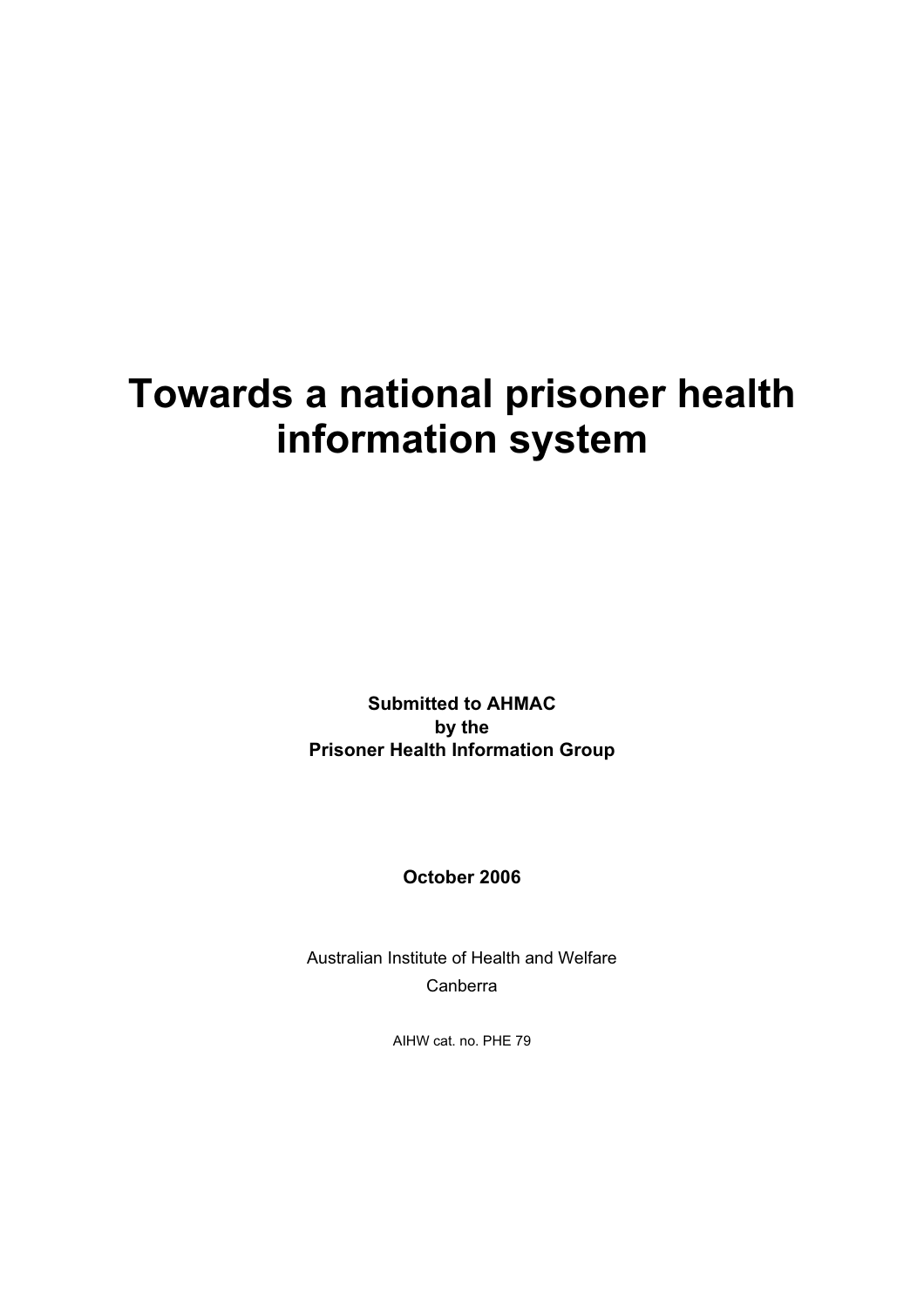© Australian Institute of Health and Welfare 2006

This work is copyright. Apart from any use as permitted under the *Copyright Act 1968*, no part may be reproduced without prior written permission from the Australian Institute of Health and Welfare. Requests and enquiries concerning reproduction and rights should be directed to the Head, Business Promotion and Media Unit, Australian Institute of Health and Welfare, GPO Box 570, Canberra ACT 2601.

A complete list of the Institute's publications is available from the Institute's website <www.aihw.gov.au>.

ISBN 1 74024 615 2

#### **Suggested citation**

Australian Institute of Health and Welfare 2006. Towards a national prisoner health information system. Cat. no. PHE 79. Canberra: AIHW.

#### **Australian Institute of Health and Welfare**

Board Chair Hon. Peter Collins, AM, QC

Director Penny Allbon

Any enquiries about or comments on this publication should be directed to:

Michael de Looper Australian Institute of Health and Welfare GPO Box 570 Canberra ACT 2601

Phone: (02) 6244 1000

Published by Australian Institute of Health and Welfare Printed by Pirion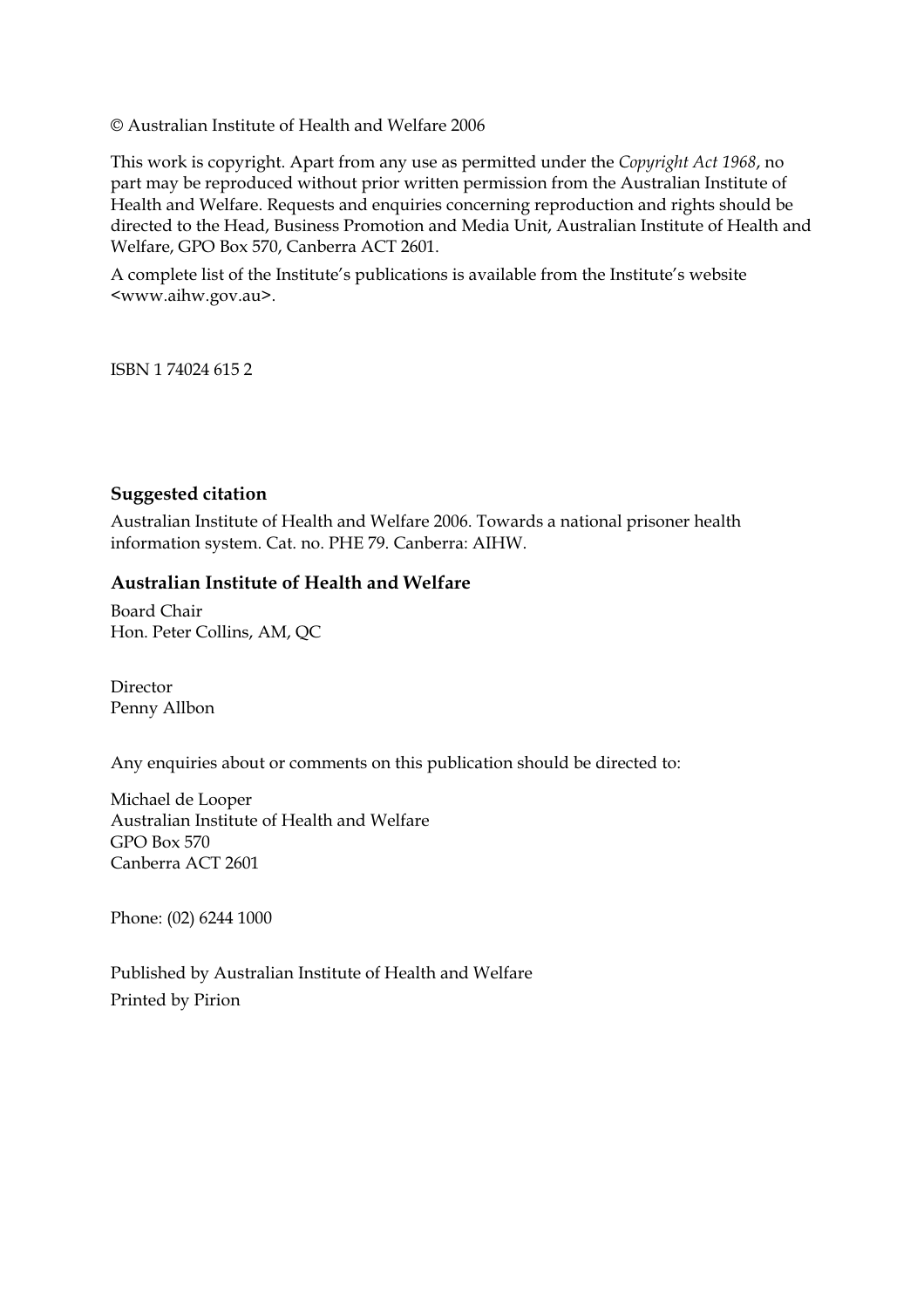# **Foreword**

The health of Australian prisoners has often been a topic of debate and concern among governments and the community. Diverse opinions exist over its relevance and priority and these opinions are exacerbated by limited health information and monitoring.

One thing is clear. The prisoner population is increasing and the health of these people is becoming a growing concern. The gap between the health of prisoners and that of the wider community can no longer be ignored, and the impact of this gap on community health is now a very real problem.

This report, which has been prepared by the Australian Institute of Health and Welfare under direction of the Prisoner Health Information Group (PHIG) highlights the state of prisoner health in Australia and the opportunities for intervention. Incorporating current information on prisoners—both male and female, personal stories and international comparisons—the report also exposes comparisons between prisoners who are Aboriginal and Torres Strait Islander and prisoners from the rest of the community.

The opportunity now exists to address the growing problem of prisoner health. It is widely recognised that more complete information is critical in making decisions and that recognition of prisoner health issues at the national level is an important step forward. This in part is being addressed by PHIG as work is being undertaken in developing a national minimum data set on prisoner health. Of course this is only the beginning and we still have a long way to go before any significant impacts can be made.

I would like to take this opportunity to thank the many people involved in developing this report, in particular the jurisdictions in each state and territory who have contributed funds to enable its fruition. It is this type of collaboration that will be our strength as we address this important health issue.

fran Pe

Jim Birch Chair Australian Health Ministers' Advisory Council

June 2006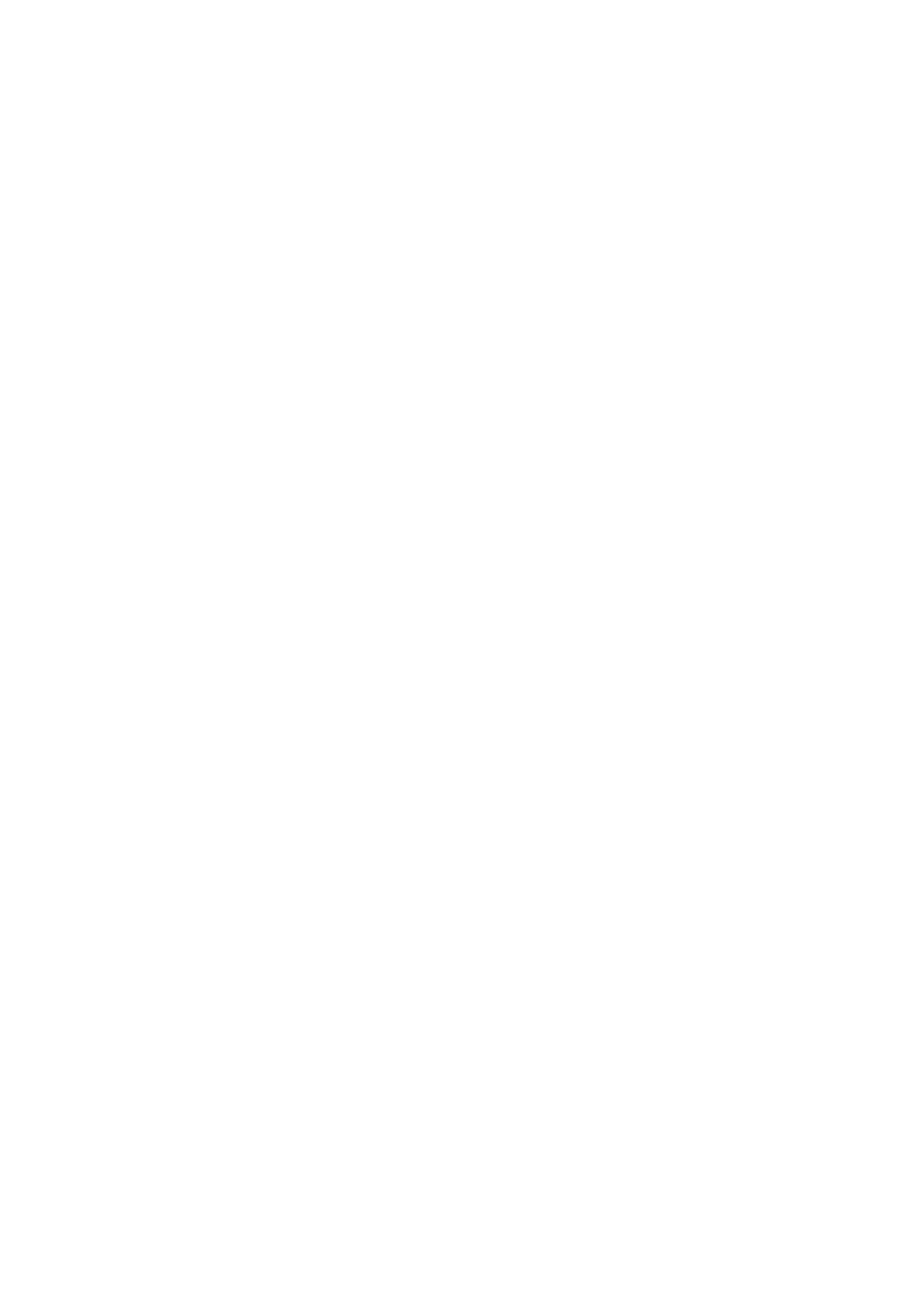# **Contents**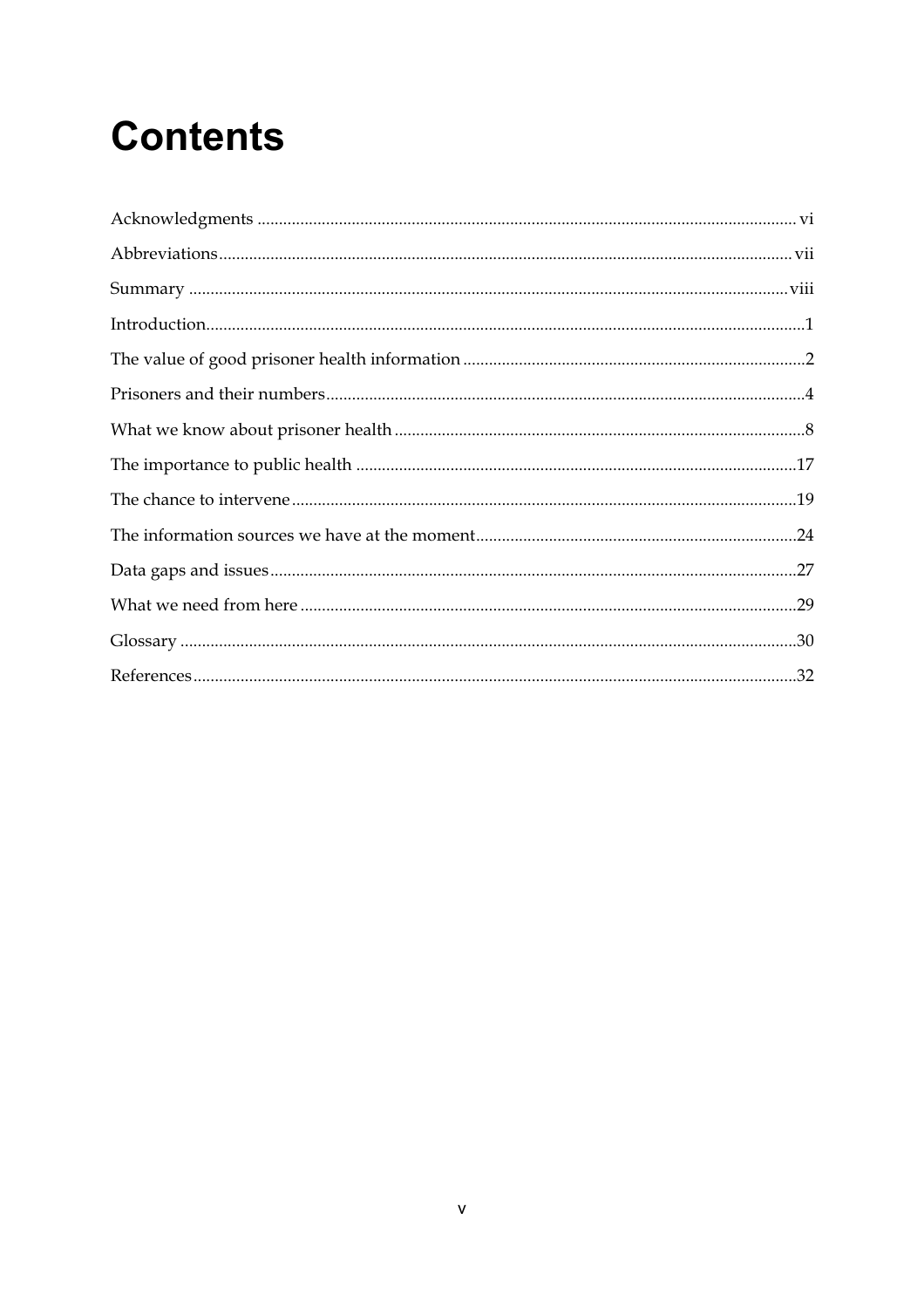# **Acknowledgments**

The authors of this report were Michael de Looper, Suraiya Nargis and Anne Marie Thow from the Population Health Unit at the Australian Institute of Health and Welfare, on behalf of the Prisoner Health Information Group (PHIG).

The authors would like to thank the members of the PHIG and the PHIG Technical Expert Group for their helpful comments and suggestions.

Jim Birch, Chief Executive of the South Australian Department of Health, was instrumental in providing direction and financial support. In addition, the authors thank Michael Levy, Director of the Centre for Health Research in Criminal Justice, for his role in initiating this project and his continued support. Special thanks also to Josephine Belcher for her contribution.

Colleagues at the Australian Institute of Health and Welfare—Penny Allbon, Richard Madden, Susan Killion, Ching Choi, Paul Magnus, Mark Cooper-Stanbury, Samantha Bricknell and Robert van der Hoek—are also acknowledged.

Production of this report was assisted by funding from the Department of Health, South Australia, as well as prisoner health agencies in other states and territories.

### **Prisoner Health Information Group**

| Ralph Chapman (chair)     | Department of Justice, Western Australia                                          |
|---------------------------|-----------------------------------------------------------------------------------|
| Fadwa Al-Yaman            | Australian Institute of Health and Welfare                                        |
| Jim Birch                 | Department of Health, South Australia                                             |
| Tony Butler               | Centre for Health Research in Criminal Justice,<br><b>NSW Health</b>              |
| Mark Cooper-Stanbury      | Australian Institute of Health and Welfare                                        |
| Chris Holmwood            | Australasian Council of Prison Health Services                                    |
| Debbie Robb (secretariat) | Department of Health, South Australia                                             |
| Nick Skondreas            | <b>Australian Bureau of Statistics</b>                                            |
| Mike Taylor               | National Aboriginal and Torres Strait Islander Health<br><b>Officials Network</b> |

### **PHIG Technical Expert Group**

| Tony Butler (chair)  | Centre for Health Research in Criminal Justice,<br>NSW Health |
|----------------------|---------------------------------------------------------------|
| Fadwa Al-Yaman       | Australian Institute of Health and Welfare                    |
| Chris Gordon         | <b>Australian Bureau of Statistics</b>                        |
| David Greene         | Department of Human Services, Victoria                        |
| <b>Stuart Kinner</b> | University of Queensland                                      |
| Anthea Krieg         | Nunkuwarrin Yunti, South Australia                            |
| Robert van der Hoek  | Australian Institute of Health and Welfare                    |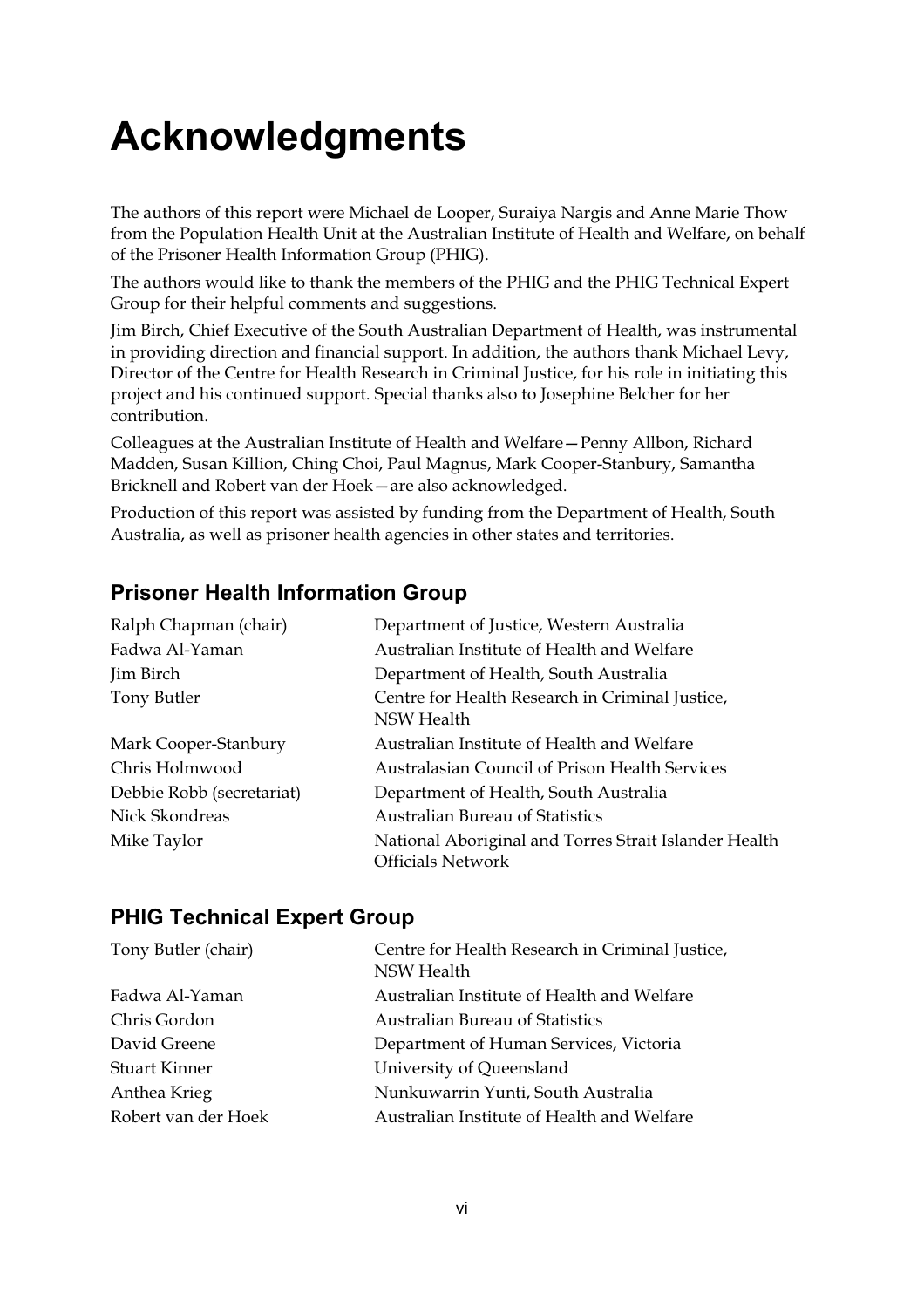# **Abbreviations**

| <b>ABS</b>     | <b>Australian Bureau of Statistics</b>                             |
|----------------|--------------------------------------------------------------------|
| <b>AHMAC</b>   | Australian Health Ministers' Advisory Council                      |
| <b>AIC</b>     | Australian Institute of Criminology                                |
| <b>AIDS</b>    | acquired immune deficiency syndrome                                |
| <b>AIHW</b>    | Australian Institute of Health and Welfare                         |
| <b>ANCD</b>    | Australian National Council on Drugs                               |
| <b>AUDIT</b>   | Alcohol Use Disorders Identification Test                          |
| <b>BBV</b>     | bloodborne virus                                                   |
| <b>CHRCJ</b>   | Centre for Health Research in Criminal Justice                     |
| <b>DoHA</b>    | Australian Department of Health and Ageing                         |
| <b>HIV</b>     | human immunodeficiency virus                                       |
| <b>HSV</b>     | herpes simplex virus                                               |
| $ICD-10$       | International Classification of Diseases, 10th revision            |
| <b>LSD</b>     | lysergic acid diethylamide                                         |
| n.a.           | not available                                                      |
| <b>NATSIHO</b> | National Aboriginal and Torres Strait Islander Health Officials    |
| <b>NCCHC</b>   | (United States) National Commission on Correctional Health Care    |
| <b>NCHECR</b>  | National Centre in HIV Epidemiology and Clinical Research          |
| <b>NDICP</b>   | Nation Deaths in Custody Program                                   |
| <b>NMDS</b>    | national minimum data set                                          |
| <b>PHIG</b>    | Prisoner Health Information Group                                  |
| <b>SCATSIH</b> | Standing Committee on Aboriginal and Torres Strait Islander Health |
| <b>SCRGSP</b>  | Steering Committee for the Review of Government Service Provision  |
| <b>STD</b>     | sexually transmitted disease                                       |
| TB             | tuberculosis                                                       |
| <b>UNSW</b>    | University of New South Wales                                      |
| <b>WHO</b>     | World Health Organization                                          |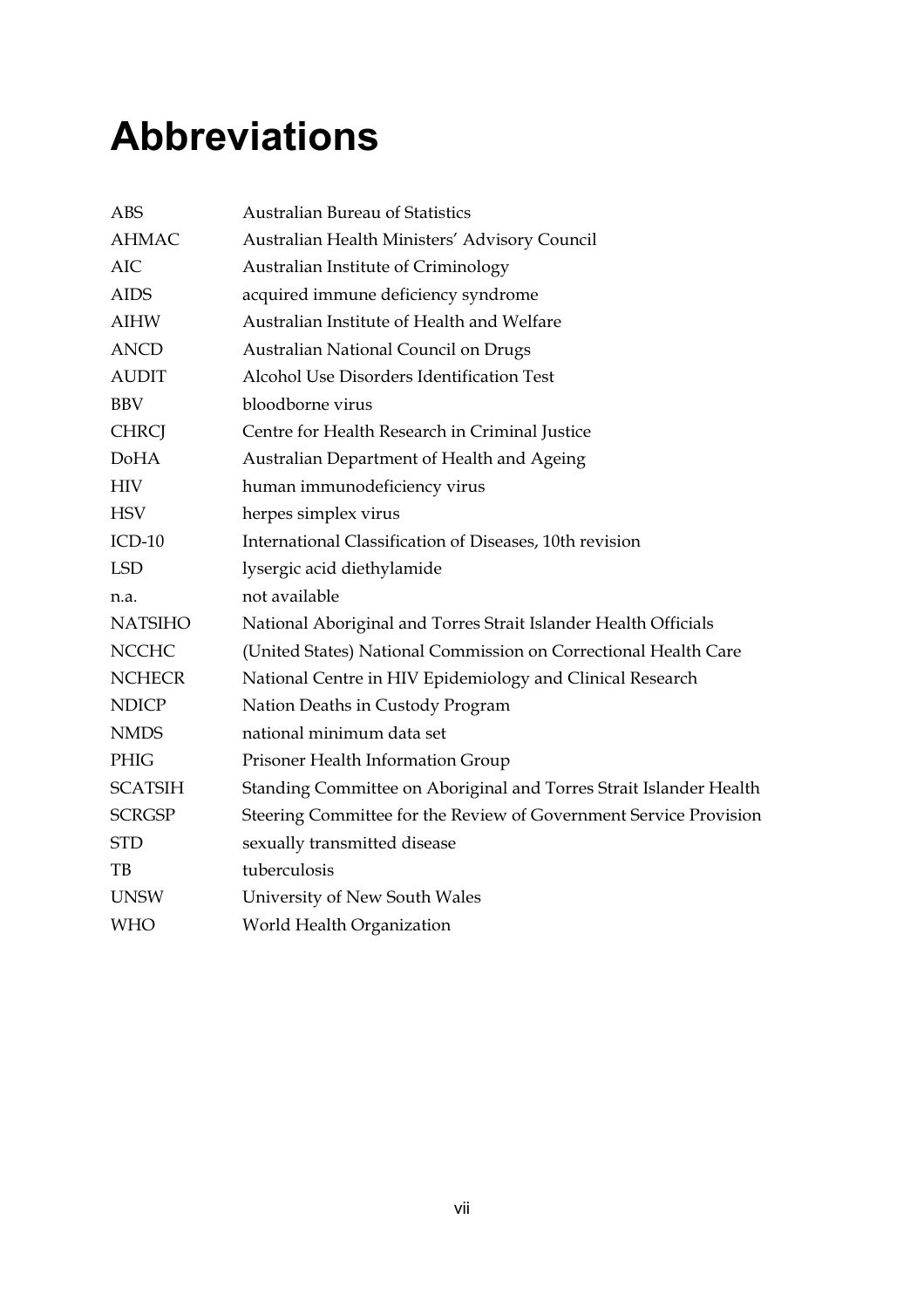# **Summary**

The large and growing population of prisoners in Australia presents a strong challenge to public health. Occasional studies make it clear that many prisoners have poor health and this affects the health of the wider public as prisoners move into and out of the general community.

Many prisoners come from disadvantaged backgrounds and Indigenous Australians are strongly over-represented. As part of their generally worse health, prisoners have much higher levels than the rest of the community of hepatitis C and other communicable diseases, a range of mental health disorders, substance abuse of both illicit and licit drugs, and a range of chronic diseases.

Studies show that prison health programs can make a difference. They offer a vital chance to act to improve prisoner health and, in turn, the health of the community. These programs require good information to help identify areas for improvement, support service policy and planning, evaluate services, and track progress over time.

Australia has long recognised the benefits of a sound evidence base for the wider public and for a range of special groups. Yet prisoners are a notable omission—there is no national health monitoring of prisoners even though they are recognised as a high-risk group. Present information remains sporadic, inconsistent and incomplete, and provides a limited picture of prisoner health and their health care. This also means that Australia does not have a complete picture of the public's health.

This report outlines the need for a national prisoner health information system. It responds to concerns expressed about prisoner health in recent times by the Australian Health Ministers' Advisory Council (AHMAC), and it follows initiatives by organisations with an interest in the area, such as the Centre for Health Research in Criminal Justice (CHRCJ).

The report describes prisoners and what is known about their health. It points out that there is an opportunity to intervene and treat prisoners while in prison, leading to their better health, and also reduce risks to the community on their release. It states what prisoner health information we currently have, where the gaps are, and what further information is needed. It concludes by calling for a national system of data collection, and specifically:

- completion of an audit of prisoner health information that is currently being collected
- regular reporting of national prisoner health indicator data
- definition of a national minimum data set for prisoner health
- standardisation of key data items and definitions across jurisdictions
- development of a regular national prisoner health survey, or consistent state surveys
- a (virtual) centre or clearinghouse for prisoner health information.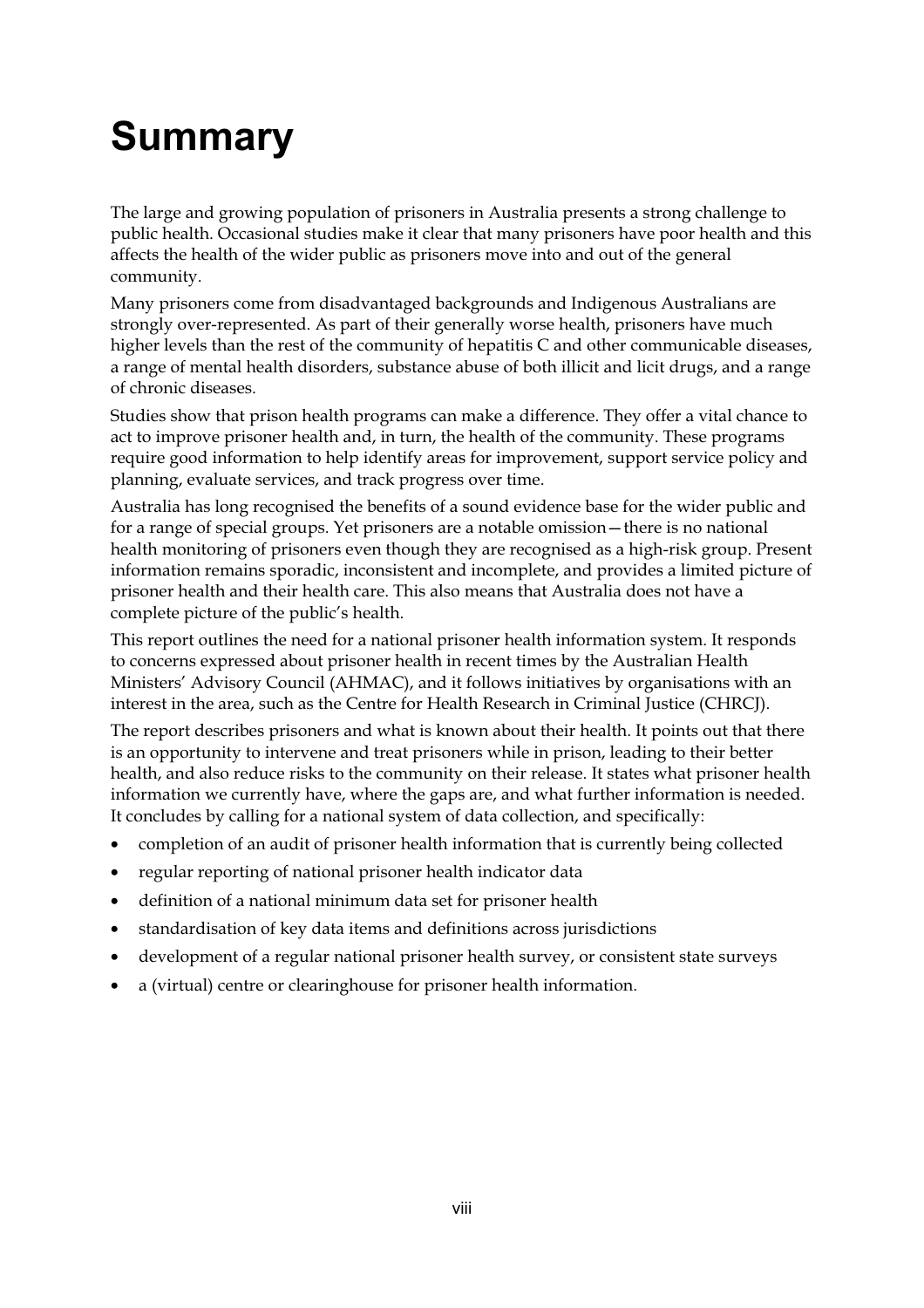# **Introduction**

# **Background**

In August 2001, the Australian Health Ministers' Conference agreed to review the provision of health services to prisoners. Ministers resolved to ask the Australian Health Ministers' Advisory Council (AHMAC) to undertake a review, leading to the establishment of the Working Party on Prisoner Health.

At this time the Australian Institute of Health and Welfare (AIHW) produced an information paper on data for reporting on the health of prisoners in Australia (Grau 2001). This paper discussed why prisoner health is important, who needs information about prisoner health, sources of information and what is presently known about prisoner health.

Following discussions between the AIHW and the Centre for Health Research in Criminal Justice, a workshop was held in September 2004 to discuss health information relating to Australian prisoners. The purpose of this workshop was to bring a range of stakeholders together to discuss issues involved in the development of national prisoner health indicators and the establishment of a minimum data set for prisoner health. This covered areas such as infectious diseases, drugs and alcohol and mental health, with specific reference being made to Indigenous prisoners, their health problems and their over-representation in prisons.

The outcome of the workshop was the formation of a Prisoner Health Information Group (PHIG), with a role of improving the health and wellbeing of prisoners by informing government and community discussion and decision-making. It aims to do this by assisting in the development and provision of statistics and information on prisoner health.

At its first meeting in March 2005, PHIG resolved to:

- (i) Commence work on developing a minimum data set for prisoner health
- (ii) Publish a report in 2006, which would examine the current state of prisoner health and highlight the importance of prisoner health information, monitoring and surveillance.

Minimum data set development, supported by and funded in part by the National Aboriginal and Torres Strait Islander Health Officials network (NATSIHO, previously SCATSIH) has commenced, beginning with an audit of prisoner health information currently being collected.

### **About this report**

This report attempts to establish the critical need for better information on the health of prisoners. It provides an overview of current information sources and summarises what those sources tell us about prisoner health in Australia. The final sections discuss a range of data gaps and issues, and suggest a suite of 'next steps'.

Throughout this report is scattered a set of personal stories highlighting the unique nature of prisoner health status, and the opportunities and benefits that might arise from health intervention in the prison setting.

Under the auspice of PHIG, this report was presented to AHMAC for comment and consideration.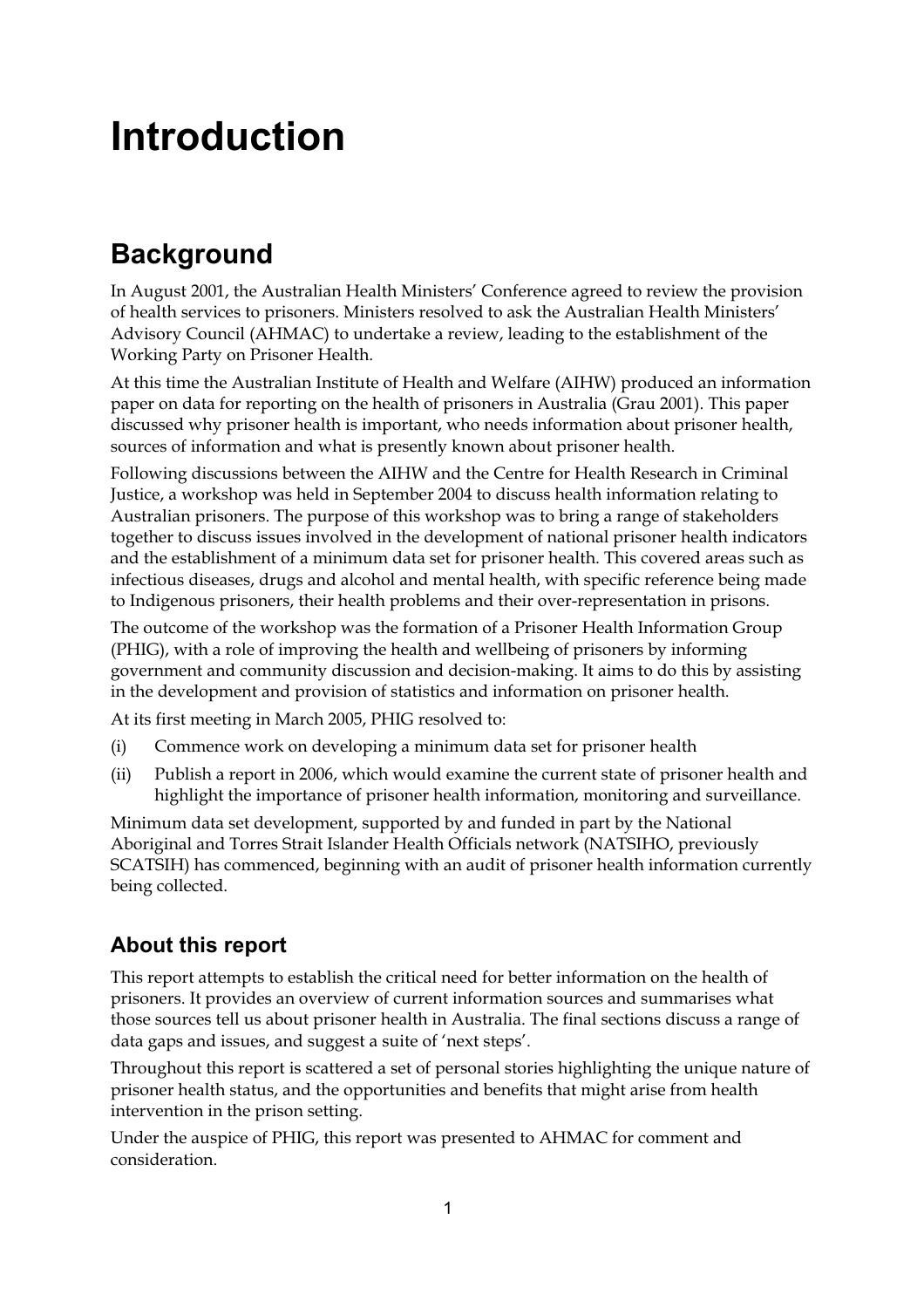# **The value of good prisoner health information**

Prisoners in Australia comprise a large and growing population group. In the 10 years between 1995 and 2005 the prisoner population grew by 45%. Currently, over 25,000 persons are imprisoned in Australia—1 in 600 Australian adults (and 1 in 325 Australian adult males). It is estimated that two to three times this number pass through Australian prisons each year.

Many prisoners are characterised by social and psychological disadvantage, and compared with the general population, have low levels of educational attainment, high unemployment and welfare dependency (Woodward 2003). With social disadvantage comes poor health and a range of special health needs.

The significant health needs of prisoners as a population group have been documented in numerous studies. Inmates have a disproportionately high prevalence of both chronic and acute health conditions, including high rates of communicable diseases and mental illness. Prisoners also report regularly engaging in risky behaviour, particularly those related to the spread of bloodborne and other infectious diseases, for example, intravenous drug use.

Prisoner health information is needed to:

- monitor prisoner health, including trends and state and territory comparisons
- compare the health status of prisoners with other groups including the general community, and identify areas for improvement in health
- inform prisoner health service planning and funding
- assess and evaluate the provision of prisoner health care and welfare services
- assess differences in health care practices between prisons, jurisdictions or providers
- provide health performance indicators for correctional facilities
- measure health policy outcomes among prisoners (Grau 2001).

The need to develop statistics on health, including mental health, as it relates to crime and justice is outlined in the National Information Development Plan for Crime and Justice Statistics (ABS 2005a). This Plan provides an agreed understanding of Australia's statistical priorities in the field of crime and justice. Prisoner health information, including an improved evidence base and standard data, is recognised as a priority.

Currently, information on prisoners' health is scant. Only two sources of information containing national data relating to prisoners' health are routinely published: notifications of HIV, and deaths in custody. Although the need to nationally monitor the health of the general population is fully accepted, prisoners—a high-risk group—are excluded. Prisoners are not included in large, community-based surveys of population health, and thus require special health surveys or collections.

These surveys, plus others sources of data such as reception assessment information, clinic attendances and hospitalisations, provide a partial picture of prisoner health. They describe the health of prisoners in a particular prison or jurisdiction. To date, there has been little attempt to standardise or collate the disparate sources of information so as to provide the level of detail needed for rigorous surveillance and monitoring of prisoner health.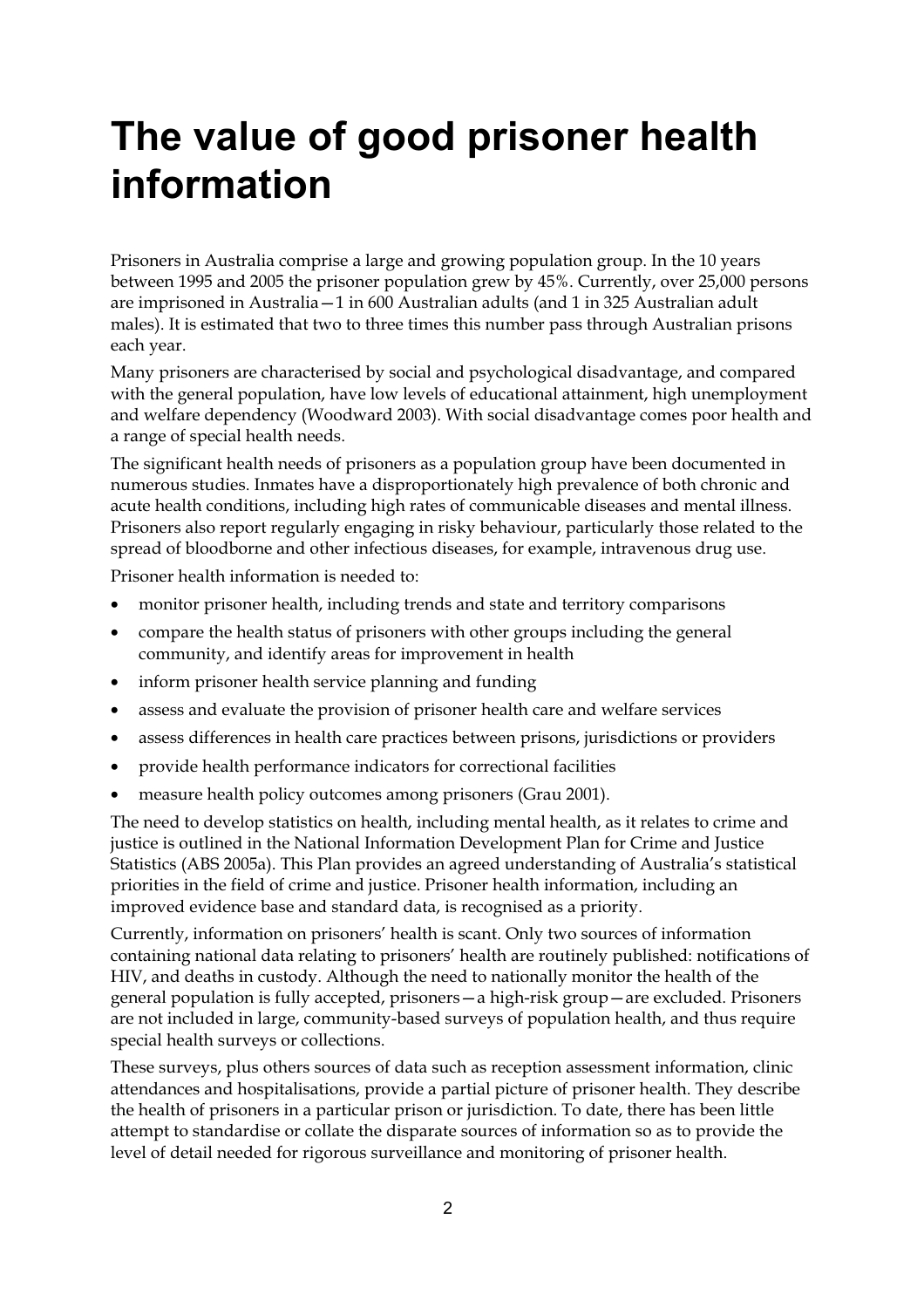High rates of return, with offenders moving between the community and prison, mean that prisoner health problems, if left unidentified and untreated, soon become community health problems. Addressing prisoner health needs during incarceration will have long-term benefits not only for prisoners, but also for the wider community. There is also the increased burden on the community health care system in coping with health problems that may be exacerbated by time spent in prison. Information on prisoner health can thus contribute to developing approaches to improving the health of the community and may reduce community health care costs.

The prisoner population disproportionately includes a number of marginalised population groups in Australian society—homeless people, the intellectually disabled and mentally ill, injecting drug users, and Aboriginal and Torres Strait Islander people. Collecting health information from these population groups is often difficult, and prisons can provide some indicators in order to monitor their health. Health information collected from these population groups can be used not only to initiate treatment for members in prison, but also to inform the planning of health care services for members in the community.

Little is known about the effectiveness and availability of health care services within prisons. Information on prisoner access to, and use of, health services can help to ensure that the prison health care system is able to effectively meet prisoner health needs. This is particularly important because prisoners are less likely to have contact with health services outside of the prison environment. By redressing health problems within the prison system, the burden on community health care services can be reduced. Prison-based interventions result in significant reductions in health care costs (Black et al. 2004).

Reliable and regular data collection relating to prisoner health also allows evaluation of the effectiveness of relevant policies and programs. For example, the National HIV/AIDS Strategy and National Hepatitis C Strategy (DoHA 2005a,b) highlight prisoners as a high-risk population. Such information can be used to develop evidence-based programs to improve prisoner health.

*Information on the health of prisoners is necessary on several levels, primarily for monitoring, and meeting the health needs of this high-risk group. Good health information identifies areas for improvement, informs health service policy and planning, and allows assessment and evaluation of health care services and health policy outcomes.*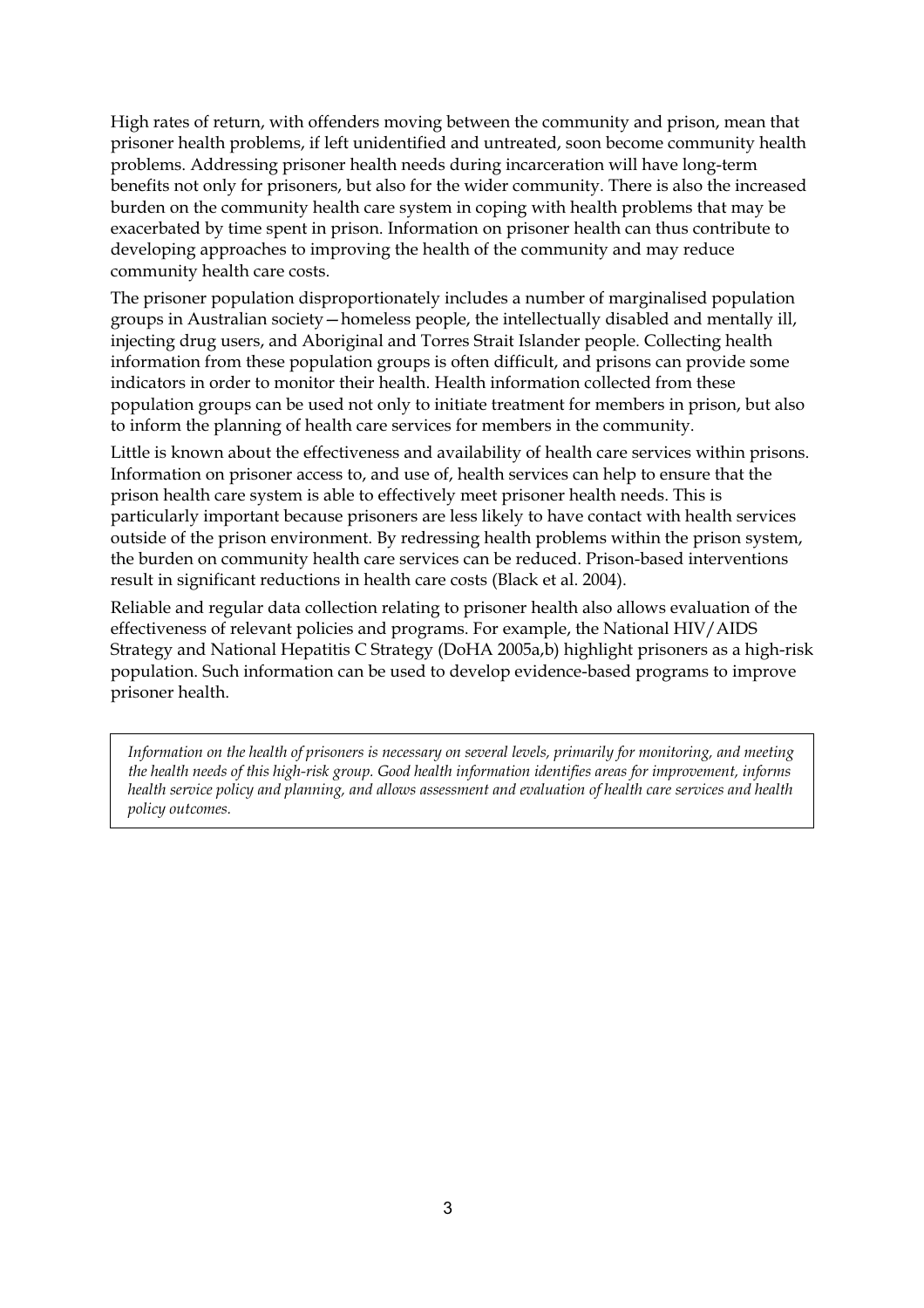# **Prisoners and their numbers**

Prisoners are defined here as adults aged 18 years or over held in custody, whose confinement is the responsibility of a corrective services agency. This definition includes sentenced prisoners and prisoners held in custody awaiting trial or sentencing—that is, remandees. Juvenile offenders, persons in psychiatric custody, police cell detainees, asylum seekers or Australians held in overseas prisoners are not included.

On 30 June 2005 there were 25,353 persons imprisoned in Australia (Table 1)—about 1 in 600 adults—in 120 different facilities. The prisoner population in Australia grew by 4.9% between 2004 and 2005, exceeding the growth rate of the general population which was 1.2% during the same year. In the 10 years since 1995, the prisoner population has increased by 45% from around 17,000 to over 25,000. Again, this growth far outstrips that of the general adult population, which was 12% over the same time period.

| <b>Characteristic</b>                             | 1990   | 1995   | 2000   | 2005   |
|---------------------------------------------------|--------|--------|--------|--------|
| Number                                            | 14.305 | 17.428 | 21.714 | 25,353 |
| Imprisonment rate (per 100,000 adults)            | 112    | 129    | 150    | 163    |
| Average age (years)                               | n.a.   | 31.7   | 32.9   | 34.5   |
| Under 25 (%)                                      | 33.2   | 28.8   | 26.1   | 20.2   |
| Females (%)                                       | 5.4    | 4.8    | 6.4    | 6.8    |
| Indigenous $(\%)$                                 | 14.3   | 17.1   | 18.9   | 22.3   |
| Indigenous imprisonment rate (per 100,000 adults) | 1,638  | 1,307  | 1.614  | 2,021  |
| Prior known adult imprisonment (%)                | 57.5   | 56.3   | 56.4   | 60.4   |
| Remandees (%)                                     | 13.4   | 11.5   | 17.4   | 20.2   |
| Median sentence length (years)                    | n.a.   | 3.0    | 3.3    | 3.0    |

#### **Table 1: Characteristics of prisoners at 30 June, selected years**

*Sources:* ABS 2001; ABS 2005b.

People were imprisoned at a rate of 163 per 100,000 adults in 2005, an increase from 129 per 100,000 adults in 1995. More than 60% of prisoners had been previously imprisoned. At 30 June 2005, 20% of prisoners were on remand, and thus awaiting trial, sentencing or deportation.

Among sentenced prisoners in 2005, 2% had a sentence length less than 3 months, 5% between 3 and 6 months, 10% between 6 and 12 months, and 77% had a sentence length of 12 months or more. The median sentence length for prisoners was 36 months (3 years).

Australia's imprisonment rate is similar to that in England and Wales, the Netherlands and Canada (Figure 1). Rates are high in the United States and the Russian Federation, at more than 1 in 200 persons. Rates are lower than 1 in 1,000 persons in Japan, Sweden and France. Aboriginal and Torres Strait Islander imprisonment rates, however, far exceed all national rates.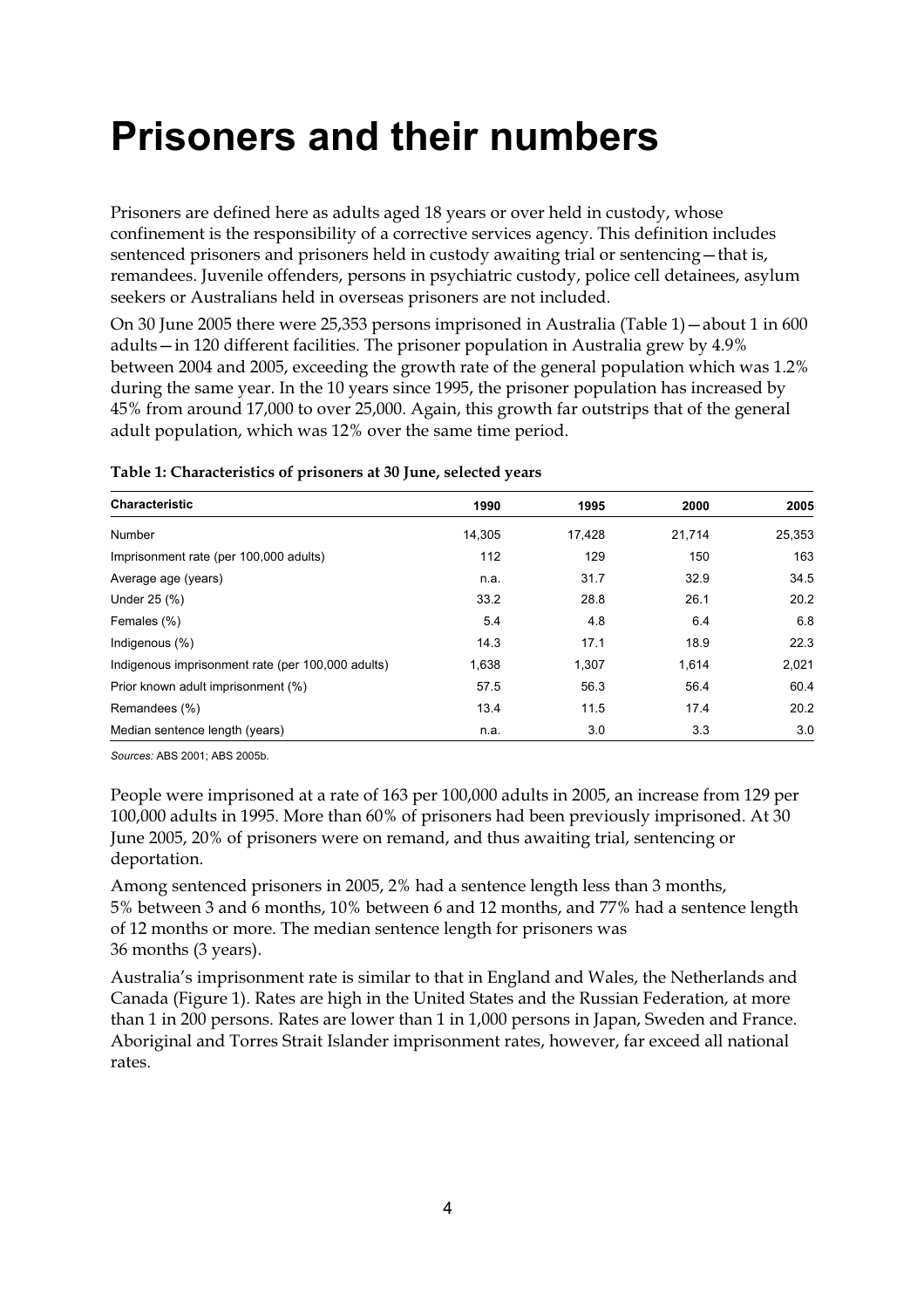

Prisoners tend to be relatively young, with an average age in 2005 of 34.5 years. The average age has increased over the last decade, from 31.7 years in 1995. The proportion of prisoners aged less than 25 years has in turn fallen, from 29% in 1990 to 20% in 2005. Currently, just over half of all prisoners are males aged between 20 and 34 years.

Males represent 93% of the prisoner population, with 23,619 male prisoners and 1,734 female prisoners at 30 June 2005. Although males are almost 14 times more likely to be imprisoned than females, the female prisoner population has increased at a greater rate since 1995— 107%, as opposed to 42% for males.

Most prisoners are held in New South Wales, followed by Queensland, Victoria and Western Australia (Table 2). However, the highest imprisonment rate is in the Northern Territory, at 576 persons per 100,000 population, or more than three and a half times the national rate. The lowest rate is in Victoria, at 94 per 100,000 population.

More than 65% of prisoners in Queensland, Tasmania and the Northern Territory had previously been imprisoned. Less than 55% of prisoners in Victoria and South Australia had been previously imprisoned—however, South Australia had a higher proportion on remand (34%), and a longer median sentence length (5.0 years). The Northern Territory and Tasmania had lower median sentences, at 1.3 and 1.8 years respectively, with lower proportions of remandees in Western Australia, the Northern Territory and Victoria.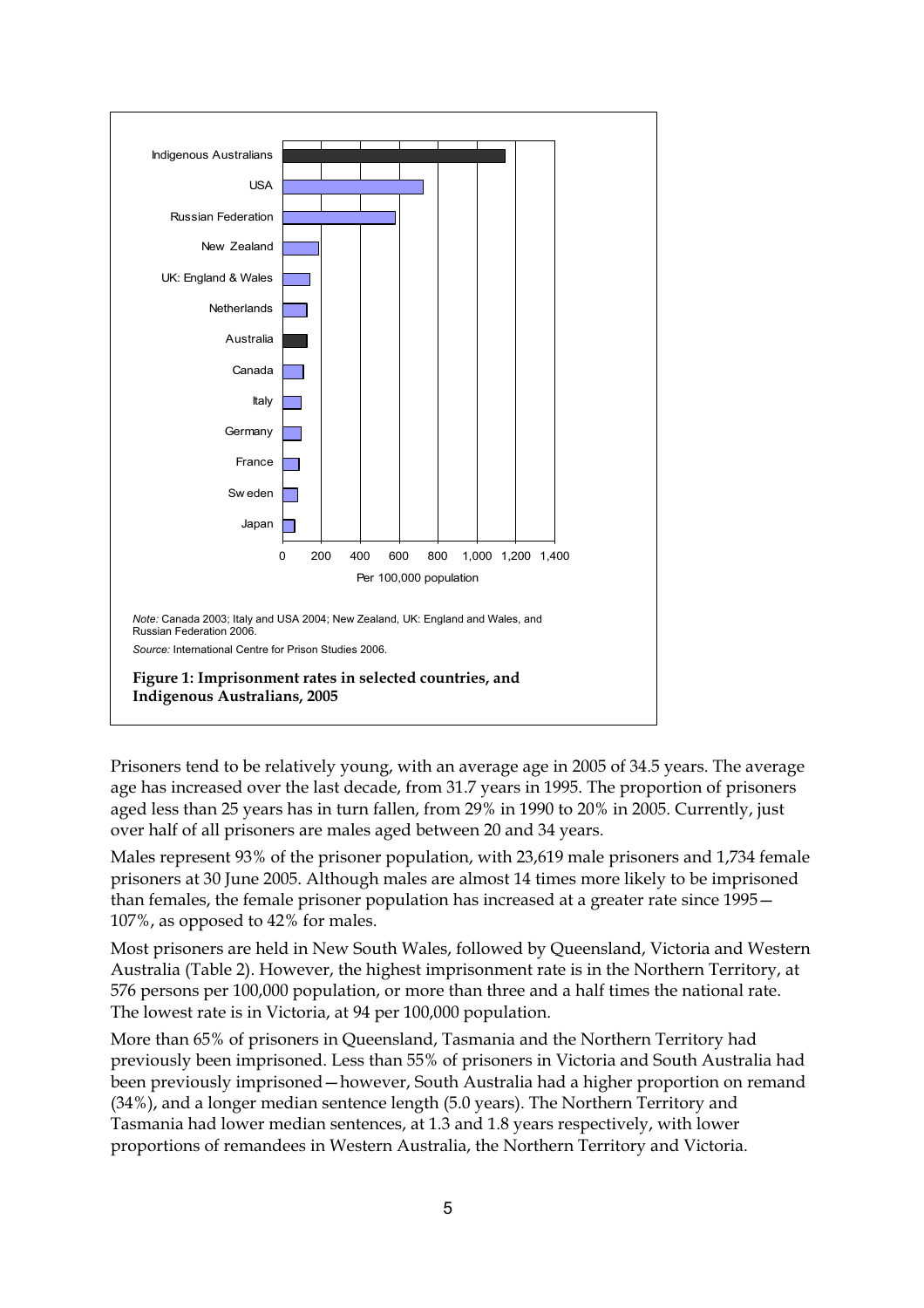| <b>Characteristic</b>                                | <b>NSW</b> | Vic   | Qld   | <b>WA</b> | <b>SA</b> | Tas  | ACT <sup>(a)</sup> | <b>NT</b> | Aust   |
|------------------------------------------------------|------------|-------|-------|-----------|-----------|------|--------------------|-----------|--------|
| Number                                               | 9,819      | 3,692 | 5,354 | 3,482     | 1,473     | 551  | 275                | 820       | 25,353 |
| Imprisonment rate (per<br>100,000 adults)            | 188        | 94    | 177   | 229       | 123       | 150  | 110                | 576       | 163    |
| Mean age (years)                                     | 34.3       | 36.0  | 34.6  | 33.7      | 34.9      | 34.6 | 32.7               | 33.1      | 34.5   |
| Females (%)                                          | 7.1        | 7.0   | 6.7   | 7.7       | 6.4       | 5.1  | 4.7                | 3.2       | 6.8    |
| Indigenous (%)                                       | 17.1       | 6.0   | 24.9  | 40.4      | 18.0      | 12.7 | 9.5                | 80.9      | 22.3   |
| Indigenous imprisonment<br>rate (per 100,000 adults) | 2,106      | 1,224 | 1,706 | 3,503     | 1,681     | 692  | 1,060              | 1,856     | 2,021  |
| Prior known adult<br>imprisonment (%)                | 61.8       | 52.2  | 66.5  | 56.0      | 54.7      | 65.3 | 72.4               | 65.2      | 60.4   |
| Remandees (%)                                        | 20.2       | 17.6  | 20.9  | 15.9      | 33.7      | 23.8 | 22.9               | 16.3      | 20.2   |
| Median sentence length<br>(years)                    | 3.5        | 3.3   | 3.0   | 2.7       | 5.0       | 1.8  | 3.6                | 1.3       | 3.0    |

**Table 2: Prisoners by states and territories, 30 June 2005** 

(a) Includes ACT prisoners held in NSW.

*Source:* ABS 2005b.

The highest proportion of female prisoners is in Western Australia (7.7%), with the lowest in the Northern Territory (3.2%).

Aboriginal and Torres Strait Islander persons are over-represented in the prisoner population. There were 5,656 Indigenous prisoners, or 22% of the prisoner population, in Australia at 30 June 2005. The proportion of Indigenous prisoners has risen since 1995, when they comprised 17% of the prisoner population. Indigenous persons are imprisoned at a crude rate of 2,021 per 100,000 adult population, 16 times that of the non-Indigenous population. On any one day, 6% of young Aboriginal men aged 25–30 years are in prison (Krieg 2006). More than 2% of the entire adult Aboriginal and Torres Strait Islander population is currently imprisoned (ABS 2005b).

Over 80% of the Northern Territory's prisoner population are Indigenous, double the next highest state—Western Australia—at 40%. Indigenous proportions in Victoria (6%) and the Australian Capital Territory (10%) are low. Indigenous imprisonment rates also vary widely, with the rate in Western Australia (3,503 per 100,000 population) over five times the rate in Tasmania (692 per 100,000 population). One in 16 Indigenous males in Western Australia is currently in prison.

Prisoners come largely from disadvantaged backgrounds. Although national data describing the socioeconomic status of prisoners are not available, a recent survey in New South Wales found that prisoners have lower levels of educational attainment compared with the total Australian population, with up to half leaving school with no qualifications. Many had been in juvenile detention (41% of men and 26% of women). One-third of Indigenous prisoners had been removed from their parents as children, often before the age of 10 (Butler & Milner 2003).

In the 6 months prior to imprisonment, about one-half (55%) of men and one-third (36%) of women had worked. Most prisoners lived in rental accommodation and had received a government benefit or pension in the 6 months before entering prison. Many prisoners may be functionally illiterate—not being able to engage in activities in their social groups or communities where literacy is required—and up to 20% may have an intellectual disability (Woodward 2003).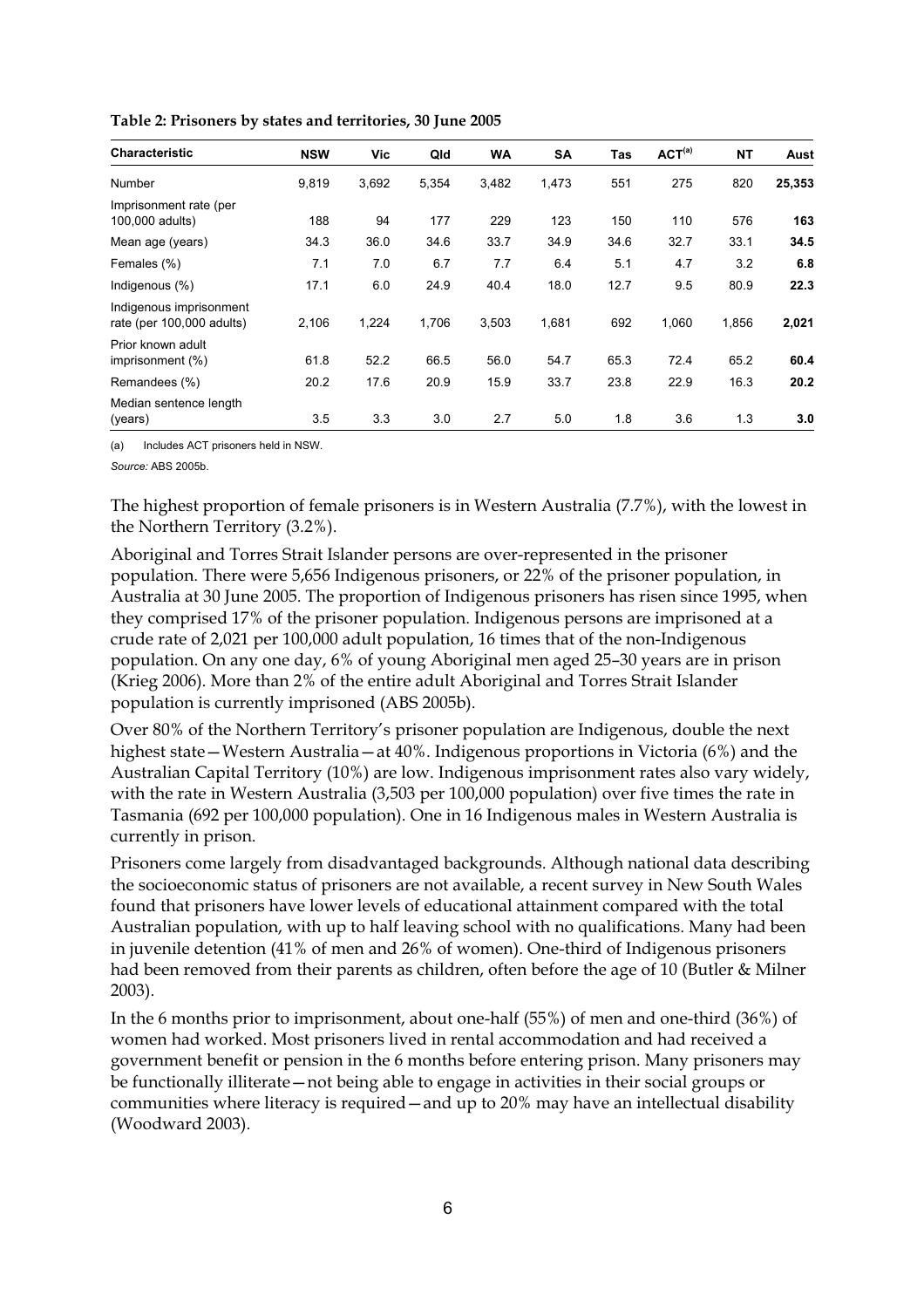*Demographic information identifies prisoners as a substantial, and growing population group. They are mostly young, and male. In 2005, 60% of prisoners had been previously imprisoned, and 93% had a sentence length of 6 months or more. Aboriginal and Torres Strait Islander people are over-represented, making up over 20% of the prisoner population.* 

*Prisoners often come from socioeconomically disadvantaged backgrounds, having lower levels of educational attainment, infrequent or unrewarding employment, and receive a benefit or pension. Many are not functionally literate, with a significant proportion having an intellectual disability.*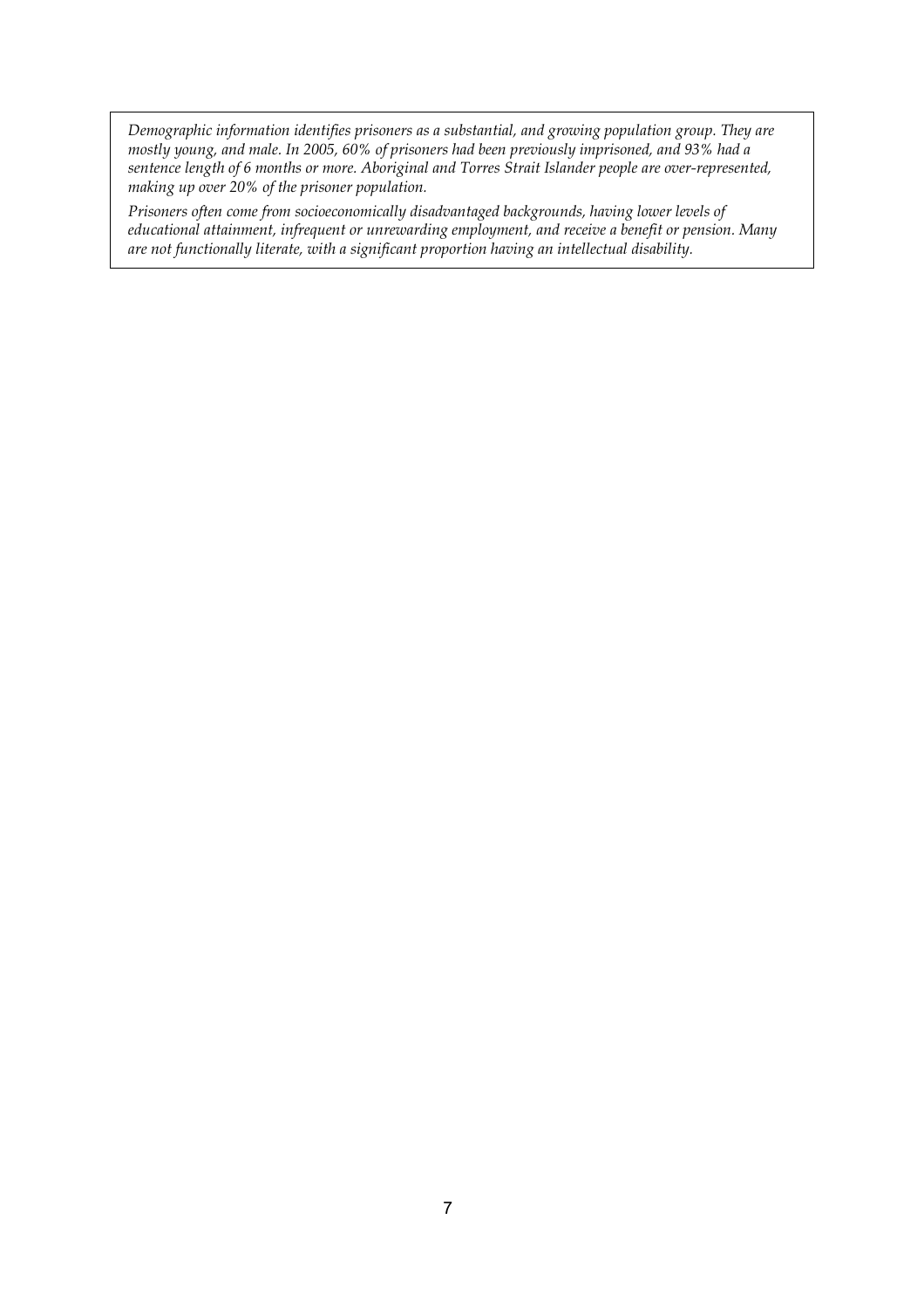# **What we know about prisoner health**

Existing published information, including reports and survey results, indicate that prisoners are a population group characterised by social and psychological disadvantage. Compared with the general population, prisoners include more people with low levels of educational attainment, high unemployment and welfare dependency. With social disadvantage comes poor health and a range of special health needs. Prisoners face both chronic and acute health problems including high rates of communicable diseases, mental illness and health risk behaviours, including injecting drug use.

## **Health risk factors and determinants**

The health of prisoners is influenced and determined by many factors acting in various combinations. Health determinants are those factors that raise or lower the level of health in a population, and are a key to the prevention of disease, illness or injury. These determinants may have positive or negative impacts; factors such as cigarette smoking or low socioeconomic status increase the risk of ill health and are commonly termed 'risk factors' (AIHW 2004).

For prisoners, health risk factor behaviour is often compromised. Psychological and social deprivation often underpin alcohol consumption, smoking and illicit drug use. Tattooing/body piercing, gambling, insufficient exercise and poor diet are additional risk factors. These behaviours, in turn, threaten prisoner health and may lead to chronic diseases, illness and death.

Prisoners have a high prevalence of risk factors for cardiovascular disease and diabetes, including elevated blood glucose levels, high cholesterol, high blood pressure, obesity and smoking (D'Souza et al. 2005).

A comparison of the health of Queensland women prisoners with that of the general community found that prisoners had poor nutrition, did less exercise, had higher rates of smoking and had a greater prevalence of asthma and diabetes. Prisoners also had a greater prevalence of mental health disorders. The study concluded that women prisoners had significantly poorer health outcomes than community women in all areas except cervical screening, breast cancer screening and obesity (Young et al. 2005).

## **Drug use**

Most prisoners have used illicit drugs at some time in their life, with two-thirds regularly using drugs at the time of incarceration. Often, this includes injecting drug use (Table 3). Drug use poses risk in itself through impure or overly-pure content, but also through shared use of injecting equipment and the associated transmission of bloodborne viruses.

Over one-half of prisoners surveyed in the recent four-state Bloodborne Virus Survey reported injecting drug use in the previous month—New South Wales (69%), Queensland (61%), Western Australia (62%) and Tasmania (54%). Indigenous prisoners reported injecting drug use at a slightly higher rate than non-Indigenous prisoners (64% vs 58%) (Butler, Boonwaat & Hailstone 2005).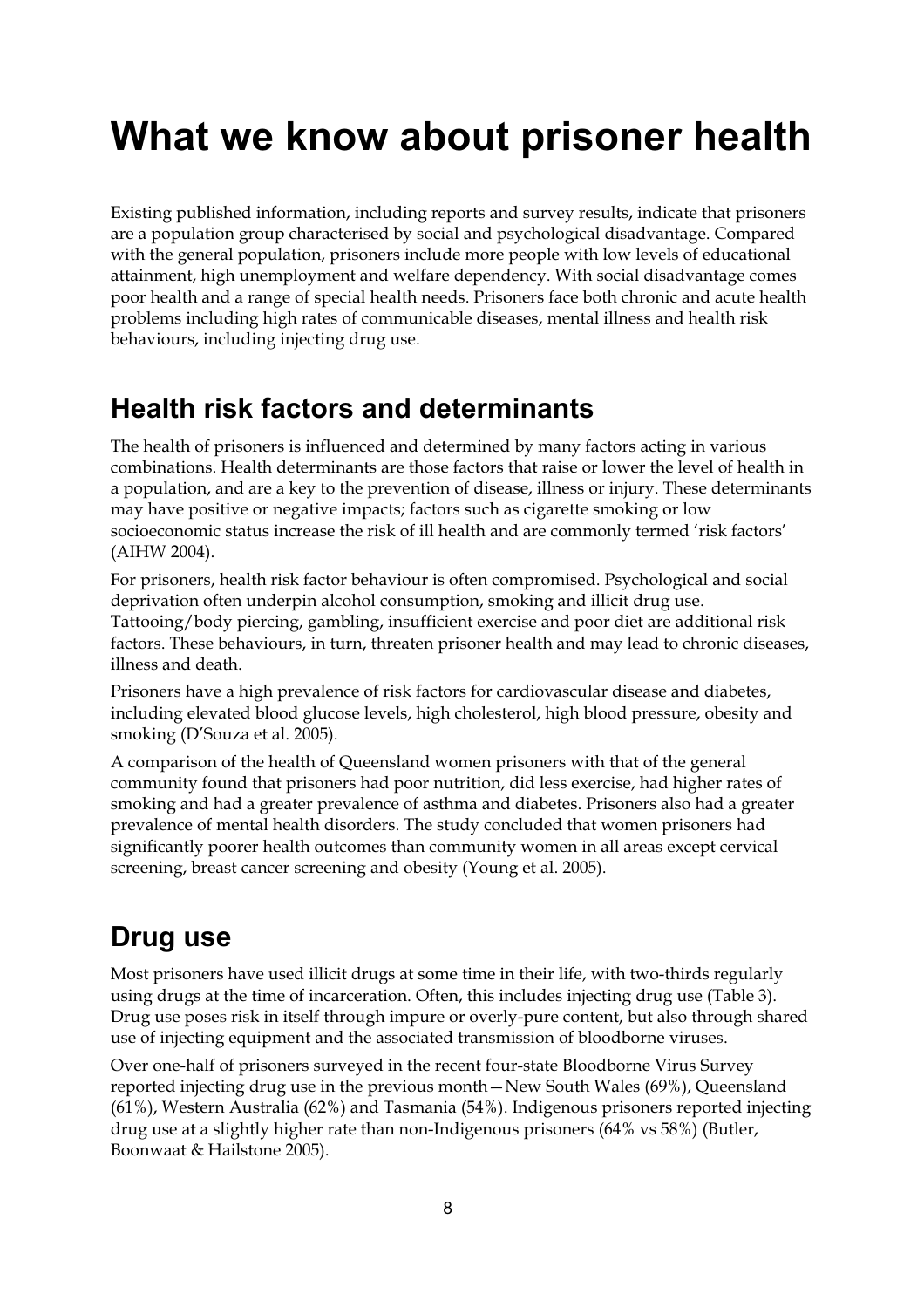|                                                                              | <b>New South Wales,</b><br>2001 |                | Victoria,<br>2002 | Queensland,<br>2002 |                |
|------------------------------------------------------------------------------|---------------------------------|----------------|-------------------|---------------------|----------------|
| <b>Risk factor</b>                                                           | <b>Males</b>                    | <b>Females</b> | <b>Males</b>      | <b>Females</b>      | <b>Females</b> |
| Ever used illicit drugs                                                      | 80                              | 84             | 68                | 78                  | 80             |
| Regular illicit drug use (daily or almost<br>daily) at time of incarceration | 67                              | 74             | n.a.              | n.a.                | 63             |
| History of injecting drug use                                                | 53                              | 73             | 44                | 64                  | 56             |
| Harmful or hazardous alcohol use<br>in last 12 months                        | 48                              | 29             | 48                | 22                  | 38             |
| Current smoker                                                               | 78                              | 83             | n.a.              | n.a.                | 83             |
| Overweight/obese                                                             | 50                              | 44             | n.a.              | n.a.                | 20             |

**Table 3: Health risk factors and behaviours among prisoners in full-time custody, New South Wales, Queensland and Victoria (per cent)** 

Sources: Butler & Milner 2003; Victorian Department of Justice 2003; Hockings et al. 2002.

Among Queensland women prisoners surveyed in 2002, 80% (n=169) reported having used an illicit drug at some time, with 25% reporting having used illicit drugs in prison. The most common drugs ever used were cannabis (74%), amphetamines/ speed/methamphetamines (58%) and heroin or other opiates (47%). One-third of women had also used tranquillisers/ benzodiazepines, LSD, cocaine and ecstasy (Turner et al. 2004).

By comparison, among the general community in 2004, an estimated 1.9% had ever injected drugs, with 0.4% injecting in the last 12 months (AIHW 2005).

### **Alcohol**

The prisoner population is characterised by very high rates of high risk drinking. Almost half (48%) of all male prisoners and 29% of female prisoners in New South Wales reported consuming 'harmful' or 'hazardous' quantities of alcohol in the 12 months prior to imprisonment, using WHO's Alcohol Use Disorders Identification Test (AUDIT) (Table 3). The prevalence of 'harmful' drinking among Indigenous women prisoners in Queensland was over 50%, four times that for non-Indigenous women (13%) (Hockings et al. 2002). In Victoria, the prevalence of high-risk drinking among males was 48%, and among females 22%.

By comparison, in 2004 less than one in ten (8.3%) Australians aged 14 years and over drank at levels considered risky or high risk in both the short and long term (AIHW 2005).

## **Smoking**

Smoking is a major source of illness and death in Australia, and contributes to more deaths and drug-related hospitalisations than alcohol and illicit drug use combined. It is a major risk factor for coronary heart disease, stroke, cancer and a variety of other diseases and conditions.

In New South Wales, 78% of male and 83% of female prisoners were current smokers in 2001. In Queensland, the prevalence of current smoking among female prisoners in 2002 was 83% (Table 3). These rates are more than four times that of the general community, which was 17% among the total population aged 14 years and over in 2004 (AIHW 2005).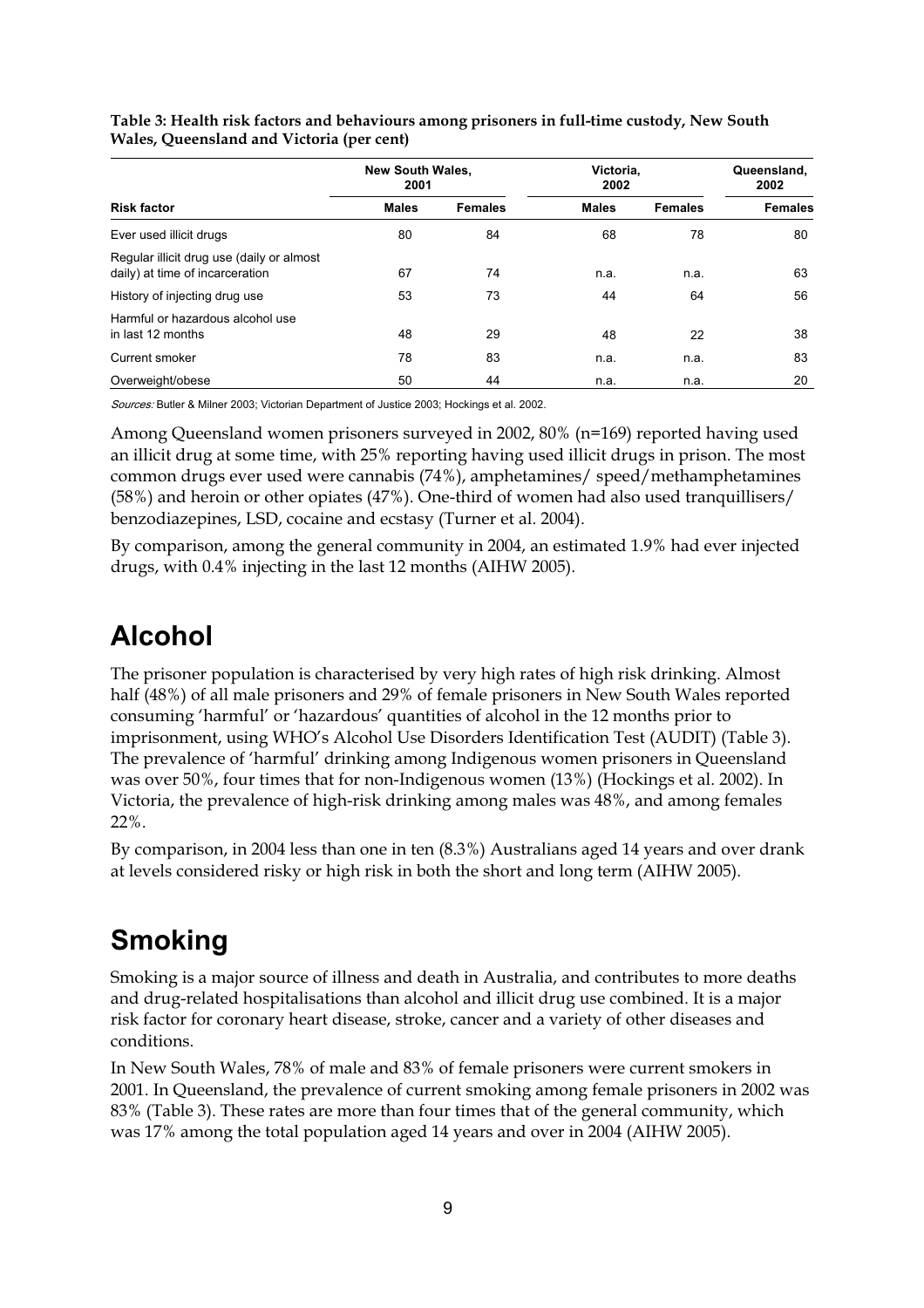*The last time T tried to quit smoking he found it impossible due to the stress of transfers during an appeal. He was in the truck for long periods with other inmates while he was stressed. When he arrived at a new prison, he was put into a cell with a smoker. While waiting for his court appearance he was in the court cells with other inmates smoking. (Lithgow focus group discussions)* 

### **Chronic diseases and conditions**

Prison inmates report high levels of chronic disease, despite their relative youth. In New South Wales Correctional Centres in 2001, the three most prevalent chronic health conditions reported by male and female prisoners were asthma, back problems, and poor eyesight. Almost 44% of females and 21% of males reported asthma.

More than one-third of both female (39%) and male (45%) prisoners reported that they had sustained a head injury resulting in unconsciousness at some time in the past (Butler & Milner 2003).

Imprisonment also provides an opportunity to provide oral health services and redress some of the harmful lifestyle impacts on dental health. In the 2001 New South Wales Inmate Health Survey, 23% of women and 37% of men had not seen a dentist for at least 2 years (Butler & Milner 2003).

*J is back in gaol. The reception nurse has referred her to the prison doctor because she appeared depressed and had infected sores.* 

*J was last seen 12 months earlier when she was released after a 6-month sentence for shoplifting. This is now her third reception.* 

*Review of her file indicates that she is a 24-year-old Aboriginal woman and has a history of hepatitis C and drug abuse. She had a low grade pap smear abnormality during her last gaol reception but was discharged before her colposcopy could be arranged. Follow-up had been arranged at an Aboriginal Medical Service.* 

*J's background: She was removed from her mother's care in infancy due to her mother's alcohol abuse and inability to care for the children. Her mother had also been removed from her family as a child and brought up in a Girl's Home. J was fostered to a non-Aboriginal family who cared for her well and promoted ties within the Aboriginal community. Her foster mother died when J was 15, and 6 months later J moved to an Aboriginal refuge in Sydney. Aged 17, she met her boyfriend. He was an injecting drug user and she commenced using speed and heroin. She moved in with his family. They went on to have three children over the next 4 years. Domestic violence is an ongoing problem and aged 22 she required plating of a fractured jaw. J officially gave over care of her three children to her boyfriend's mother last year.* 

### **Communicable diseases**

In May 2004, the first multistate prison study into the prevalence of bloodborne viruses was conducted (Butler, Boonwaat & Hailstone 2005). Over a 2-week period, all male and female prisoners entering correctional centres from the community in New South Wales, Queensland, Tasmania and Western Australia were screened for HIV, hepatitis B and hepatitis C. Risk behaviours, including drug use and sexual activity, were also recorded.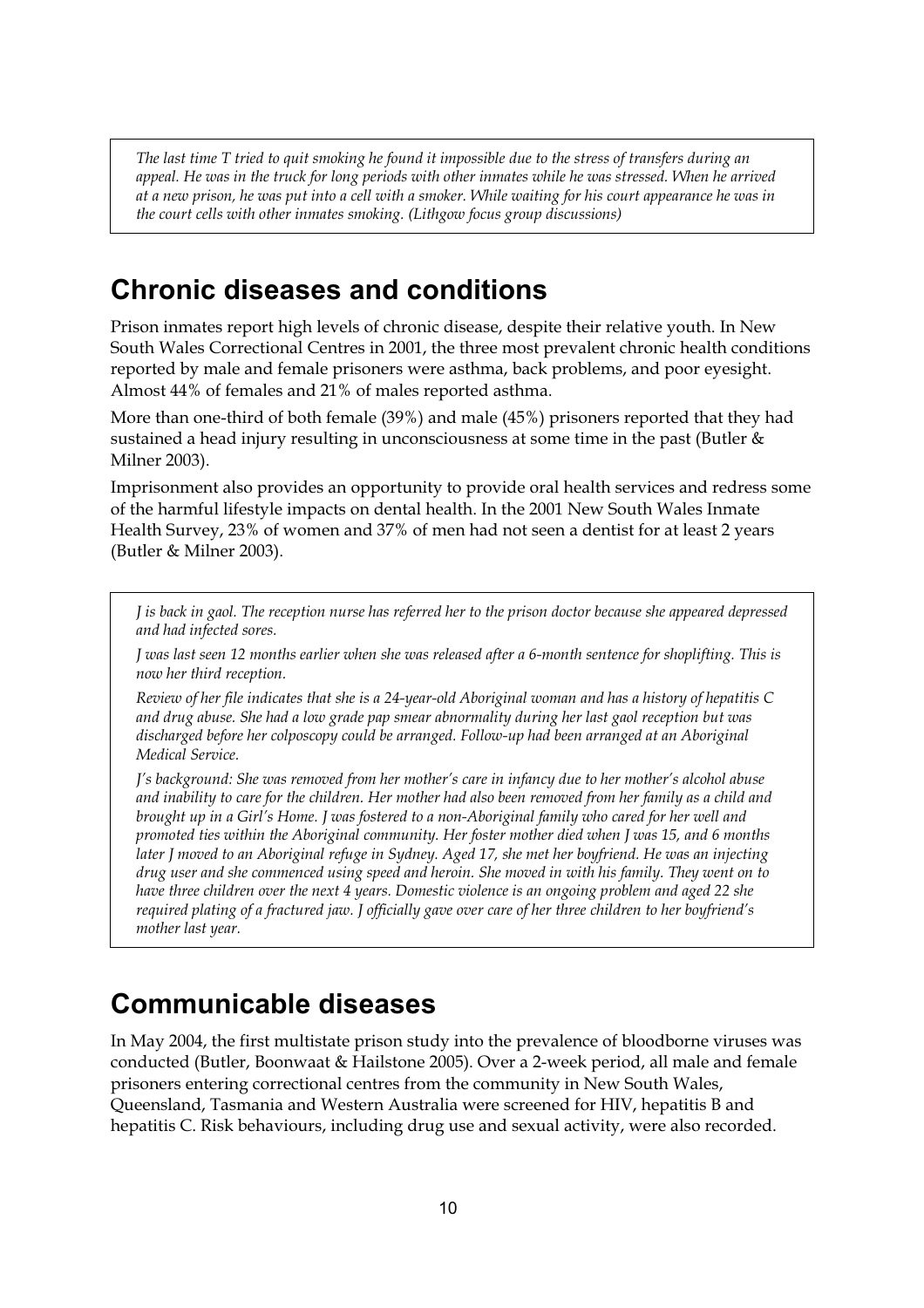### **Hepatitis**

The overall prevalence of hepatitis C was 35%, rising to 56% among prison entrants reporting current or previous injecting drug use (Table 4). Rates were similar among Indigenous and non-Indigenous prisoners. These figures compare dramatically with an estimate of 1.3% of the general community having been exposed to hepatitis C virus (NCHECR 2005). Should the survey prevalence figure for hepatitis  $C$  in prisons be nationally representative, then approximately 8,500 prisoners have hepatitis C, representing 4–5% of total persons in Australia with hepatitis C. Among United States prison inmates in 1996, 17–19% were estimated as being infected with hepatitis C, being nine to ten times the prevalence in the general United States population (1.8%) (NCCHC 2002).

Hepatitis B core antibody prevalence was 20% among prison entrants, with testing revealing 25% of entrants having immunity against hepatitis B due to vaccination. Among injectors, Indigenous prisoners had higher rates of hepatitis B core antibody prevalence (38%) than non-Indigenous prisoners (24%).

|                                      | <b>New South</b> |            |          | Western   |       |
|--------------------------------------|------------------|------------|----------|-----------|-------|
| <b>Measure/population</b>            | Wales            | Queensland | Tasmania | Australia | Total |
| Hepatitis C antibody prevalence      |                  |            |          |           |       |
| Injectors                            | 69               | 49         | 67       | 33        | 56    |
| All prison entrants                  | 43               | 30         | 48       | 20        | 35    |
| Hepatitis B core antibody prevalence |                  |            |          |           |       |
| Injectors                            | 31               | 16         | 42       | 27        | 27    |
| All prison entrants                  | 23               | 13         | 29       | 18        | 20    |
| HIV antibody prevalence              | 2                | 1          | 0        | 0         | 1     |
| Injecting drug use                   |                  |            |          |           |       |
| History of IDU                       | 59               | 58         | 63       | 58        | 59    |
| Injected in last month               | 41               | 36         | 32       | 36        | 38    |

#### **Table 4: Serology results and injecting drug history, by state, 2004 (per cent)**

*Source:* Butler, Boonwaat & Hailstone 2005.

The risk of exposure to bloodborne viruses is much increased among those who inject drugs; almost 60% of prison entrants had a history of drug injection, with 38% reporting having injected in the last month. Over two-thirds (69%) of injecting drug users reported using new needles and syringes for all injections in the month before incarceration. The most common drugs injected include amphetamines and heroin. Hepatitis C transmission has been found to continue within prisons, with drug injection and tattooing the most likely causes (Butler et al. 2004).

The study highlights the value of conducting national bloodborne virus surveillance in prisons and the unique access it provides to marginalised groups.

### **Tuberculosis**

As part of the 2001 New South Wales Inmate Health Survey, Mantoux skin testing was performed to determine possible infection with *Mycobacterium tuberculosis*. Among both men and women prisoners, 14% had a positive test. These results were similar to the prior 1996 survey, where 14% of males and 8% of females tested positive (Butler & Levy 1999; Butler & Milner 2003). Testing on a smaller sample of prisoners also took place during the 2002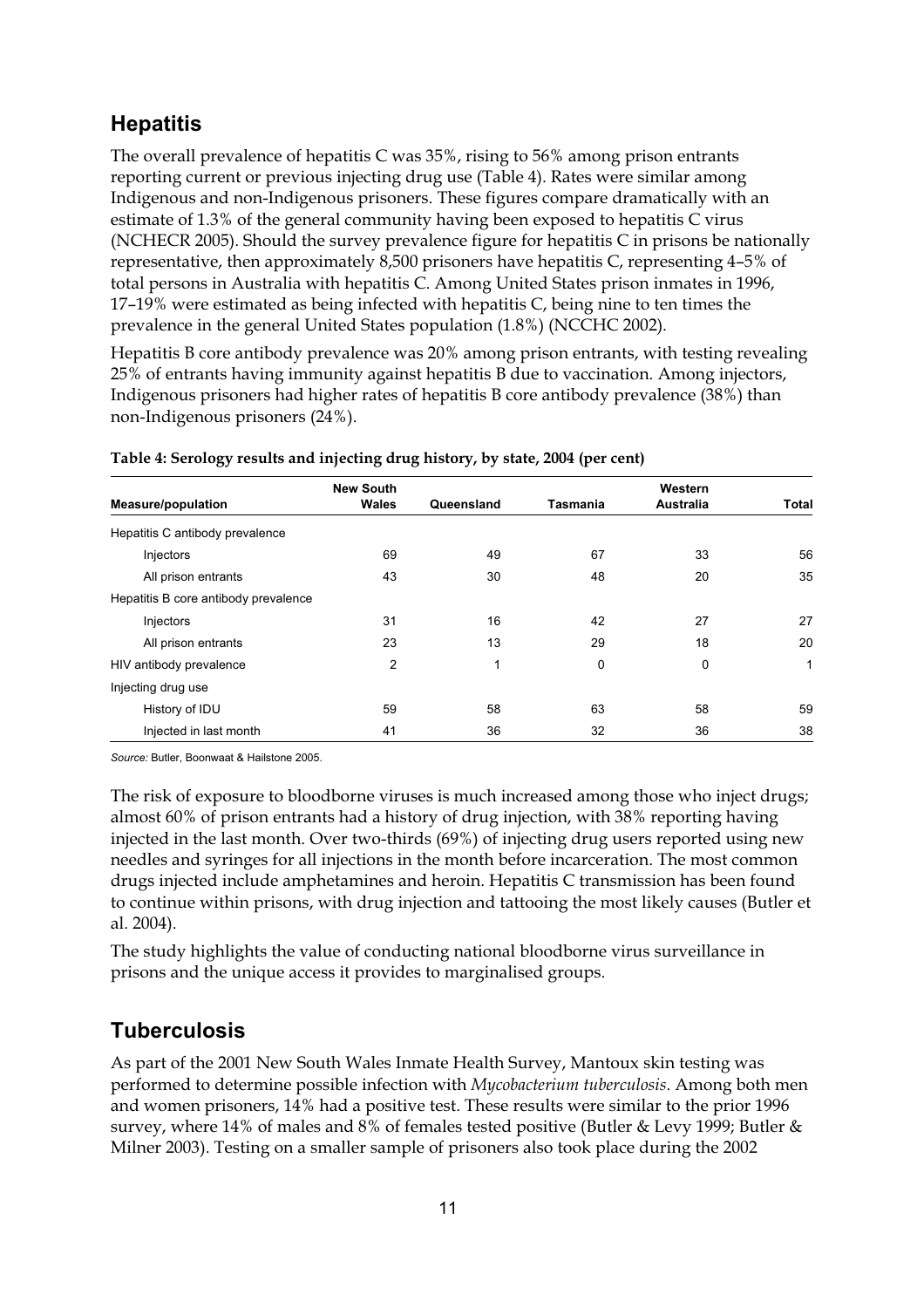Victorian Prisoner Health Study, with 30% of females (n=11) and 8% of males (n=15) testing positive (Victorian Department of Justice 2003).

Among United States prisoners, 7.4% were estimated in 1997 as having tuberculosis infection (NCCHC 2002).

In 2002, 1,040 cases of tuberculosis were notified to Australian state and territory health authorities—a community rate of 5 per 100,000 population.

Although the risk of tuberculosis transmission in Australian prisons is currently considered low, surveillance based on prisoners perceived to be at risk is considered appropriate.

#### **Sexually transmitted diseases**

Rates of chlamydia, gonorrhoea and syphilis among both male and female prisoners tend to be low (Butler et al. 2001; Butler & Milner 2003; Hockings et al. 2002; Victorian Department of Justice 2003). However, among New South Wales prisoners in 2001, 89% of women and 85% of men tested positive for Herpes Simplex Virus Type 1 (HSV-1). Similarly, 51% of women and 19% of men tested positive to Herpes Simplex Virus Type 2 (HSV-2). Among Victorian prisoners in 2002, 91% of males and 96% of females reported that they had HSV-1. Among female prisoners surveyed in Queensland in 2002, 26% reported that they had oral herpes.

HSV-2 is common among inmates. Important risk factors for HSV-2 include higher number of sexual partners, age and Indigenous status for males, and the presence of hepatitis C for females. Since both homosexual and heterosexual activity continues for some inmates, transmission of HSV-2 within prisons may occur (Butler et al. 2000; Butler et al. 2002).

### **HIV notifications**

The National HIV/AIDS Strategy identified people entering prison as a population group at increased risk of HIV infection, and thus as a priority group for prevention and health promotion.

| Measure                     | <b>NSW</b> | Vic    | Qld    | WA     | <b>SA</b> | Tas    | NΤ     | Total <sup>(a)</sup> |
|-----------------------------|------------|--------|--------|--------|-----------|--------|--------|----------------------|
| Number of receptions        | 14.504     | 4.955  | 7.277  | 6.836  | 3.449     | 1.514  | 2.180  | 40,715               |
| % male                      | 88         | 87     | 89     | 85     | 89        | 87     | 95     | 88                   |
| Tested for HIV antibody (%) | 53.1       | 10.9   | 100.0  | 40.9   | 29.3      | 17.6   | 100.0  | 54.4                 |
| % males tested              | 57.5       | 8.6    | 100.0  | 39.5   | 29.4      | 17.4   | 100.0  | 55.9                 |
| Number (%) with HIV         | 21(0.3)    | 1(0.2) | 6(0.1) | 2(0.1) | 1(0.1)    | 0(0.0) | 3(0.1) | 34(0.2)              |
| Number (%) male with HIV    | 20(0.3)    | 1(0.3) | 2(0.0) | 1(0.0) | 0(0.0)    | 0(0.0) | 3(0.1) | 27(0.1)              |

**Table 5: Receptions into Australian prisons, testing and diagnoses of HIV infection, 2004** 

(a) Note that the corrections centre in the ACT is a remand centre only, with HIV antibody testing available on request. Data are not available for 2004.

*Source:* NCHECR 2005.

HIV prevalence among people entering prisons is low, at 0.2% in 2004 (Table 5). Prevalence since 1991 has been consistently lower than 0.5% (Figure 2). There is little difference in prevalence between males and female prison entrants. Although low, HIV prevalence among prison entrants is higher than among the general population. In 2004, the estimated rate of HIV prevalence among the Australian population was 0.07% (NCHECR 2005). Comparable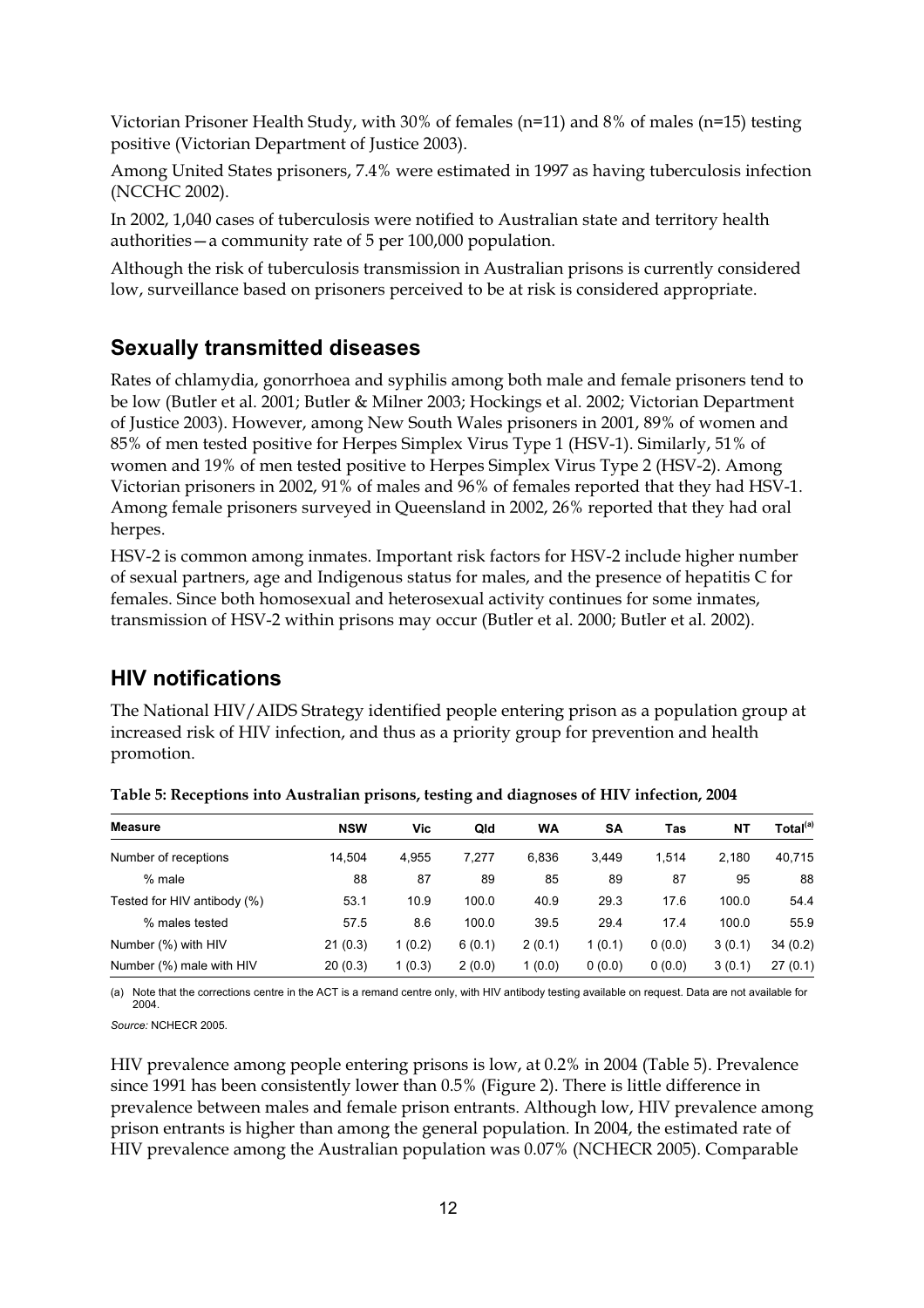figures for United States prisoners indicate an estimated HIV prevalence of between 2.3–3.0% in 1997, and a total population prevalence of 0.3% (NCCHC 2002).



Although rates at reception are low, some researchers caution that HIV transmission in prison remains a risk (Dolan & Wodak 1999). This has considerable public health implications since most drug-using prisoners soon return to the community.

*A says: 'Prison has had positives and negatives. My attitude has improved—I want to work in the future. My health has also improved, and I'm off drugs. But the lack of freedom has made me worry about my family. I meet people who want to make you continue with crime. It's a good place to advance your criminal skills.'* 

## **Mental health**

The high rate of mental health problems among prisoners continues to merit considerable attention. In 2001, a study in New South Wales found that a substantial number of prisoners, either at the point of reception or currently serving a prison sentence, were suffering from a mental disorder (Butler et al. 2005). Overall, 78% of men and 90% of women assessed at reception had at least one mental illness diagnosis using ICD-10, including psychosis, affective disorder, anxiety disorder, substance use disorder, personality disorder or combinations of these (Table 6). Among those who were already serving a prison sentence, the corresponding figures were 61% for men and 79% for women.

Depression was the most common affective (mood) disorder in both the reception and sentenced groups, while post-traumatic stress disorder was the most common anxiety disorder. One in twenty prisoners reported that they had attempted suicide in the 12 months before interview. In both males and females, the prevalence of having any psychiatric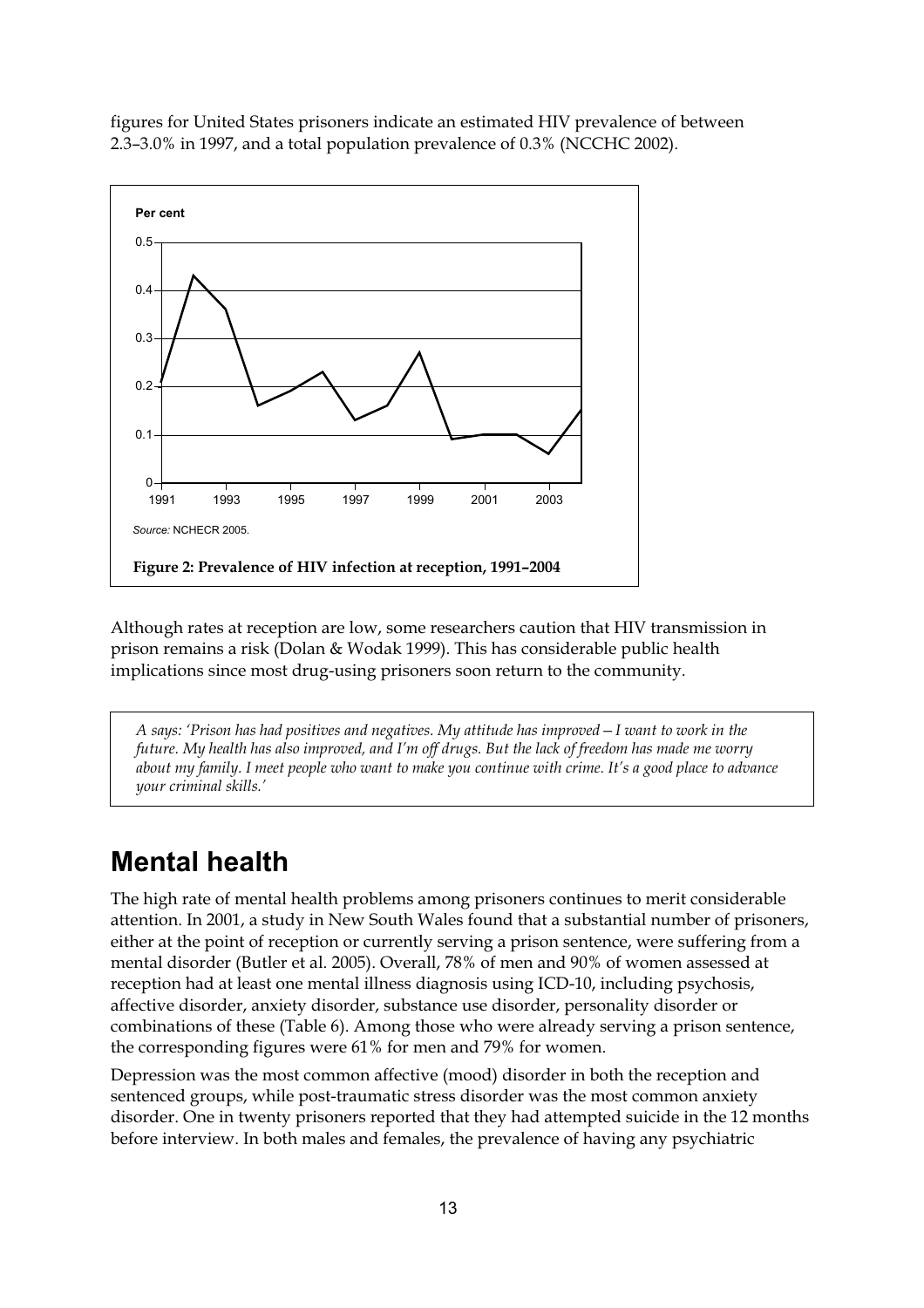disorder declined with age. The highest prevalence across both sexes was in females under 25 years old, and the lowest for men over 40 years of age.

The prevalence of psychiatric disorder was significantly higher among prisoners than in the general community. In the ABS National Survey of Mental Health and Wellbeing—weighted to adjust for demographic differences between the two samples—the general 12-month prevalence for any psychiatric disorder was 31% (compared with 80% among all inmates in the New South Wales study), for any mental disorder 16% (46% among the New South Wales inmates), for psychosis 0.7% (7%), for affective disorder 9% (23%), for anxiety disorder 11% (38%), for substance use disorder 18% (66%) and for personality disorder 9% (43%) (ABS 1998; Butler et al. 2006).

High levels of mental health problems are also common in other jurisdictions. Almost two-thirds (61%) of respondents to the 2002 Queensland Women Prisoners' Health Survey reported having received treatment or assessment by a psychiatrist or doctor for an emotional or mental problem (Hockings et al. 2002). Medical chart reviews indicate that 23% of women were using medication that would be prescribed for a psychiatric condition. Around 20% received antidepressants and 6% antipsychotics. In Victoria, more than half (51%) of prisoners surveyed in 2002 had been assessed or had received treatment by a psychiatrist for an emotional or mental health problem. Indigenous prisoners were less likely to have been told by a doctor that they had a mental illness (Victorian Department of Justice 2003).

|                                        | <b>Reception prisoners</b> |       | <b>Sentenced prisoners</b> |       |  |
|----------------------------------------|----------------------------|-------|----------------------------|-------|--|
| <b>Diagnosis</b>                       | Men                        | Women | Men                        | Women |  |
| Psychosis                              | 11                         | 15    | 4                          | 6     |  |
| Affective disorder                     |                            |       |                            |       |  |
| Depression <sup>(a)</sup>              | 16                         | 24    | 10                         | 14    |  |
| Dysthymia                              | 7                          | 10    | 4                          | 6     |  |
| Manic episode <sup>(b)</sup>           | 3                          | 8     | 1                          | 2     |  |
| Any affective disorder                 | 21                         | 34    | 12                         | 20    |  |
| Anxiety disorder                       |                            |       |                            |       |  |
| Post-traumatic stress disorder         | 22                         | 44    | 16                         | 44    |  |
| Generalised anxiety disorder           | 13                         | 22    | 12                         | 15    |  |
| Panic disorder                         | 7                          | 17    | 7                          | 16    |  |
| Other anxiety disorders <sup>(c)</sup> | 7                          | 6     | 5                          | 9     |  |
| Any anxiety disorder                   | 34                         | 56    | 28                         | 54    |  |
| Any mental disorder (above)            | 42                         | 62    | 33                         | 59    |  |
| Any substance use disorder             | 64                         | 75    | 34                         | 57    |  |
| Any personality disorder               | 40                         | 57    | 37                         | 38    |  |
| Any psychiatric disorder (above)       | 78                         | 90    | 61                         | 79    |  |

**Table 6: Twelve-month prevalence estimates of major mental disorders among reception and sentenced prisoners in New South Wales, 2001 (per cent)** 

(a) Includes mild, moderate and severe depression.

(b) Includes mania, hypomania, and bipolar affective disorder.

(c) Includes agoraphobia, obsessive compulsive disorder and social phobia.

*Source:* Butler et al. 2005.

International studies confirm high rates of mental disorder among prisoners worldwide. Typically, one in seven prisoners in western countries have psychotic illnesses or major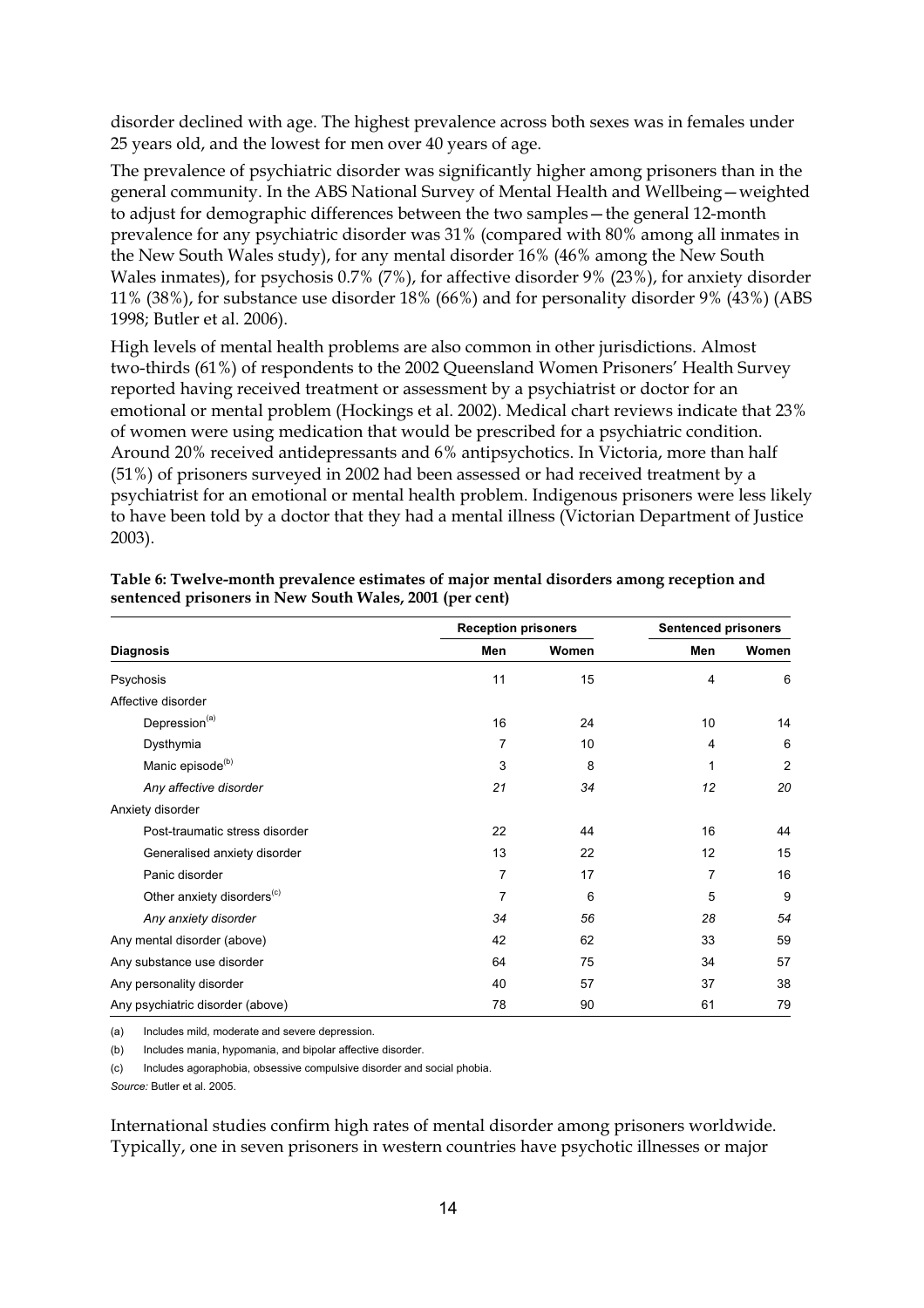depression, with one in two male prisoners and one in five female prisoners having antisocial personality disorders (Fazel & Danesh 2002).

Common across all surveys is that prisoner populations exhibit high levels of insomnia, self-inflicted harm and injury, suicidal thoughts and attempts, and exposure to sexual, physical and emotional abuse. Depression, anxiety and substance dependence occur frequently. These symptoms typify the high rate of mental health problems among prisoners in Australia.

Incarceration may provide an opportunity for those with mental health problems to be screened and treated, and for some individuals it may be the only time they are in contact with treatment services. However, it is also recognised that prison may not provide the ideal therapeutic environment for persons with mental illness (Butler et al. 2006).

*P is a 20-year-old male with a long history of imprisonment in both the juvenile and adult systems. He has a diagnosis of schizophrenia and a history of illicit drug use. His longest period of time at liberty was 4 days but since recruitment to the New South Wales Correctional Release and Treatment Scheme project he has managed to stay out for almost 6 months.* 

# **Deaths in custody**

As part of the Australian Government's commitment to implementing the recommendations of the 1991 Royal Commission into Aboriginal Deaths in Custody, the Australian Institute of Criminology monitors and reports on trends in Australian deaths in prison, police custody and juvenile detention.

The national deaths in custody program (NDICP) has been responsible for monitoring the extent and nature of deaths in police, prison and juvenile custody since 1980. In 2004 there were 67 deaths in custody, including 39 deaths in prison custody—a decline from the 57 prison custody deaths recorded in 2001. The prison custody crude death rate was 1.6 male and 1.2 female deaths per 1,000 prisoners. Natural causes of death predominated (19), followed by hanging (14)—often through the use of bedding materials or blankets—and other causes (6). Most deaths occurred either in prison cells or public hospitals (17 each), followed by prison hospitals (5).

The rate of Indigenous deaths in prison custody in 2004 was 1.4 per 1,000 Indigenous prisoners, compared with 1.7 per 1,000 among non-Indigenous prisoners. Rates of Indigenous deaths in prison custody peaked in 1995 and have been declining since (Figure 3) (Joudo & Veld 2005).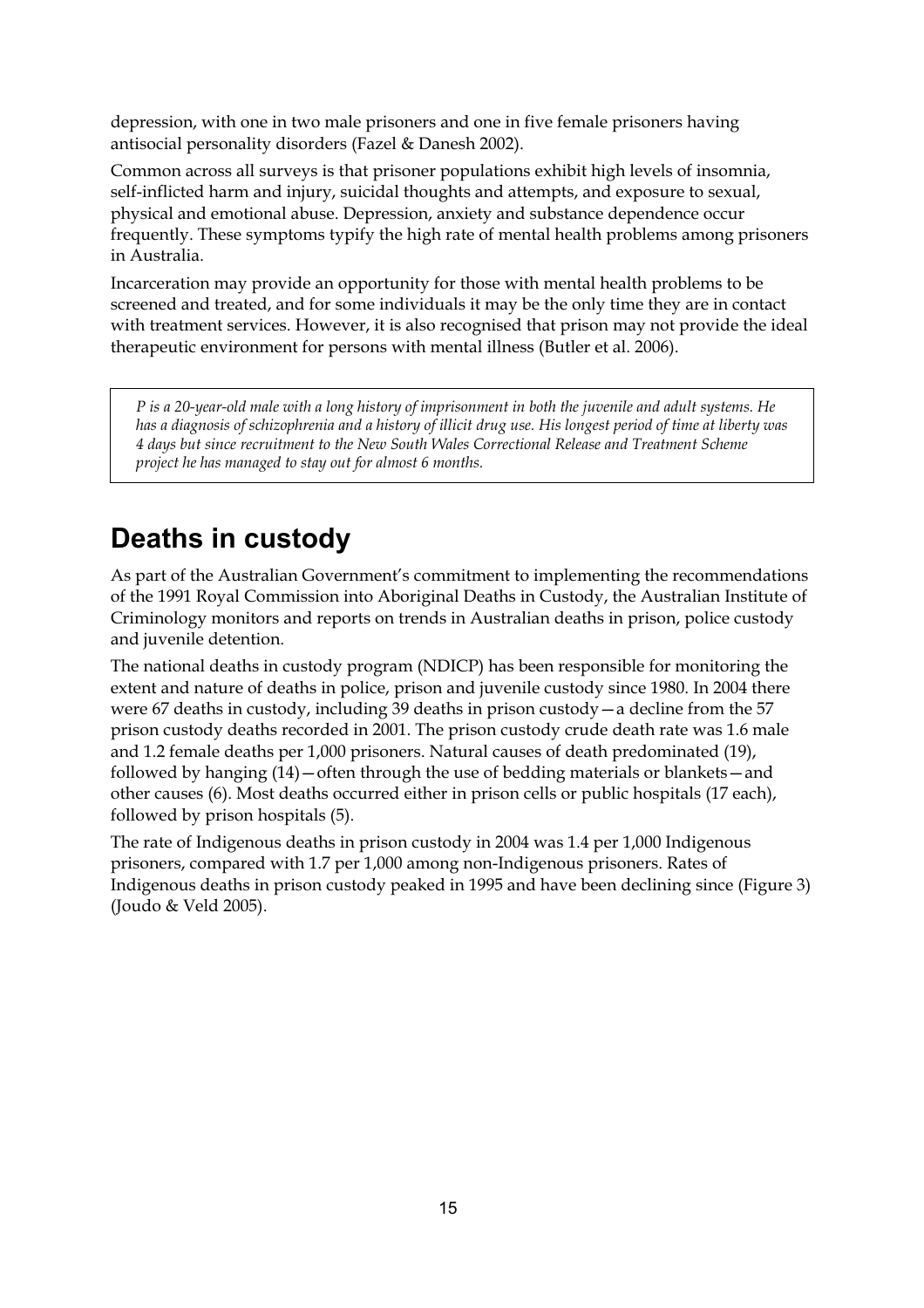

*Available information indicates that many prisoners have significant health problems, with high rates of mental illness, health risk behaviours such as drug and alcohol use, bloodborne viruses including hepatitis C, and other infectious diseases.*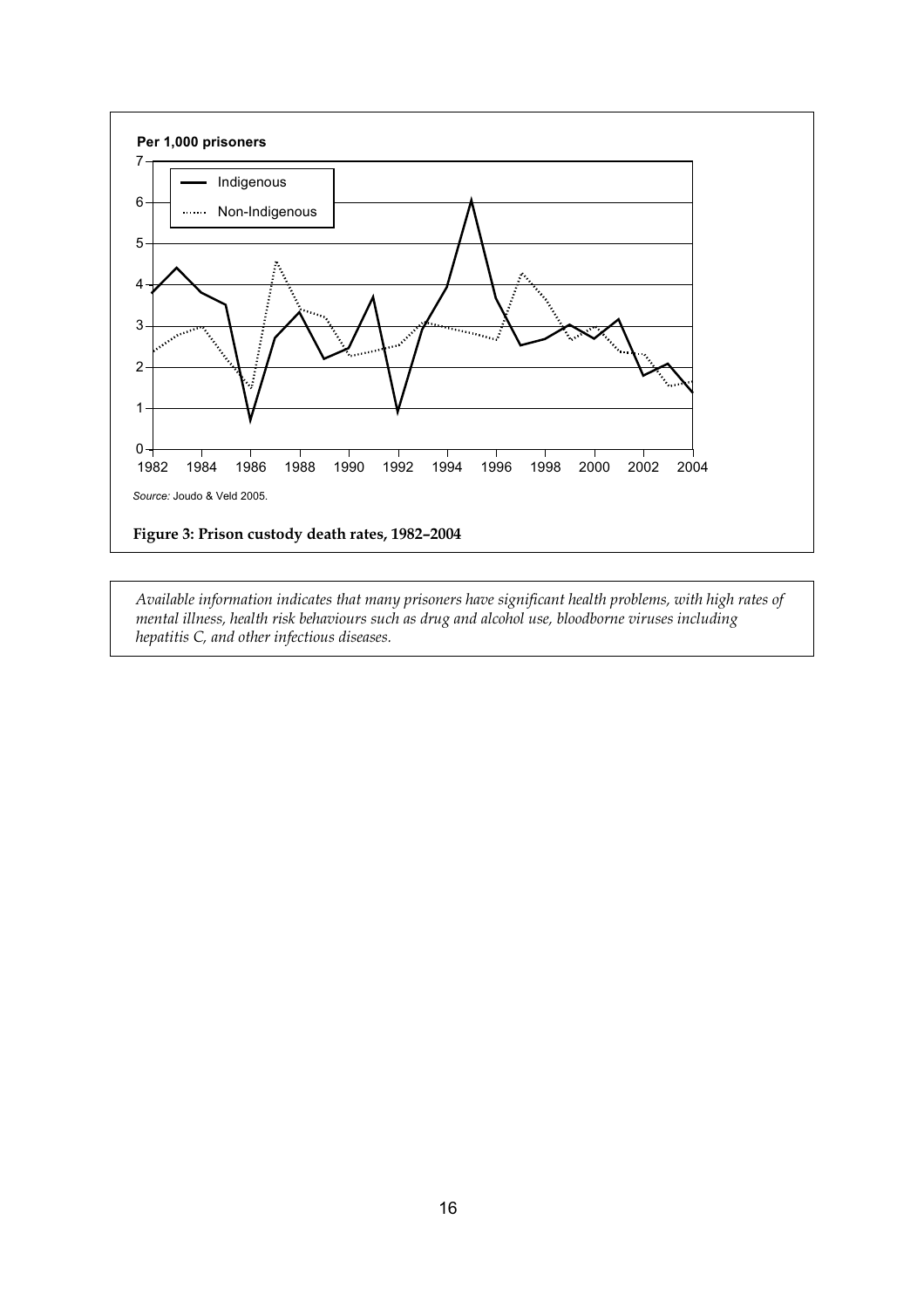# **The importance to public health**

Prisoner health is of concern not only for inmates and prison staff but also for the wider community. The prisoner population is transitory in nature in that most of the population are within the prison system for a short term, and the long-term population is relatively small. There is also a high rate of return to prison—in 2005, 60% of prisoners had previously been incarcerated. The result is a high level of mobility between prison and the community. Prisoners' states of health move with them between prison and their home community, therefore having a substantial impact on general community health (Young et al. 2005).

Thus, if left undiagnosed or untreated, prisoners' health problems readily become community health problems. Research suggests that there are major opportunities to protect public health by improving prison prevention, screening and treatment programs (NCCHC 2002). Improving prisoner health is of benefit to both the prisoner population and the community.

## **Risk of communicable disease transmission in the community**

A major risk to the community is the potential for increased transmission of bloodborne viruses, particularly hepatitis C, via the prisoner population. The prevalence of hepatitis C is known to be some forty times higher among prisoners than the general community (Butler, Boonwaat & Hailstone 2005). On release, prisoners with hepatitis C pose a risk to the community.

Dolan & Wodak (1999) in their investigation into HIV transmission in prisons also found some evidence of transmission to the community, through HIV-positive former inmates engaging in unprotected sex.

## **Health care costs to the community**

Poor management of health conditions and a lack of intervention in prison may result in a higher burden of disease and cost to the community.

Prisoners often have only limited interaction with the health system when released from prison (D'Souza et al. 2005; Stewart et al. 2004). Since prisoners lose Medicare eligibility while incarcerated, and the renewal of their cards may not always occur immediately following release, they may be at further risk of not receiving adequate health care.

Inmates who are released with untreated communicable or chronic diseases, or with mental health problems, will place a greater financial burden on the health care system than if treatment had commenced while still incarcerated, and at an earlier stage of disease. An increased prevalence of these diseases, and potentially of their complications, would result in higher costs, particularly for end-stage care (NCCHC 2002).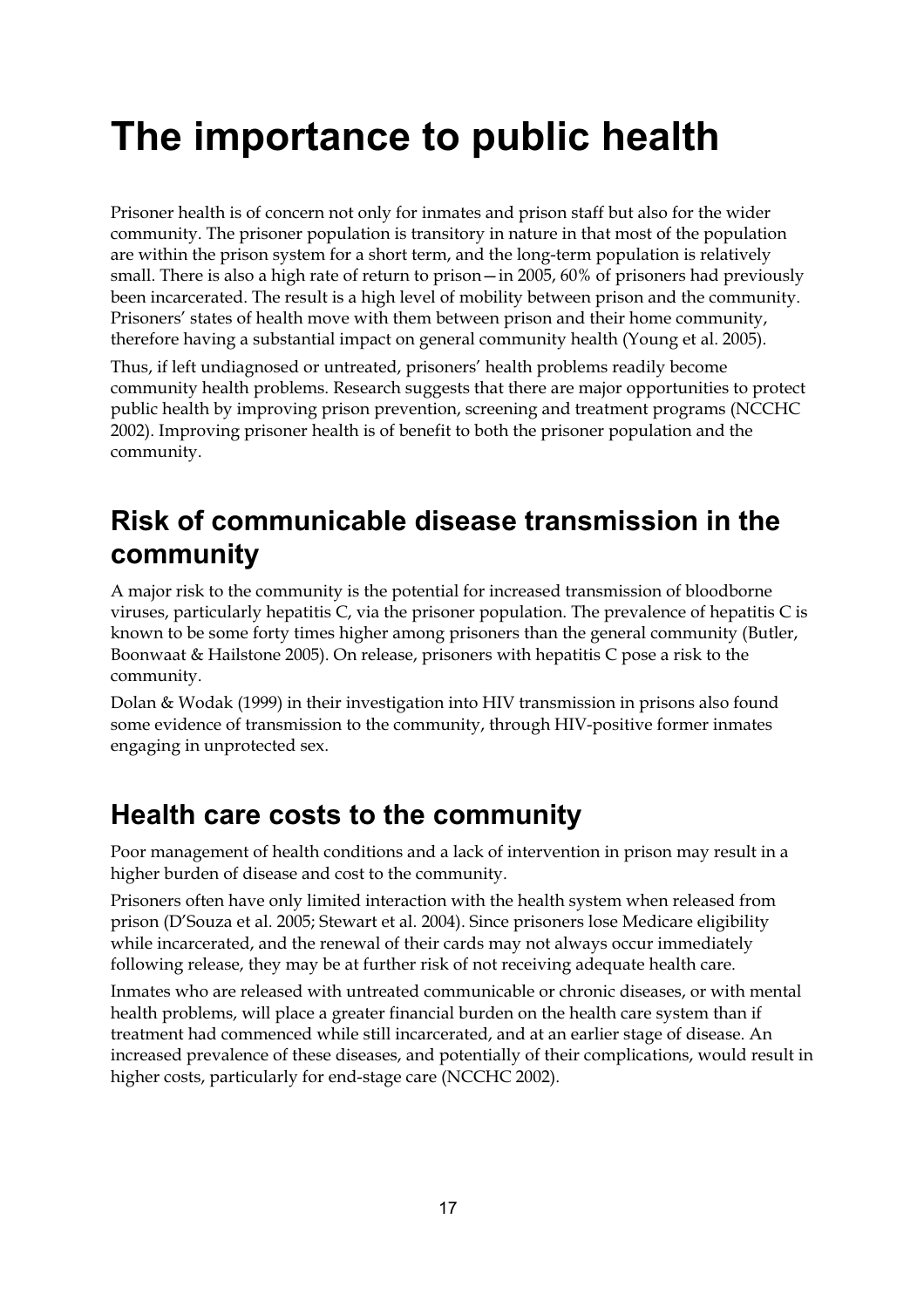# **Social costs to the community**

Research has shown that the social and economic consequences of imprisonment extend far beyond the individual prisoner and into the wider community (Borzycki 2005). Incarceration impacts on both prisoners and their families, with diminished employment prospects, financial hardship and domestic dislocation (Woodward 2003; Levy 2005). In return, this family deprivation adds social and financial costs to the community. The social costs on families and communities may also become health costs.

Prisoners' physical and mental health problems also add a social cost. If prisoners are released undiagnosed and untreated, the community will bear increased costs through the need for services and the difficulty prisoners may have reintegrating. Re-offending multiplies these costs because of the social and financial costs associated with the crime, as well as the cost of keeping the offender in prison (Borzycki 2005).

The children of prisoners have special needs. If not met, these needs can be both economically and socially costly, with emotional, social and behavioural problems, and poor performance at school. Over their lifetime, children of prisoners incur increased social welfare, justice and health costs (Woodward 2003).

In Victoria, in 2003–04, 62% of female prisoners had a child under the age of 17 years and about half were single parents. In New South Wales, 60,000 children (including 4% of all children and 20% of the Indigenous children in that state) had 'lost a parent to prison' before that child turned 16 years of age (Quilty et al. 2004). A 1999 study found that on any given day in that state, 11,000 children had a parent in jail (Woodward 2003). Among Indigenous prisoners, removal from parents during childhood was significantly associated with return to prison, subjection to sexual abuse and attempts at suicide (Egger & Butler 2000). Imprisonment of parents greatly increases the likelihood of children becoming incarcerated.

Further costs are added to the community through the need to provide post-release support for single parents and their children, arrangements for foster care, or intervention by social services. In the long term, these efforts can help to reduce the risk that these children do not become offenders, implying that the resources directed to diversion programs and pre- and post-releases strategies, including stable housing for released prisoners and their children, is a sound investment.

*If left undiagnosed or untreated, prisoners bring their health problems into the general community on release. Poor management of health conditions and a lack of intervention in prison can result in a higher burden of disease and added social and financial cost to the community.*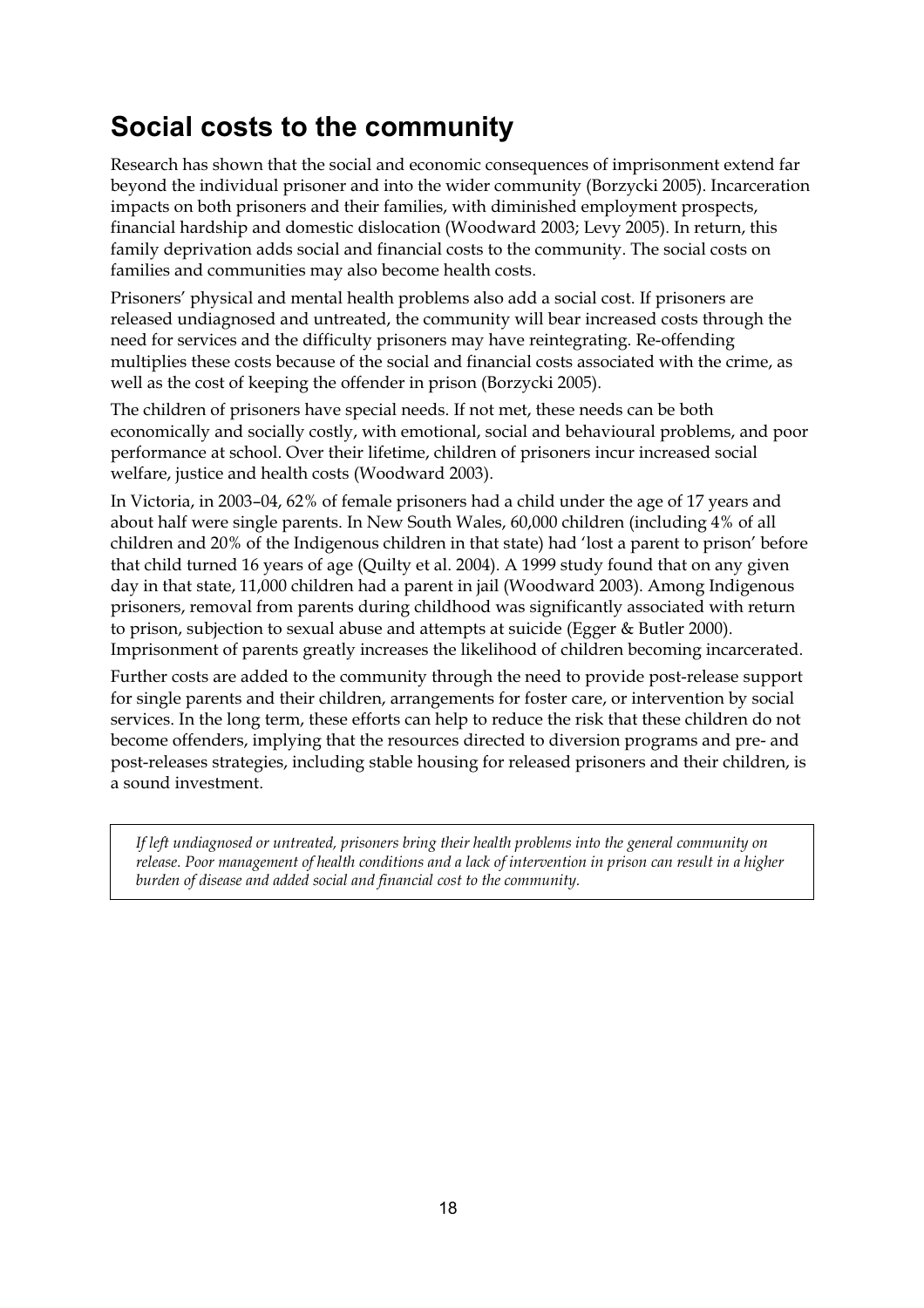# **The chance to intervene**

Prison is a convenient setting for health promoting interventions, given the nature of the prisoner population. Prison is also one of the few places where access to marginalised and disadvantaged health groups is readily available. Prison is thus increasingly being recognised as an opportunity to initiate treatment for public health gain. The National Hepatitis C Strategy, for example, recognises custodial settings as one of the key sites in carrying out the management of hepatitis C (DoHA 2005b). Considering the welldocumented poor health and socioeconomic status of many prisoners, such interventions would be targeting individuals in need, and benefits would also accrue to the communities that receive these prisoners upon release.

There are significant issues that need to be resolved before the prison setting can be utilised in such a way. An example is the popular concern over the level of spending on people convicted of crimes—often seen to be at the expense of other 'more deserving' population groups. The latest information highlights this: \$1.7 billion was spent on Australian prisons in 2004–05, at a rate of \$170 per prisoner per day (SCRGSP 2006). Health interventions must therefore be seen as cost-effective. Recent research from the United States indicates that prevention, screening and treatment of disease among prisoners can be cost-effective, and in some instances, cost-saving (Box 1).

Another issue is that a proportion of prisoners are sentenced for a short period of time, and so they may not be sufficiently exposed to an intervention for it to be effective. Treatment programs of hepatitis C, for example, take 6–12 months to complete, and post-release follow-up has inherent difficulties (Krieg 2006).

However, a majority of prisoners (83%) have sentence lengths of 12 months or more (ABS 2005b).

## **Health-related interventions in prisons**

### **Communicable disease**

Prison interventions to reduce the prevalence of bloodborne disease are either based on a 'zero-tolerance' or 'harm minimisation' approach. The zero-tolerance approach is used in many Australian prisons with advocates banning equipment that facilitates drug use (e.g. syringes) or other behaviours perceived as socially unacceptable. This approach has been criticised for not protecting the lives of inmates, as infection and drug use continue within prisons (Lancet 2005; Dolan & Wodak 1999; Levy 1999). Harm minimisation, on the other hand, is the principle behind efforts to control bloodborne disease in the community and has been advocated by the World Health Organization (WHO) as an appropriate means by which to deal with communicable disease within prisons. Countries are encouraged:

to promote, enable and strengthen widespread introduction and expansion of evidence-based targeted interventions for vulnerable/high-risk groups, such as prevention, treatment and harm reduction programmes (e.g. expanded needle and syringe programmes, bleach and condom distribution, voluntary HIV counselling and testing, substitution drug therapy, STI diagnosis and treatment)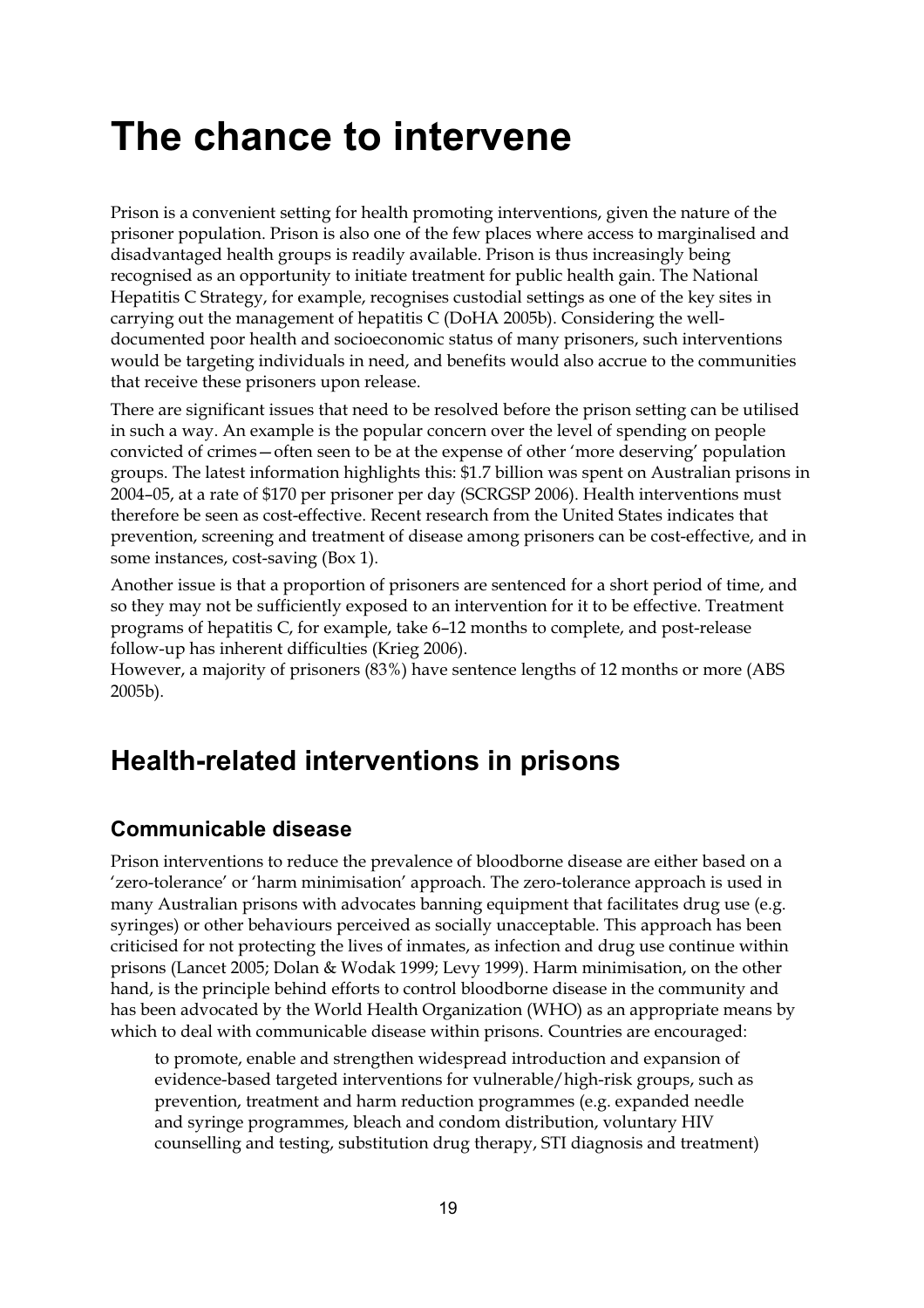in all affected communities, **including prisons**, in line with national policies (emphasis added)(WHO 2005:4).

Regarding treatment, initial results from a Canadian study indicate that hepatitis C treatment in correctional facilities is feasible, with over four-fifths of inmate patients having no detectable hepatitis C after 12 weeks of treatment (Farley et al. 2005).

Dolan et al. (2004) report that the condom distribution program in New South Wales was well supported and may assist in reducing transmission of HIV and other sexually transmitted disease. Other harm minimisation strategies, such as needle and syringe programs, have also been reported to be successfully implemented and cost-effective in Australia (Black et al. 2004).

#### **Box 1: Cost-effectiveness of prevention, screening and treatment of disease among prisoners—the United States experience**

*Data from the United States suggests that redressing communicable diseases in prisons is largely costeffective and in some cases cost-saving, because it reduces the future burden on the health system from prisoners who become seriously ill, and also prevents infected prisoners from spreading infection once they are released from prison (NCCHC 2002).* 

*In the study, a cost-effective intervention means that the benefits the intervention will achieve are worth the costs, even if the intervention costs more than the money that is saved through averted illness or death. A cost-saving intervention saves more money in averted medical costs than is needed to implement the intervention.* 

| <b>Condition</b>       | <b>Intervention</b>     | Cost-effective        | <b>Cost saving</b>                                       |
|------------------------|-------------------------|-----------------------|----------------------------------------------------------|
| Syphilis               | Universal screening     | Yes. if >1% infection | Yes. if $>1\%$ infection                                 |
| Gonorrhoea             | Universal screening     | Yes                   | $No$ (men);<br>Yes if prevalence >8% (women)             |
| Chlamydia              | Universal screening     | Yes                   | $No$ (men);<br>Yes if prevalence >9% (women)             |
| <b>HIV</b> infection   | Counselling and testing | Yes                   | Yes                                                      |
| Tuberculosis infection | Universal screening     | Yes                   | Yes, if >3% of HIV-infected<br>inmates have TB infection |
| Hypertension           | Universal screening     | Yes                   | No                                                       |
| Diabetes               | Universal screening     | Yes                   | No                                                       |

*Some empirically tested recommendations for dealing with communicable and chronic diseases in a costeffective or cost-saving manner include:* 

Strategies focused on supply and demand are also used to reduce drug use in prisons. Black et al. (2004) found that the two main forms of supply reduction in Australia (drug detection dogs and urinalysis) were relatively expensive and had not been evaluated. However, of the demand reduction strategies (including detoxification, methadone treatment, inmate programs and counselling, and drug-free units) many had been evaluated and found to be effective, and some were also relatively inexpensive.

Another key strategy to reduce communicable disease is immunisation. This has been proposed as an effective complementary strategy (along with harm minimisation and education) for minimising the risk of hepatitis B transmission in prisons (Awofeso 2002). It has also been suggested that influenza vaccinations for vulnerable prisoners may be effective in reducing morbidity and mortality in the case of an outbreak (Awofeso & Rawlinson 2005).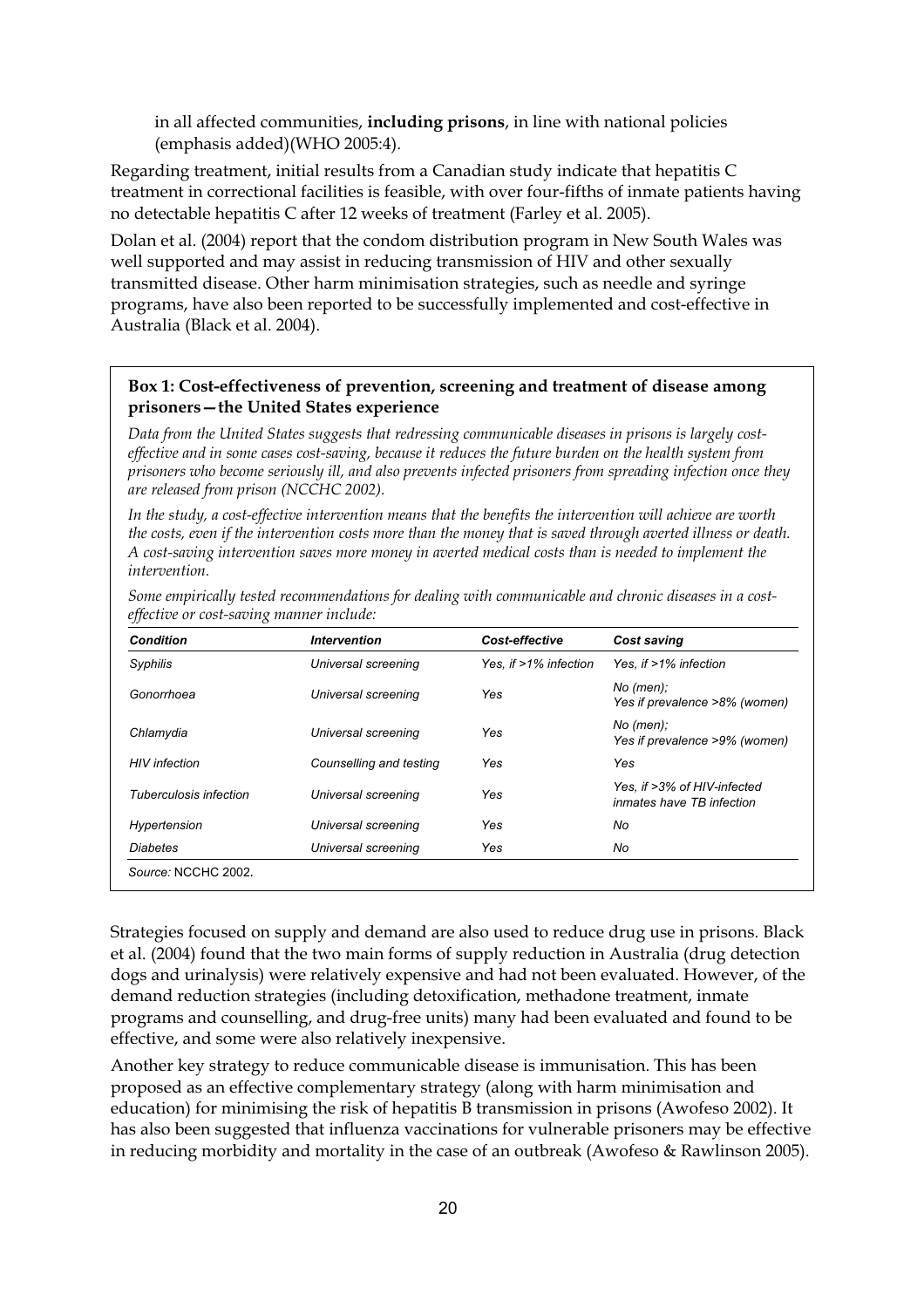### **Chronic disease and behavioural risk factors**

There is currently little evidence about the effectiveness of interventions to improve prisoner outcomes in relation to chronic disease and behavioural risk factors. Examples of successfully evaluated interventions that do exist include:

- A pilot alcohol use education program in the Northern Territory reported positive behaviour changes post-release among prisoners who attended the course, when compared with the control group (Crundall & Deacon 1997, in Young et al. 2005)
- Young et al. (2005), in their report on the poor health of women prisoners in Queensland, also suggest that health promotion activities in prisons may be able to positively affect 'hard to reach' women
- D'Souza et al. (2005) recommend routine screening for risk factors of diabetes and cardiovascular disease as a means for prevention and management
- In the United States, universal screening for hypertension and diabetes was found to be cost-effective by the NCCHC (2002) because of the added years that inmates with these diseases could expect to live and a reduction in complications. This suggests that the potential for Australian interventions to result in future health care savings should be further investigated.

### **Mental illness**

Interventions in Australia to date are mostly clinically based—that is, care by psychiatric specialists or in hospital settings—and focus more on management of existing mental illness than prevention. Concerns have been raised that there are insufficient mental health services available to prisoners, particularly women prisoners, who appear to have a higher prevalence of mental illness than men. Butler and Allnut (2003) suggest a case management approach towards mentally ill prisoners with high levels of need. This would enable interventions to be tailored to the individuals' psychiatric needs.

Dealing with prisoners' mental health issues within the prison setting would reduce the burden on community health services post-release. It would also benefit the community by improving prisoners' chances of integrating into society, and potentially by reducing their risk of reoffending.

## **Re-entry management, post-release strategies and health**

Managing a prisoner's return to the community can reduce the likelihood of their reoffending (Borzycki & Baldry 2003). Planning and managing prisoner re-entry or reintegration into the community, including continuity of health services, can benefit both the prisoner and the community.

Re-entry strategies are best delivered as part of an integrated program that includes interventions during incarceration. Strategies for the post-release period include those aimed at supporting the families of prisoners and building offenders' parenting skills, with practical considerations such as providing viable, comfortable and secure housing, and fostering social interactions (that is, enabling ex-prisoners to give back to their communities) (Borzycki & Baldry 2003). The Victorian 'Bridging the Gap' program features intensive,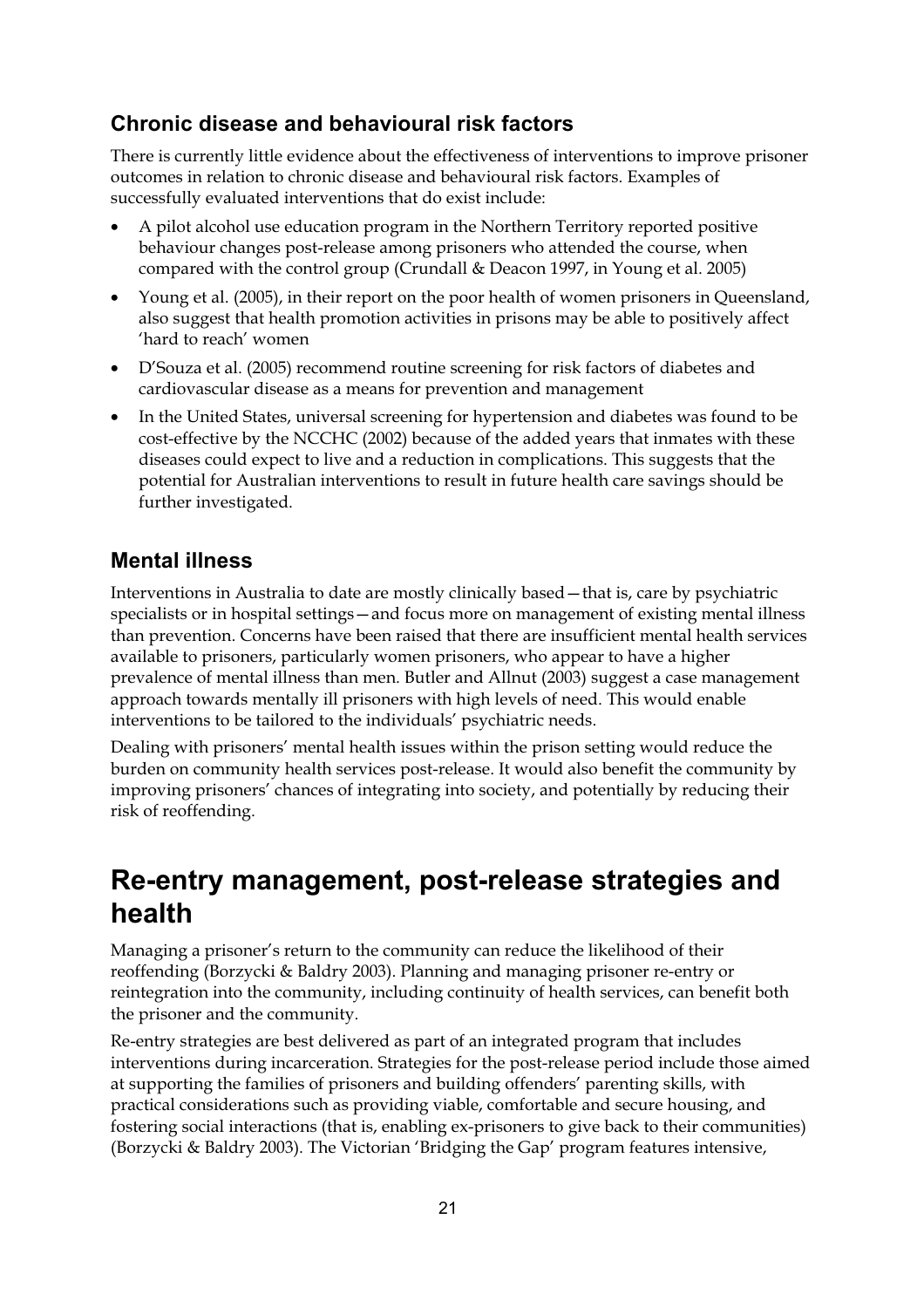outreach-based support that focuses on individual releasee needs and supports access to a variety of services, including drug and alcohol treatment, health care and social services. It has been seen to be effective in improving outcomes for recently released prisoners, including lower rates of reoffending within the first 3 months of release (Ross 2004).

Prisoners have been found to be at greater risk of death after release, and in Australia a significant number of deaths of ex-prisoners are related to drug and alcohol use (Stewart et al. 2004). Released Aboriginal and Torres Strait Islander prisoners in Western Australia have an almost 10 times greater risk of death than the general Western Australian population and an almost three times greater risk compared with their peers in the community. The main causes of death include suicide, drug and alcohol events and motor vehicle accidents (Krieg 2006). It is important that prisoners have continued support for behavioural and/or lifestylerelated changes that they have made in prison once they are released. In particular, prisoners who have participated in a drug-related demand-reduction strategy while in prison, such as a methadone program, need to have access to continued support when they are released back into the community.

The differing needs and placement difficulties of prisoners should be taken into account and reintegration should be tailored to reflect these differences. This is particularly important in responding effectively and efficiently to the needs of persons with mental illness who are returning to the community (Butler & Allnut 2003). A recent study of Indigenous prisoners in South Australia found that 73% expected to have no or insecure housing on release, with few options available—public housing is difficult to secure, and private rental is rarely achievable. This jeopardises continuity of health care for these persons who often have major health needs, especially in the areas of mental health and substance abuse (Krieg 2006).

### **Need for evaluation**

Throughout the relevant literature, the need for evaluation of interventions and programs is emphasised. Evaluation of programs enables assessment of the effectiveness of interventions and can also identify potential improvements. For example, Ross' (2004) evaluation of the 'Bridging the Gap' program identified better outcomes for participants, but also highlighted the potential problem of 'long stay' clients who may not be successfully integrated into the community. Similarly, Black et al.'s (2004) evaluation of harm minimisation strategies in relation to drug use included an estimate of the savings in future health care costs, which strengthened the case for intervention, but they also found that many strategies were poorly documented, with largely unknown costs.

There are some difficulties in accessing prisoner populations for research purposes (Dolan et al. 2004). This suggests a need to invest in research to identify and assess existing programs and interventions in prisons, and to develop strategies for evaluating them, possibly in conjunction with existing survey mechanisms. There has also been some suggestion of investigating broader, more fundamentally preventive strategies to reduce the health impact of prisons, including reducing imprisonment rates for minor crimes (Awofeso 2005) and the use of 'drug courts' to divert drug-related offenders from prison and rehabilitate them (Cameron 2001).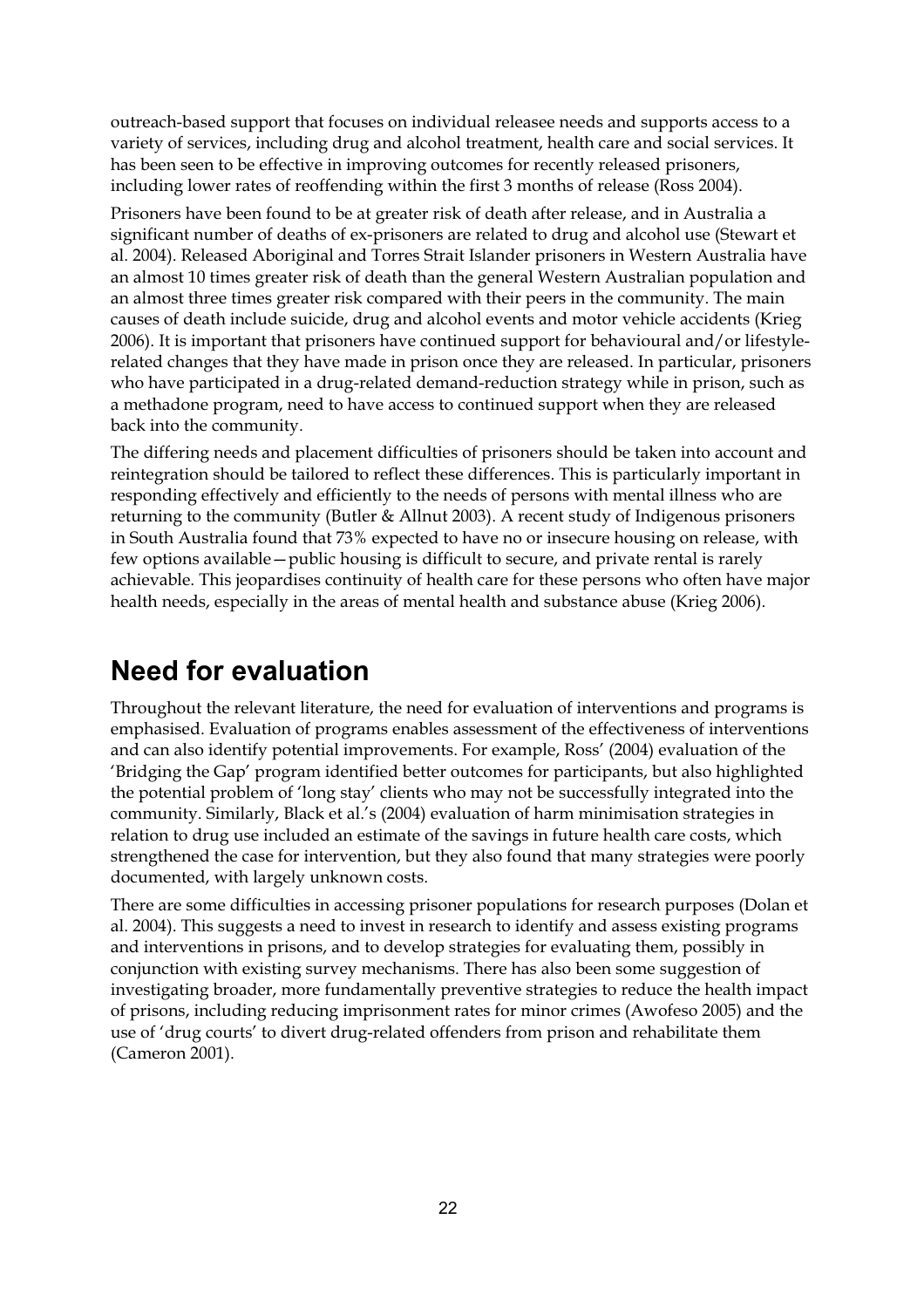Investment in health economic studies, such as those evaluating methadone provision, are a further need. Such research would also need to resolve ongoing popular concerns—for example, whether prisoners with short-term sentences would benefit from interventions and the costs and benefits to the community of reducing imprisonment rates and investing in interventions.

*While in prison, inmates' health can be monitored and treated. Prison represents an opportune setting, and is one of the few places where ready access to marginalised and disadvantaged health groups is available. Studies have demonstrated that prevention, screening and treatment in prison can be costeffective.*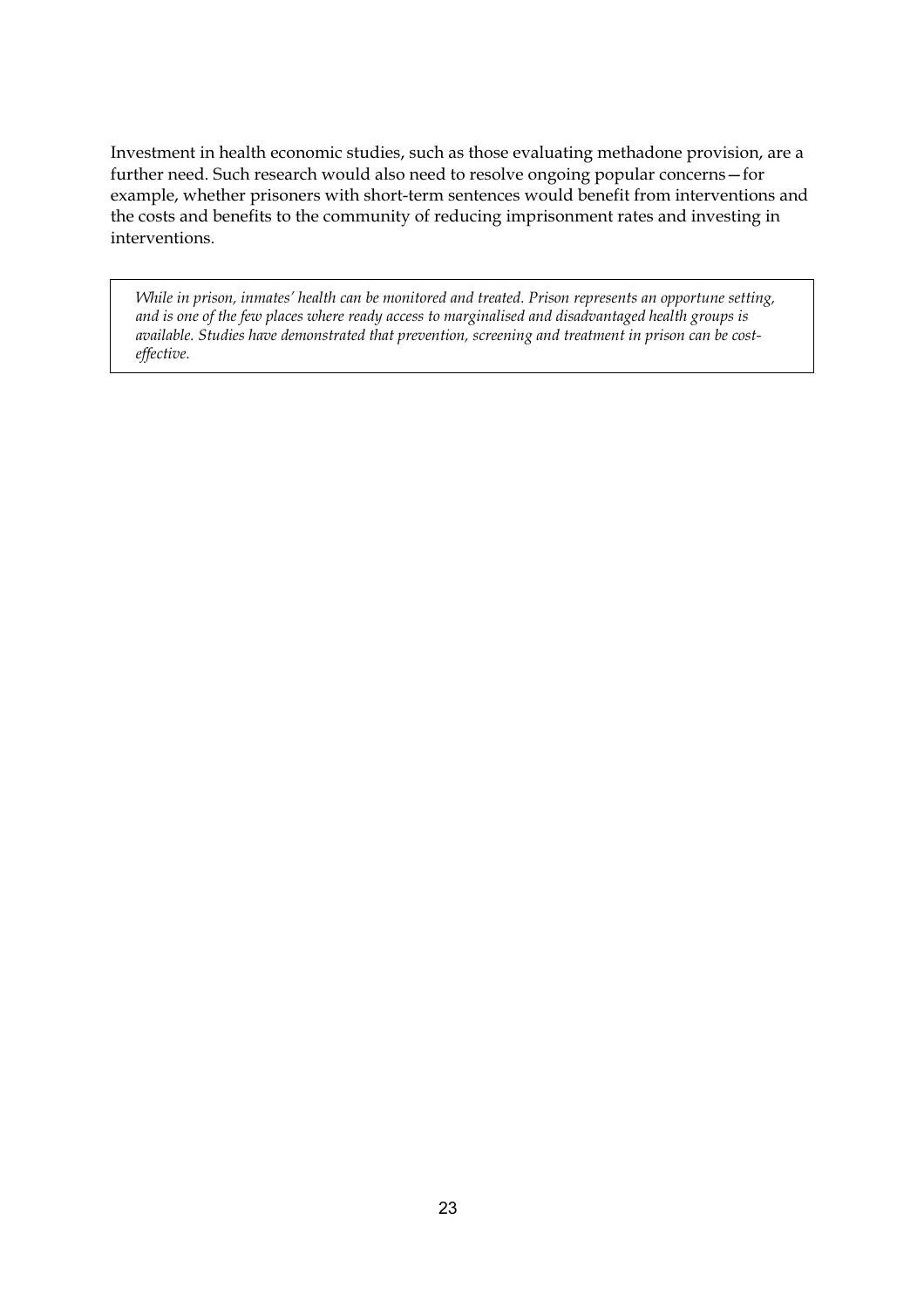# **The information sources we have at the moment**

Although there are numerous sources of information on prisoners' health, they are fragmentary and have not been integrated. Except for HIV notifications and deaths in custody, no national data collections currently exist. The collection of information about the health of prisoners remains sporadic, inconsistent and incomplete, and from this, a limited picture of prisoner health emerges. This section summarises the information that is presently available to guide and monitor progress in prisoner health.

#### **National prisoner data collections**

Demographic information about prisoners is available from administrative data collected by state and territory corrections authorities. The National Prison Census provides a snapshot of the prisoner population at 30 June each year. Results from this census were published by the Australian Institute of Criminology from 1982 to 1994, and by the Australian Bureau of Statistics (ABS) from 1995 onwards. Information on persons in custody and communitybased corrections is published quarterly by the ABS, from administrative records held by corrective service agencies and the Australian Government. These collections contain no information on the health of prisoners.

While prisoners were included in the 1994 National Aboriginal and Torres Strait Islander Survey, prisoners and other people in non-private dwellings are outside the scope of regular ABS health and social surveys of the Indigenous population. The 6-yearly National Aboriginal and Torres Strait Islander Social Survey asks respondents if they had been incarcerated in the past 5 years and so information on the social characteristics of Indigenous persons who have been in prison custody including whether or not they have a long-term health condition or disability and health risk factors is available from this source. Better information from administrative collections will further complement information from the ABS survey program.

Only two data collections relevant to the health of prisoners are routinely published at a national level. The first is HIV notifications, collated and published by the National Centre in HIV Epidemiology and Clinical Research (NCHECR 2005). Since 1991, state and territory corrections authorities have forwarded tabulations of prison entrants, number of prisoners tested for HIV antibodies and number of prisoners newly diagnosed with HIV infection. These are available quarterly by sex. The proportion of prisoners tested at reception varies between states and territories, and currently only two jurisdictions (Queensland and Northern Territory) test all prisoners. Some states, such as New South Wales, only screen those prisoners considered to be 'at risk'. Throughout Australia, 54% of prisoners were tested in 2004, down from 79% tested in 1997 (NCHECR 2005).

The second national collection relates to deaths in custody and is published by the Australian Institute of Criminology (Joudo & Veld 2005). The national deaths in custody program (NDICP) has been responsible for monitoring the extent and nature of deaths in police, prison and juvenile custody since 1980. The Australian Institute of Criminology has coordinated the NDICP since its establishment in 1992. Deaths in prison custody remains the only health-related performance indicator for prisons included in the Productivity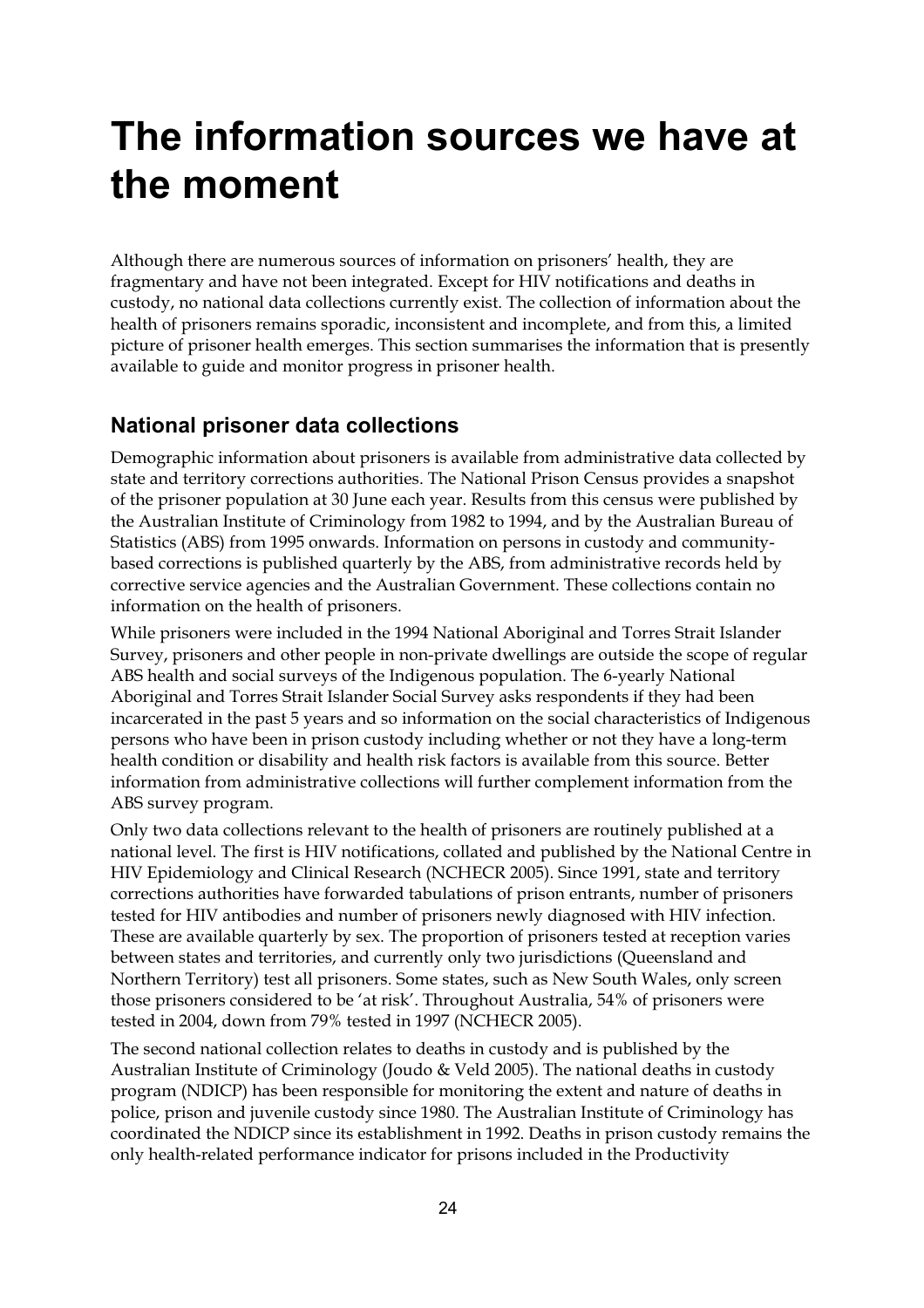Commission's Report on Government Services. Some other prison-related performance indicators include the average length of time out of cell, prisoner escapes or absconds, prisoner assault on a prison officer, and prisoner assault on another prisoner (SCRGSP 2006).

### **State-based health surveys**

A number of detailed state-based surveys have been conducted, providing information on the health status and services, communicable and chronic diseases, health risk factors, and mental health of prisoners. These include the:

- 1996 and 2001 New South Wales Inmate Health Surveys (Butler 1997; Butler & Milner 2003; Butler & Allnut 2003)
- 2002 Victorian Prisoner Health Study (Victorian Department of Justice 2003)
- 2002 Queensland Women Prisoners' Health Survey (Hockings et al. 2002)
- 2004 National Prison Entrants' Bloodborne Virus Survey (Butler, Boonwaat & Hailstone 2005).

The latter survey provides information on the prevalence of HIV, hepatitis B and C and substance use and risk behaviours among prison entrants in four states—New South Wales, Queensland, Western Australia and Tasmania.

*N, a young Aboriginal woman well known from her last incarceration, came back into custody three nights ago after a breech of parole. She had been out of gaol for five weeks. It was noted on reception that she had large ulcers on both her heels, and so she was sent directly to hospital. The Governor is asking how much longer she is likely to remain there, as it is causing officer staffing issues. The nursing staff rang the hospital to enquire, but were told they could not be given any information due to confidentiality concerns.* 

*Now 28, N has had type 2 diabetes since age 13. She also has severe alcohol dependence. While in custody last time, she recommenced all her medications including her insulin. She had seen multiple specialists and was receiving treatment for diabetes complications, which included kidney and eye disease as well as numbness of her feet. She had seen a drug and alcohol specialist and has been started on Acamprosate, a medication to reduce her alcohol cravings.* 

*Prison doctors and the Aboriginal health worker had spent a great deal of time with her last time, and felt she had made great progress in her desire to manage her health and in her recognition of her alcohol problems. The Aboriginal delegate had been very useful in helping the staff engage with her at the beginning.* 

*However doctors were concerned about the discharge plan which had been made between her and her parole officer. On leaving the gaol, N planned to go to live with her father. They had been estranged since the death of her mother from diabetes complications when N was 16, but he had visited her in prison and she knew there was a community-run alcohol rehabilitation service in the area in which he lives, so she'd thought it may work. Her father had made it a condition of her coming to live with him that she sever all ties with her abusive former boyfriend.* 

### **Epidemiological studies**

Numerous epidemiological studies have also examined specific diseases and conditions among prisoners in various Australian jurisdictions. More recent examples include:

- *Hepatitis C virus among inmates in Victorian correctional facilities* (Hellard, Crofts & Hocking 2002)
- *The epidemiology of hepatitis C infection in prisoner populations* (Dolan 2000).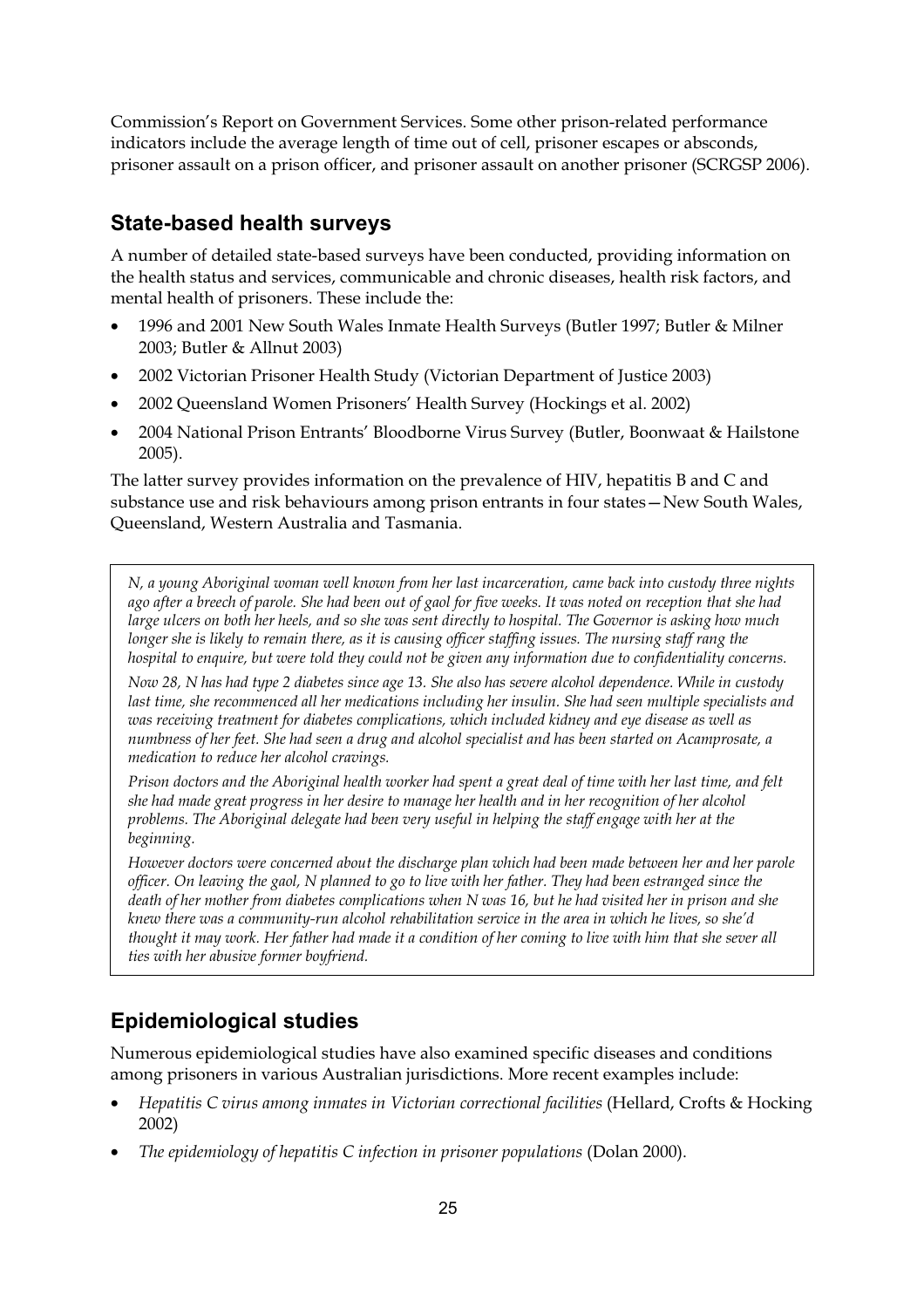### **Other existing data sources**

A number of existing data sources on prisoner health have been identified which are routinely collected by corrections authorities or state and territory health authorities. These have the potential to provide useful, regular information on prisoner health. They include:

- *Reception assessment health screening*. Conducted by all states and territories on admission to prison, data from this source could be an extremely valuable resource in monitoring prisoner health. Reception assessments are primarily undertaken to determine the immediate health needs of a prisoner. Health status and risk factor information such as mental health, medication needs, drug use history, immunisation status, history of head injuries and sexual practices are collected.
- *Clinic presentations*. Prisoner medical records include detailed information on medical encounters, casualty or outpatient visits and hospitalisations.
- *Notifiable diseases*. Currently some jurisdictions are able to separate prison-based notifications of communicable diseases from those occurring in the community. Communicable diseases represent an immediate need in prisoner health, and prisoners have been identified as a priority group for the National HIV/AIDS Strategy and the National Hepatitis Strategy.
- *Injury surveillance*. An injury surveillance system has recently been introduced in the New South Wales correctional system, collecting information on injury type, body part, action, cause, setting, treatment and intent, along with a short narrative description.
- *Hospital separations*. The Australian Institute of Health and Welfare collates and maintains a core set of variables on the characteristics and activity of Australia's hospitals, as supplied by state and territory health authorities. This National Hospital Morbidity Database includes information on demographics, principal and other diagnoses, external causes of injury, procedures, diagnosis related group and length of stay. It is possible to identify prison-based hospitalisations in all jurisdictions except South Australia and Tasmania. In addition, recent revisions to ICD-10-AM will allow identification of injuries received in prison.

*Information about the health of prisoners currently comes from several sources. These include state-based health surveys, epidemiological studies, reception assessment health screening, clinic presentations, notifications of communicable diseases, injury surveillance and hospital separations. There are only two national data collections relevant to prisoner health—HIV notifications and deaths in custody. The collection of information about the health of prisoners remains sporadic, inconsistent and incomplete. From this, a limited picture of prisoner health emerges.*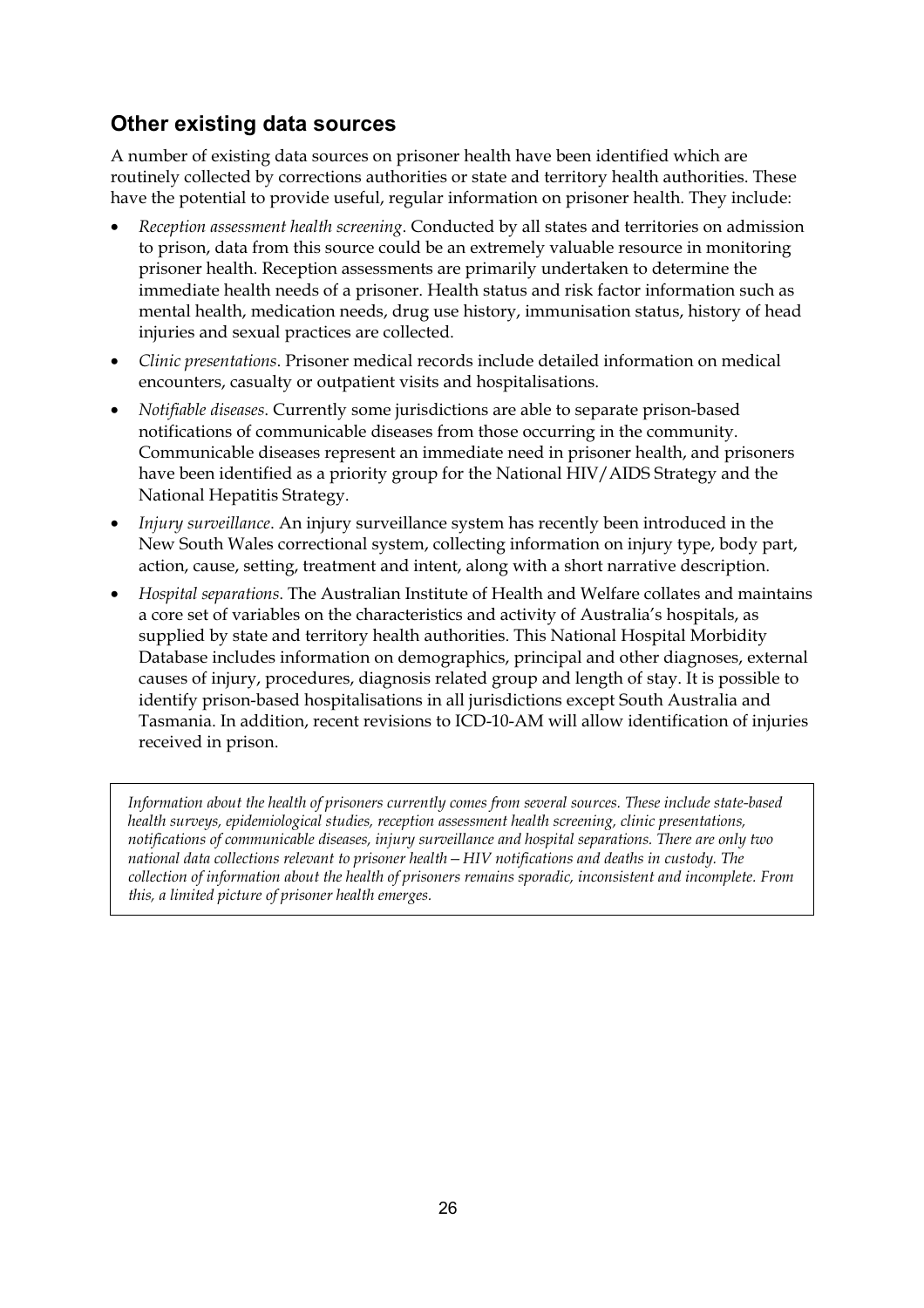# **Data gaps and issues**

At present there is only limited accessible information on prisoner health. Prisoners although a significant population group with major health needs—are excluded from routine community health surveys such as those conducted by the Australian Bureau of Statistics. Only two sources of national information on prisoners' health are currently published—HIV notifications, and deaths in prison custody. Better information on prisoner health has been identified as a priority in the field of crime and justice (ABS 2005a).

Surveys of prisoner health have provided useful information. These, however, are infrequent, and expensive and often cover only one jurisdiction. They also do not provide regular information necessary for routine monitoring.

Prisoner health information collected at the time of reception are also available, as are various data from clinic presentations, disease notifications, injury surveillance and hospitalisations. However, these data are not collected in a standardised form, not integrated at a national level, and often are not available in electronic format. While information on prisoner health is collected at various stages of the incarceration process, it is fragmentary, not readily available and has no mechanism in place for standardising and collating health survey, hospitalisation and other prisoner health data.

Based on literature reviews, examination of existing prisoner health surveys, reception forms and other prisoner health information sources, numerous data gaps have been identified.

### **Existing data on prison health is widely dispersed but not integrated**

Information on prisoner health is currently collected through administrative data sources and health surveys. However, these vary widely between jurisdictions. Often, the information is not available in an electronic format. Integrating these sources nationally would allow co-ordinated dissemination of data and more in-depth national research into prisoner health.

### **Inconsistent data collections between jurisdictions**

The information collected by jurisdictions is not uniform. There is a need for standardised health indicators, so that health status and health system performance can be compared across correctional jurisdictions and among subgroups of prisoners, such as young or old, Indigenous or non-Indigenous. Appropriate instruments need to be developed to collect health information from Indigenous and other culturally or linguistically distinct groups.

Collation of existing prisoner health information collected by the states and territories would increase awareness of prisoner health status and allow setting of national goals and targets. The National Prison Bloodborne Virus Project is an example of collaborative work across several states and demonstrates that the collection of prisoners' health indicators can be costeffective.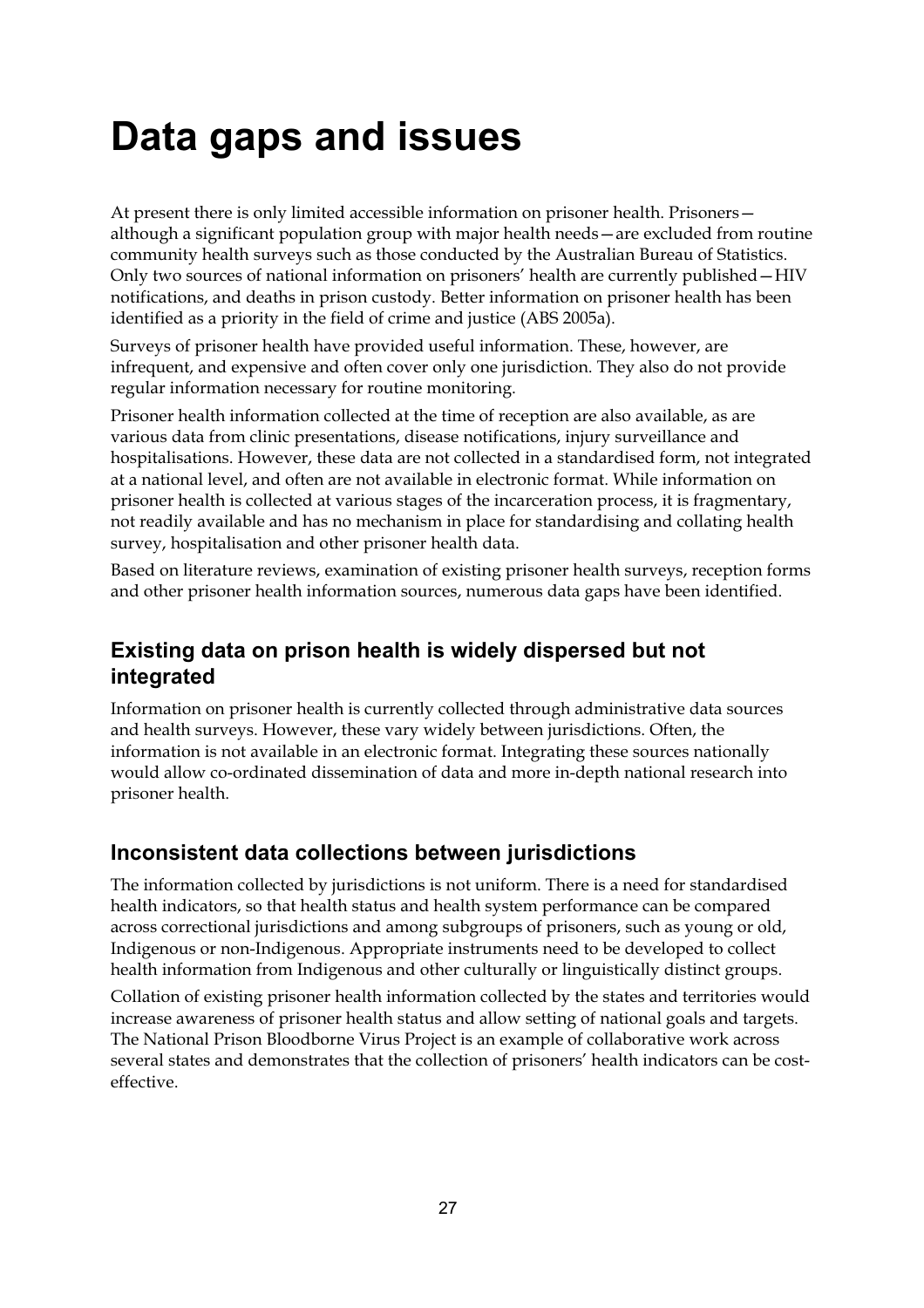### **Lack of information on the prevalence and treatment of communicable and chronic illness**

There is a lack of national data regarding rates of communicable and chronic disease among prisoners. The limited data available suggest that prisoners have high levels of communicable and chronic disease, and high prevalence of health risk factors.

### **Lack of information on the prevalence and treatment of mental illness**

While prisoners have been seen to have poor mental health, with a higher prevalence of psychiatric disorder reported among prisoners than in the general community, there are no national data on mental illness. Common mental health problems among prisoners include substance use disorder, depression and anxiety disorders. Often, only the most severe cases are identified, and many are undiagnosed. No standardised instruments exist to assess mental health problems among prisoners. There is also a need to develop better questions, and use appropriate interviewers for different cultural groups.

### **Lack of information on reasons for patient encounters**

A system for recording data on patient encounters and the reasons behind them would improve understanding of the role of the health care system in prisoner health. The systems for capturing prisoners' health indicators need to develop electronically, with clear standards—currently, only hospital separations and notifiable diseases are collected in a standard format.

### **Lack of information on the outcomes (effectiveness and patientbased outcomes) of prison health care interventions**

There is a lack of monitoring of health status and health services use while prisoners are incarcerated. There is a need to invest in research to identify and assess existing programs and interventions in prisons, and to develop strategies for evaluating these, possibly in conjunction with existing survey mechanisms.

Information on the health status of prisoners at critical phases of incarceration, such as at reception, during imprisonment and release, is important in monitoring health status and assessing outcomes.

Such information is necessary to deliver effective health care and effective health-related interventions for prisoners.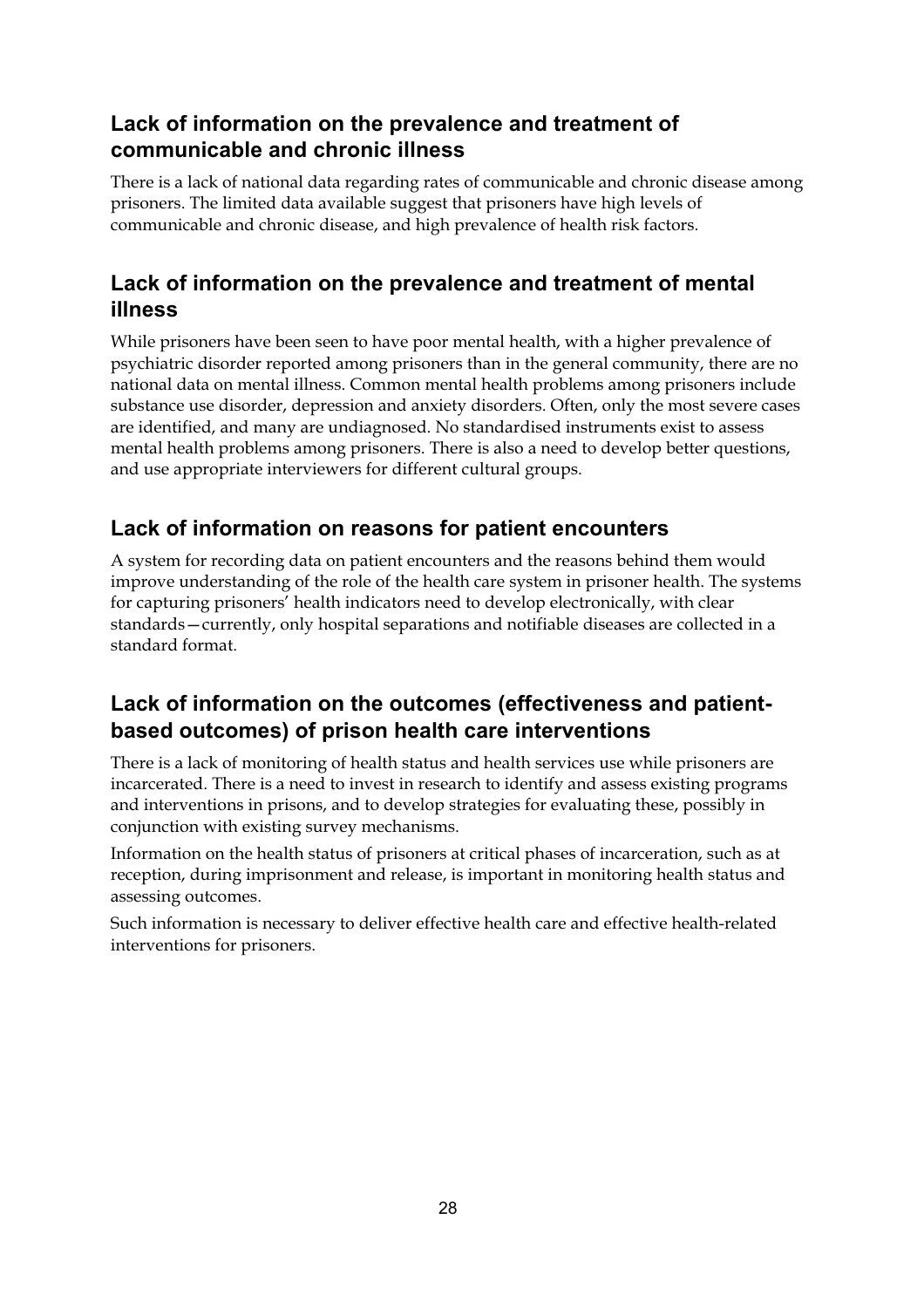# **What we need from here**

These data inconsistencies and gaps point to the need for a national minimum data set (NMDS) on prisoner health, which would provide a framework for jurisdictional data collection. A NMDS could be used for national monitoring and research, as well as policy development, evaluation and benchmarking. A NMDS would incorporate data collected at reception, during examinations or clinic presentations and at release. It would also standardise data collected in prison hospitals, and through health-related surveys. Such national data collection would assist in identifying policy relevant areas for action in prisoner health.

Initially, important areas of action include identification of stakeholders, data elements and the personnel or institutions that are best suited to collect relevant data. De-identified data should be made available for analysis, with appropriate protection for these data under current privacy legislation.

The first meeting of the Prisoner Health Information Group in March 2005 resolved to begin development of a NMDS for prisoner health. Work on this has commenced, beginning with an audit of available prisoner health information.

# **Next steps**

Some steps forward include:

- complete the audit of prisoner health information currently being collected
- define a national minimum data set for prisoners
- standardise currently collected key data items and definitions across Australian prisoner health jurisdictions
- produce regular, national prisoner health indicator data
- introduce a regular national prisoner health survey, or consistent state surveys
- establish a (virtual) centre or clearinghouse for prisoner health information.

*To adequately plan for, monitor, and treat prisoners' health, better information is needed. More is needed on the prevalence of communicable and chronic disease, mental illness, reasons for patient encounters, and the effectiveness of interventions. Although current data collections vary between jurisdictions and are widely dispersed, existing information collected by states and territories offer some possibilities for integration and analysis. Consistent state surveys, or a regular national prisoner health survey offer further possibilities.* 

*A national data set derived from agreed, uniformly collected indicators would provide a framework for jurisdictional data collection, and would progress national monitoring, research and reporting. Better information will lead to better planning and treatment for prisoners' health, will save costs, and will, in turn, improve community health.*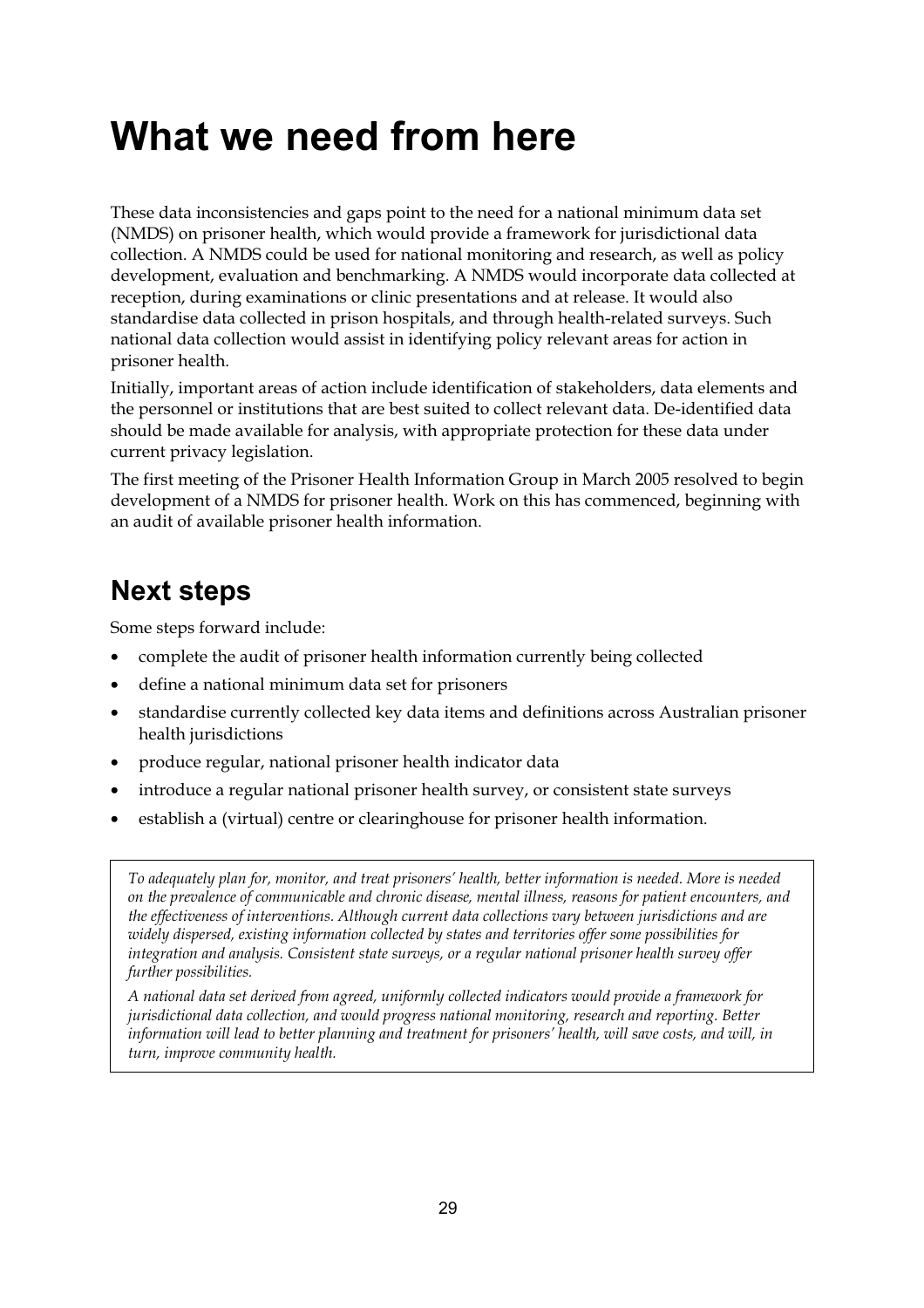# **Glossary**

**affective disorder** Mood disorder such as depression, mania or bipolar affective disorder.

**anxiety disorder** A mental disorder marked by excessive feelings of apprehension, worry, nervousness and stress.

**bloodborne virus (BBV)** A virus that lives in the blood and is transmitted by blood to blood contact. Two common bloodborne viruses are hepatitis C and HIV.

**communicable disease** Diseases or illnesses due to infectious organisms or their toxic products.

**comorbidity** When a person has two or more health problems at the same time.

**correctional centre** A legally proclaimed premises in which an offender is held in custody, including prison, prison farm, juvenile correctional centre, periodic detention centre, police station or court cell complex.

**custody** Imprisonment.

**harm minimisation** Prevention or reduction of the harms associated with drug use.

**ICD-10** International Classification of Diseases, 10th revision. The ICD is produced by the World Health Organization and is used in the classification and study of diseases.

**incarceration** Imprisonment.

**Indigenous** For administrative collections, an Indigenous person is a person of Aboriginal and/or Torres Strait Islander descent who identifies, and is accepted as such by the community with which they are associated.

**jurisdiction** The state or territory in which a prisoner is held in custody.

**marginalise** To locate or position as relatively minor in terms of prestige, power or influence.

**national minimum data set (NMDS)** A set of data elements, agreed upon and used for mandatory collection and reporting at a national level.

**personality disorder** A condition or group of conditions in which an individual's entire life pattern is considered deviant or nonadaptive although the individual shows neither neurotic symptoms nor psychotic disorganisation.

**post-release** Following custody.

**prison** A legally proclaimed prison or remand centre which holds adult prisoners, excluding police prisons or juvenile detention facilities.

**prisoner** Adults aged 18 years or over held in custody, whose confinement is the responsibility of a corrective services agency.

**reception** The formal process whereby sentenced persons are received into prison.

**remand** Placed in custody while awaiting the outcome of a court hearing.

**risk factor** Any factor which represents a greater risk of a health disorder or other unwanted condition or event. Some risk factors are regarded as causes of disease, others are not necessarily so.

**sentence** A term of imprisonment from a court.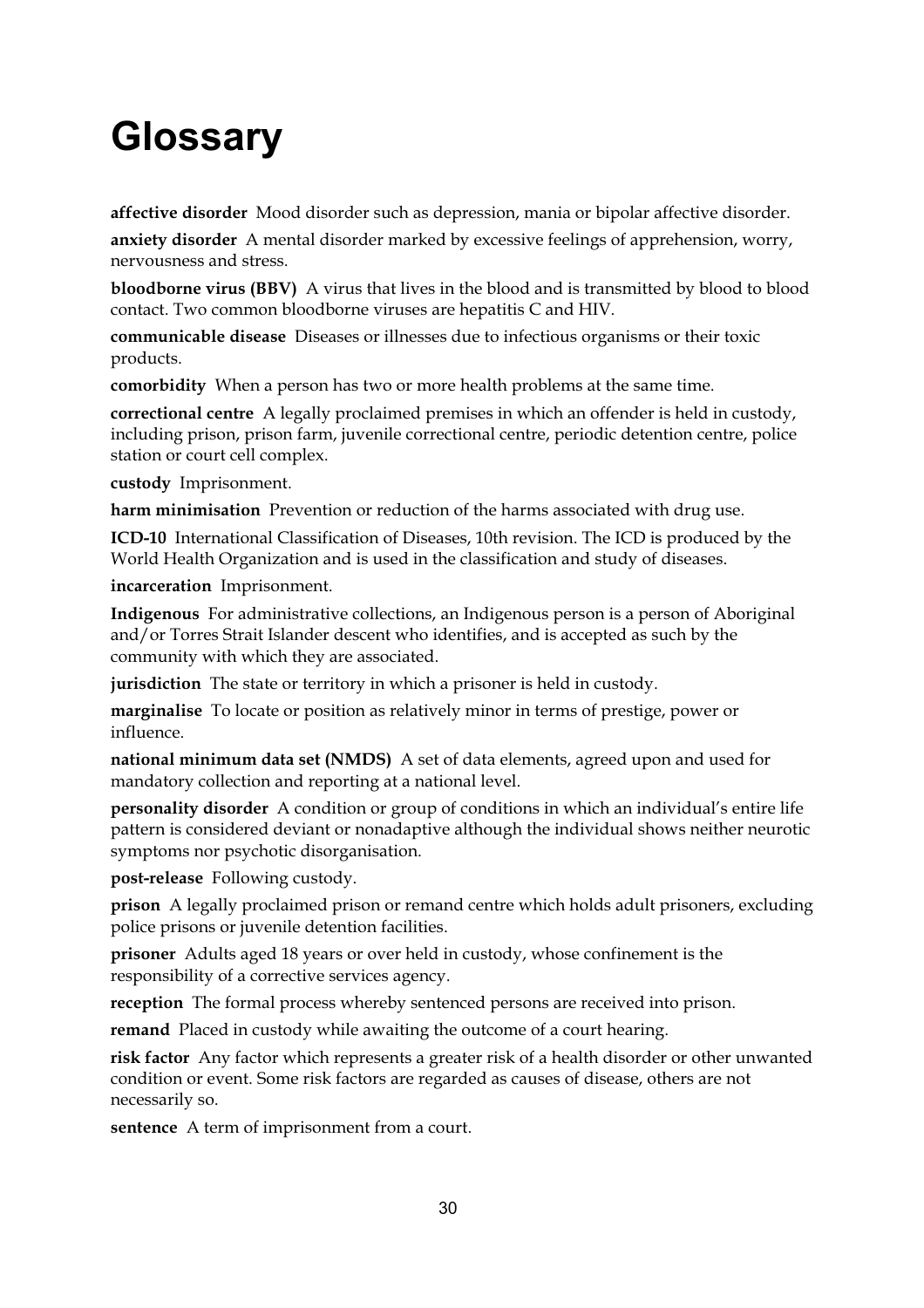**separation** The formal process by which a hospital records the completion of treatment and/or care for an admitted patient.

**sexually transmitted disease (STD)** Any of various diseases or infections that can be transmitted by direct sexual contact including some (such as syphilis, gonorrhoea, chlamydia, and genital herpes) chiefly spread by sexual means and others (such as hepatitis B and AIDS) often contracted by nonsexual means.

**socioeconomic disadvantage** A relative lack of financial or material means experienced by a group in society which may limit their access to opportunities and resources that are available to the wider society.

**substance abuse disorder** Results from harmful use and/or dependence on illicit or licit drugs, including alcohol, tobacco and prescription drugs.

**zero tolerance** A non-discretionary enforcement policy for the criminal law or other informal rules.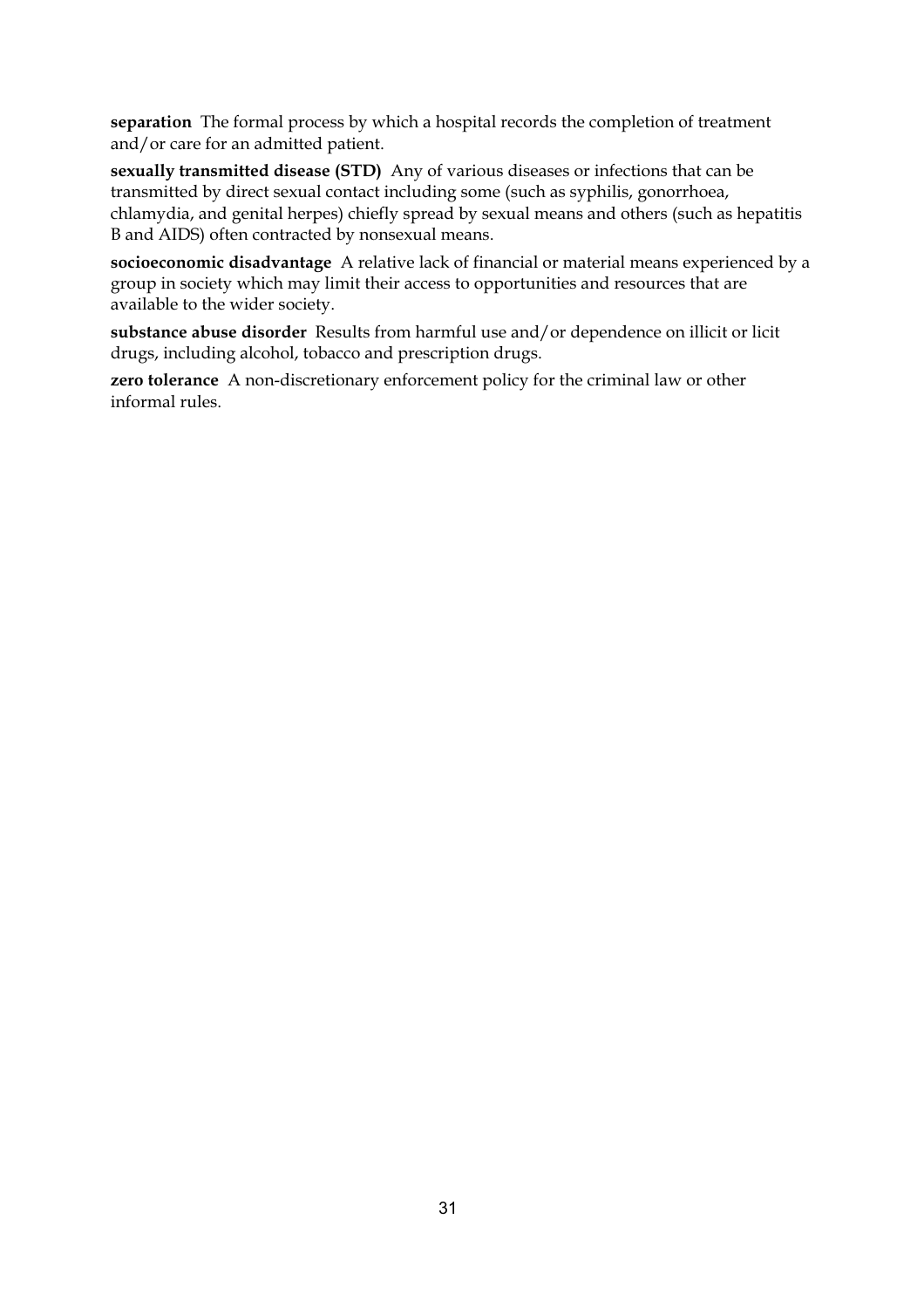# **References**

ABS (Australian Bureau of Statistics) 1998. Mental health and wellbeing: profile of adults, Australia, 1997. ABS cat. no. 4326.0. Canberra: ABS.

ABS 2001. Prisoners in Australia, 2000. ABS cat. no. 4517.0. Canberra: ABS.

ABS 2005a. Information paper. National information development plan for crime and justice statistics, 2005. ABS cat. no. 4520.0. Canberra: ABS.

ABS 2005b. Prisoners in Australia, 2005. ABS cat. no. 4517.0. Canberra: ABS.

AIHW (Australian Institute of Health and Welfare) 2004. Australia's health 2004. Canberra: AIHW.

AIHW 2005. 2004 National drug strategy household survey: first results. AIHW cat. no. PHE 57. Canberra: AIHW.

Awofeso N 2002. Hepatitis B vaccination in prisons. Bulletin of the World Health Organization 80:569–74.

Awofeso N 2005. Making prison health care more efficient. British Medical Journal 331:248–9.

Awofeso N & Rawlinson WD 2005. Influenza control in Australian prison settings: costbenefit analysis of major strategies. International Journal of Prisoner Health 1:31–8.

Black E, Dolan K & Wodak A 2004. Supply, demand and harm reduction strategies in Australian prisons: implementation, cost and evaluation. ANCD research paper no. 9. Canberra: Australian National Council on Drugs.

Borzycki M 2005. Interventions for prisoners returning to the community. Canberra: Attorney General's Department.

Borzycki M & Baldry E 2003. Promoting integration: the provision of prisoner post-release services. AIC paper no. 262. Canberra: Australian Institute of Criminology.

Butler T 1997. Preliminary findings of the New South Wales Inmate Health Survey. Sydney: Corrections Health Service.

Butler T & Allnut S 2003. Mental illness among New South Wales prisoners. Sydney: Corrections Health Service.

Butler T & Levy M 1999. Mantoux positivity among prison inmates—New South Wales, 1996. Australian and New Zealand Journal of Public Health 23:185–8.

Butler T & Milner L 2003. The 2001 New South Wales Inmate Health Survey. Sydney: Corrections Health Service.

Butler T, Allnutt S, Cain D, Owens D & Muller C 2005. Mental disorder in the New South Wales prisoner population. Australian & New Zealand Journal of Psychiatry 39:407–13.

Butler T, Andrews G, Allnut S, Sakashita C, Smith NE & Basson J 2006. Mental disorders in Australian prisoners: a comparison with a community sample. Australian and New Zealand Journal of Psychiatry 40:272–6.

Butler T, Boonwaat L & Hailstone S 2005. National Prison Entrants' Bloodborne Virus Survey, 2004. Sydney: CHRCJ & NCHECR.

Butler T, Donovan B, Levy M & Kaldor J 2002. Sex behind prison walls. Australian and New Zealand Journal of Public Health 26:390.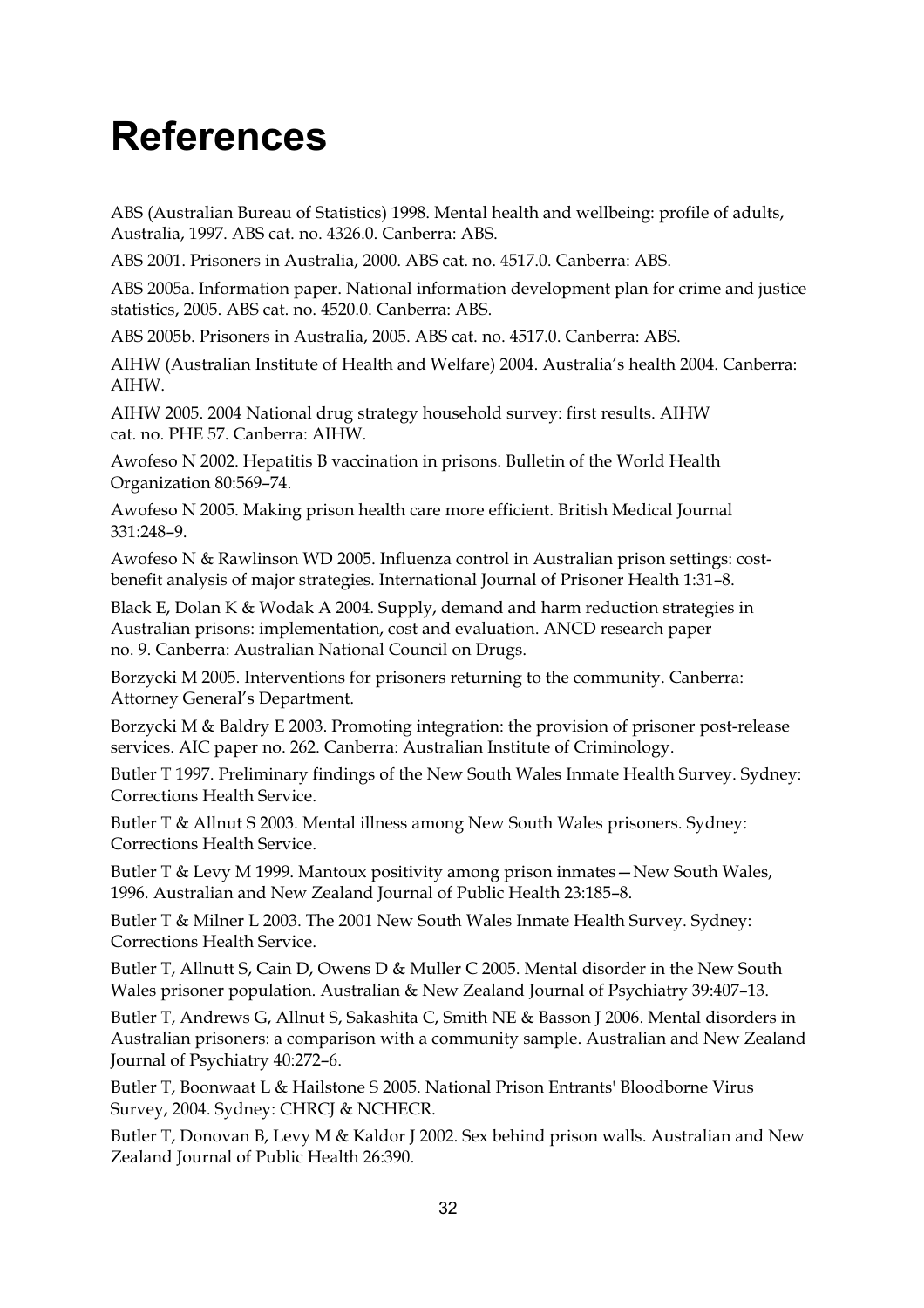Butler T, Donovan B, Taylor J, Cunningham AL, Mindel A, Levy M & Kaldor J 2000. Herpes simplex virus type 2 in prisoners, New South Wales, Australia. International Journal of STD and AIDS 11:743–7.

Butler T, Kariminia A, Levy M & Kaldor J 2004. Prisoners are at risk for hepatitis C transmission. European Journal of Epidemiology 19:1119–22.

Butler T, Robertson P, Kaldor J & Donovan B 2001. Syphilis in New South Wales (Australia) prisons. International Journal of STD and AIDS 12:376–9.

Cameron M 2001. Women prisoners and correctional programs. Trends and Issues in Crime and Criminal Justice no. 194. Canberra: Australian Institute of Criminology.

Crundall I & Deacon K 1997. A prison based alcohol use education program: evaluation of a pilot study. Substance Use & Misuse 32:767–77.

DoHA (Department of Health and Ageing) 2005a. The National HIV/AIDS Strategy 2005– 2008: revitalising Australia's response. Canberra: Australian Government Department of Health and Ageing. Viewed 18 April 2006 <www.health.gov.au/

internet/wcms/Publishing.nsf/Content/health-pubhlth-strateg-hiv\_hepc-hiv-index.htm>.

DoHA (Department of Health and Ageing) 2005b. The National Hepatitis C Strategy 2005– 2008. Canberra: Australian Government Department of Health and Ageing. Viewed 18 April 2006 <www.health.gov.au/internet/wcms/publishing.nsf/ Content/phd-hepc-strategy-0508-cnt.htm>.

Dolan K 2000. The epidemiology of hepatitis C infection in prisoner populations in the Commonwealth of Australia. Hepatitis C—informing Australia's national response. Canberra: Commonwealth of Australia.

Dolan KA & Wodak A 1999. HIV transmission in a prison system in an Australian state. Medical Journal of Australia 171:14–7.

Dolan K, Lowe D & Shearer J 2004. Evaluation of the condom distribution program in New South Wales prisons, Australia. Journal of Law, Medicine and Ethics 32:124–8.

D'Souza RM, Butler T & Petrovsky N 2005. Assessment of cardiovascular disease risk factors and diabetes mellitus in Australian prisons: is the prisoner population unhealthier than the rest of the Australian population? Australian and New Zealand Journal of Public Health 29:318–23.

Egger SJ & Butler T 2000. The long-term factors associated with removal from parents amongst Indigenous prisoners in NSW. Australian and New Zealand Journal of Public Health 24:454–5.

Farley J, Vasdev S, Fischer B, Rehm J & Haydon E 2005. Hepatitis C treatment in a Canadian federal correctional population: preliminary feasibility and outcomes. International Journal of Prisoner Health 1:13–8.

Fazel S & Danesh J 2002. Serious mental disorder in 23,000 prisoners: a systematic review of 62 surveys. The Lancet 359:545–50.

Grau J 2001. A prisoner health information system. AIHW cat. no. PHE 32. Canberra: AIHW.

Hellard M, Crofts N & Hocking J 2002. Hepatitis C virus among inmates in Victorian correctional facilities. Melbourne: Epidemiology & Social Research Unit, Burnet Institute.

Hockings BA, Young M, Falconer A & O'Rourke PK 2002. Queensland Women Prisoners' Health Survey. Brisbane: Department of Corrective Services.